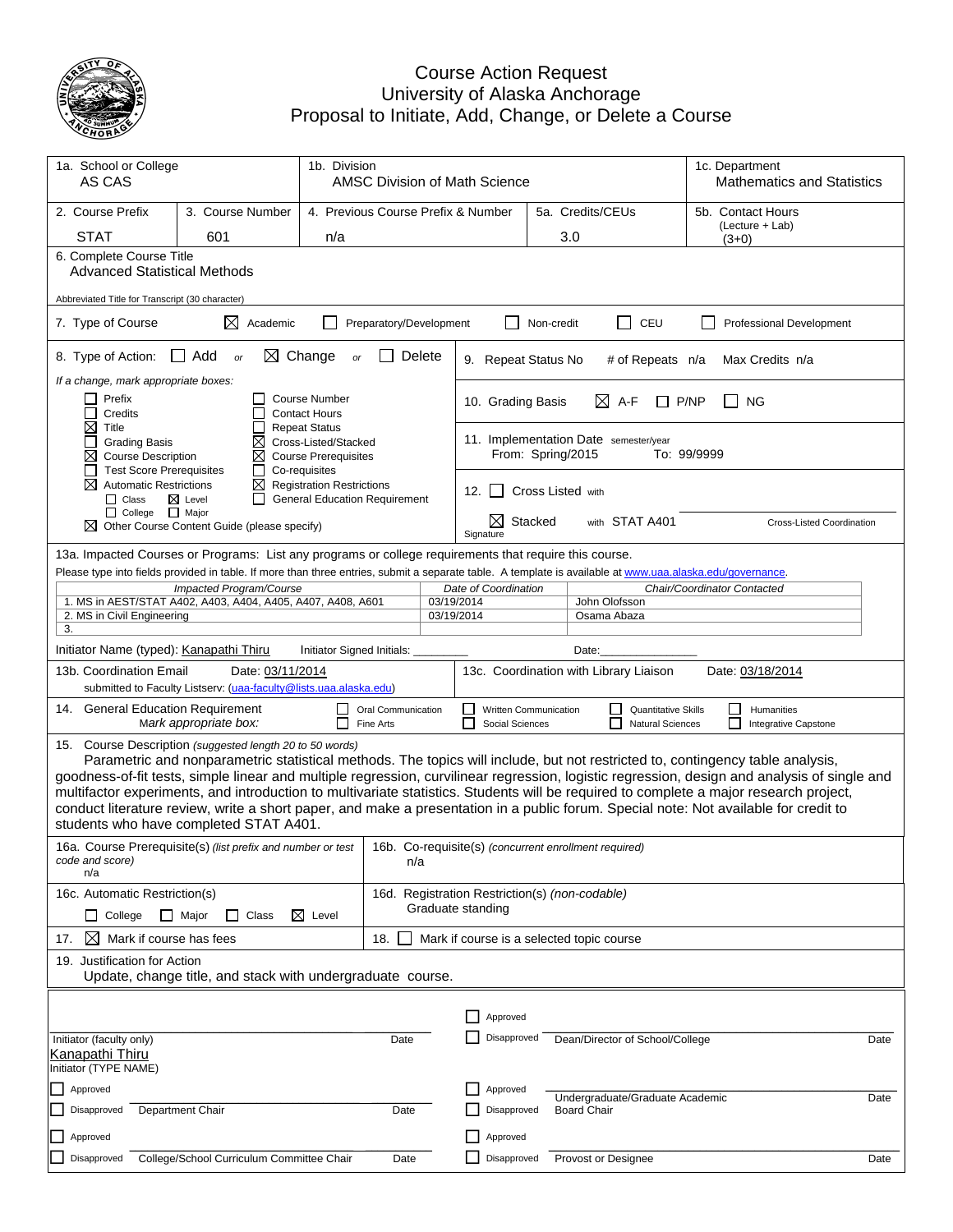## **Course Content Guide University of Alaska Anchorage College of Arts and Sciences Mathematics & Statistics Department**

#### I. **Initiation Date:** Spring 2014

#### II. **Course Information**

- A. **College**: College of Arts and Sciences
- B. **Course Subject/Number**: STAT A601
- C. **Credits**: 3
- D. **Contact Hours**: 3+0
- E. **Course Title**: Advanced Statistical Methods
- F. **Repeat Status**: No
- G. **Grading Basis**: A-F
- H. **Course Description**: Parametric and nonparametric statistical methods. The topics will include, but not restricted to, contingency table analysis, goodness-offit tests, simple linear and multiple regression, curvilinear regression, logistic regression, design and analysis of single and multifactor experiments, and introduction to multivariate statistics. Students enrolled in this course will be expected to complete additional work at a higher level than those students enrolled in STAT A401, and complete a research project. Special note: Not available for credit to students who have completed STAT A401.
- I. **Course Prerequisites**: n/a
- J. **Fees**: Yes
- K. **Stacked**: Yes: STAT A401
- L. **Registration Restrictions**: Graduate standing

#### III. **Course Level Justification**

Students enrolled in this course will be expected to complete additional work at a higher level than those students enrolled in STAT A401, and complete a research project.

### IV. **Instructional Goals and Student Learning Outcomes**

| A. | <b>Instructional Goals.</b> The instructor will:                                        |
|----|-----------------------------------------------------------------------------------------|
|    | 1. Discuss parametric and nonparametric hypothesis testing                              |
|    | 2. Discuss parametric and nonparametric design of experiments, analysis of variance and |
|    | regression analysis.                                                                    |
|    | 3. Introduce goodness-of-fit tests and multi-way contingency table analysis.            |
|    | 4. Provide an introduction to multivariate statistics.                                  |
|    | 5. Guide with literature review and writing research papers.                            |

| <b>Student Learning Outcomes:</b> Students will be able to: | <b>Assessment Method</b>       |
|-------------------------------------------------------------|--------------------------------|
| 1. Justify a selection of nonparametric test over the       | <b>Exams and Mini Projects</b> |
| parametric alternative.                                     |                                |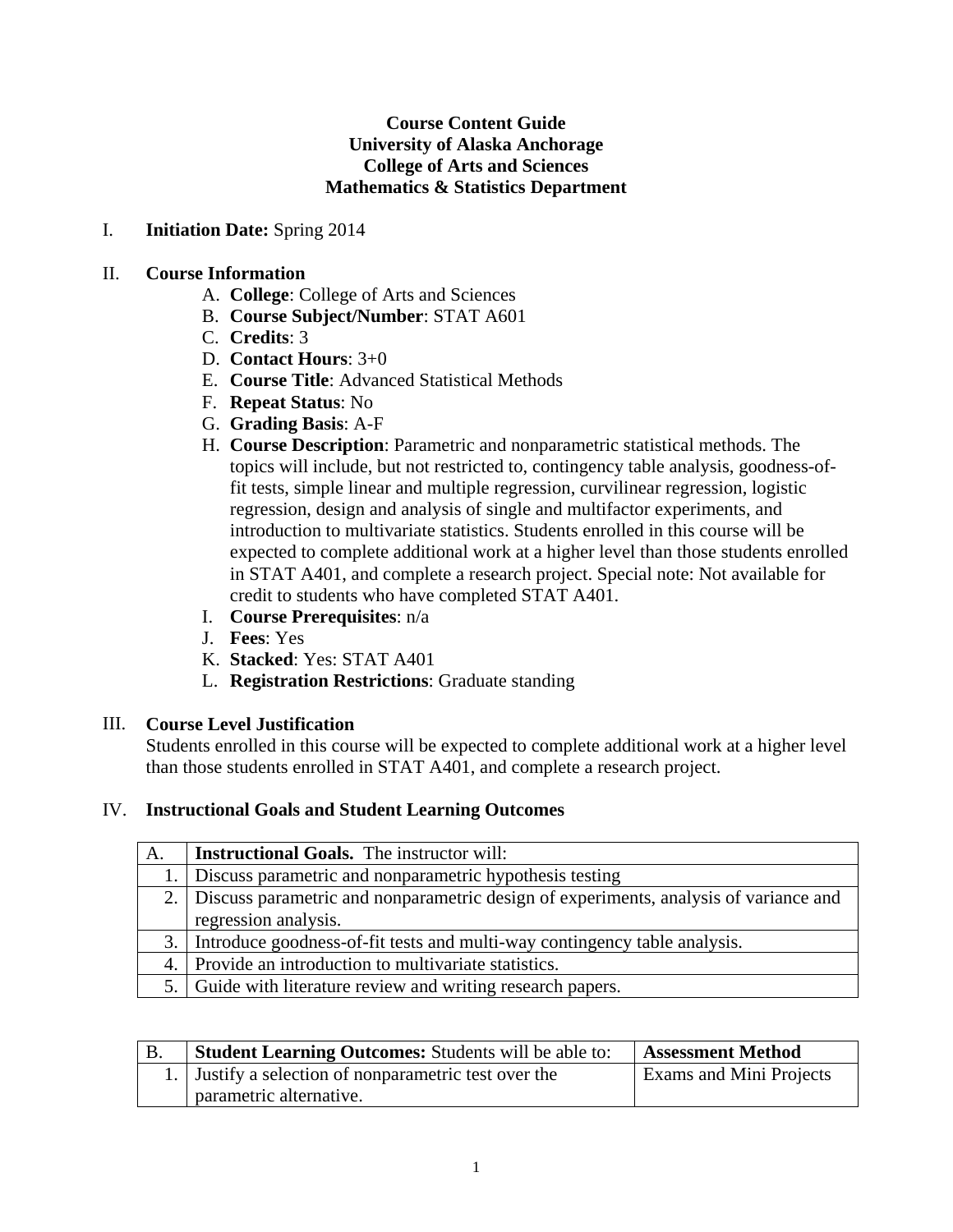|    | 2. Perform hypothesis tests for designed experiments or    | <b>Exams and Mini Projects</b> |
|----|------------------------------------------------------------|--------------------------------|
|    | reliable observational studies and understand the results. |                                |
|    | 3. Demonstrate proficiency in the tools of regression      | Exams and Mini projects        |
|    | analysis and use variable selection techniques in          |                                |
|    | regression.                                                |                                |
| 4. | Write reports summarizing statistical analysis.            | Mini Projects                  |
|    | 5. Conduct a literature review, analyze experimental or    | Major Project, Research        |
|    | observational data, write a research summary paper, and    | Summary Paper,                 |
|    | present findings in a public forum.                        | Presentation                   |

## V. **Topical Course Outline**

- 1. The Role of Statistics in Research
- 2. Some Tests Based on the Binomial Distributions
	- a. Test of two proportions using independent samples
	- b. The sign test
	- c. The McNemar test for significance of changes
- 3. Goodness-of-Fit Tests
	- a. Test of hypothesis concerning specified cell probabilities
	- b. Test of composite hypothesis
- 4. Contingency Table Analysis
	- a. Test of homogeneity
	- b. Test of independence
	- c. Relative risks and odds ratios
- 5. Hypothesis of Two Means using Independent Samples
	- a. Inferences using a pooled variance
	- b. Inferences using Welch-Satterthwaite approximation
	- c. Mann-Whitney test
- 6. Hypothesis Testing of Two Means using Related samples
	- a. Paired-t test
	- b. Wilcoxon signed rank test
- 7. Design and Analysis of Experiments
	- a. Terminology and basic concepts
	- b. One-way analysis-of-variance
	- c. Model testing and diagnostic tools
	- d. Kruskal–Wallis test based on ranks
	- e. Multi-factor analysis of variance
	- f. Random effects, fixed effects, and mixed effects models
	- g. Transformations
	- h. Randomized complete block design
	- i. Friedman test based on ranks
	- j. Split plot design and nested designs
	- k. Analysis of covariance
- 8. Simple Linear Regression and Correlation
	- a. Simple linear regression model
	- b. Least square estimation of regression coefficients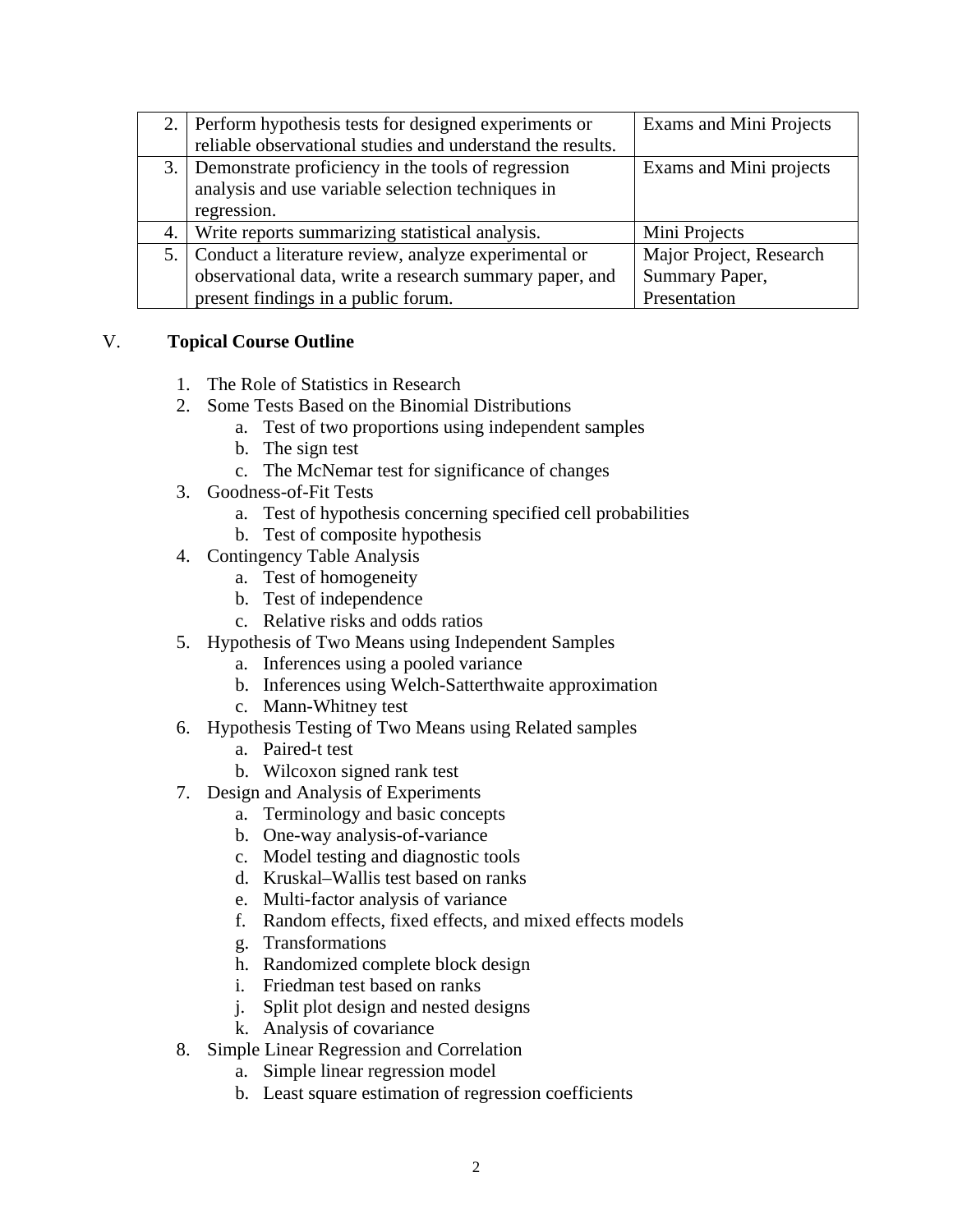- c. Statistical inferences for linear regression
- d. Regression diagnostics
- e. Pearson's correlation coefficient
- f. Spearman's rank correlation coefficient
- 9. Multiple Linear Regression
	- a. Inferences about effects of independent variables
	- b. Model building
	- c. Curvilinear regression
	- d. Logistic regression
- 10. Introduction to Multivariate Statistics
	- a. Discussion of multivariate data
	- b. Multivariate normal distribution
	- c. Hotelling's  $T^2$  test statistic

### VI. **Suggested Texts**

Dowdy S., Wearden S. & Chilko D. 2004. *Statistics for Research*, 3rdedition. Wiley

Kleinbaum D.G., Kupper L.L., Nizam A. & Rosenberg E.S. 2013. *Applied Regression* Analysis and other Multivariate Methods, 5<sup>th</sup> edition. Cengage.

## VII **Bibliography**

\* Ostle B. & Malone L. 1988. *Statistics in Research*. Iowa State University Press.

Ott R.L. & Longnecker M.T. 2008. *Introduction to Statistical Methods and Data Analysis,*   $6<sup>th</sup>$  edition. Cengage.

Rao R.V. 1998. *Statistical Research Methods in Life Sciences*. Duxbury.

\* Classic Text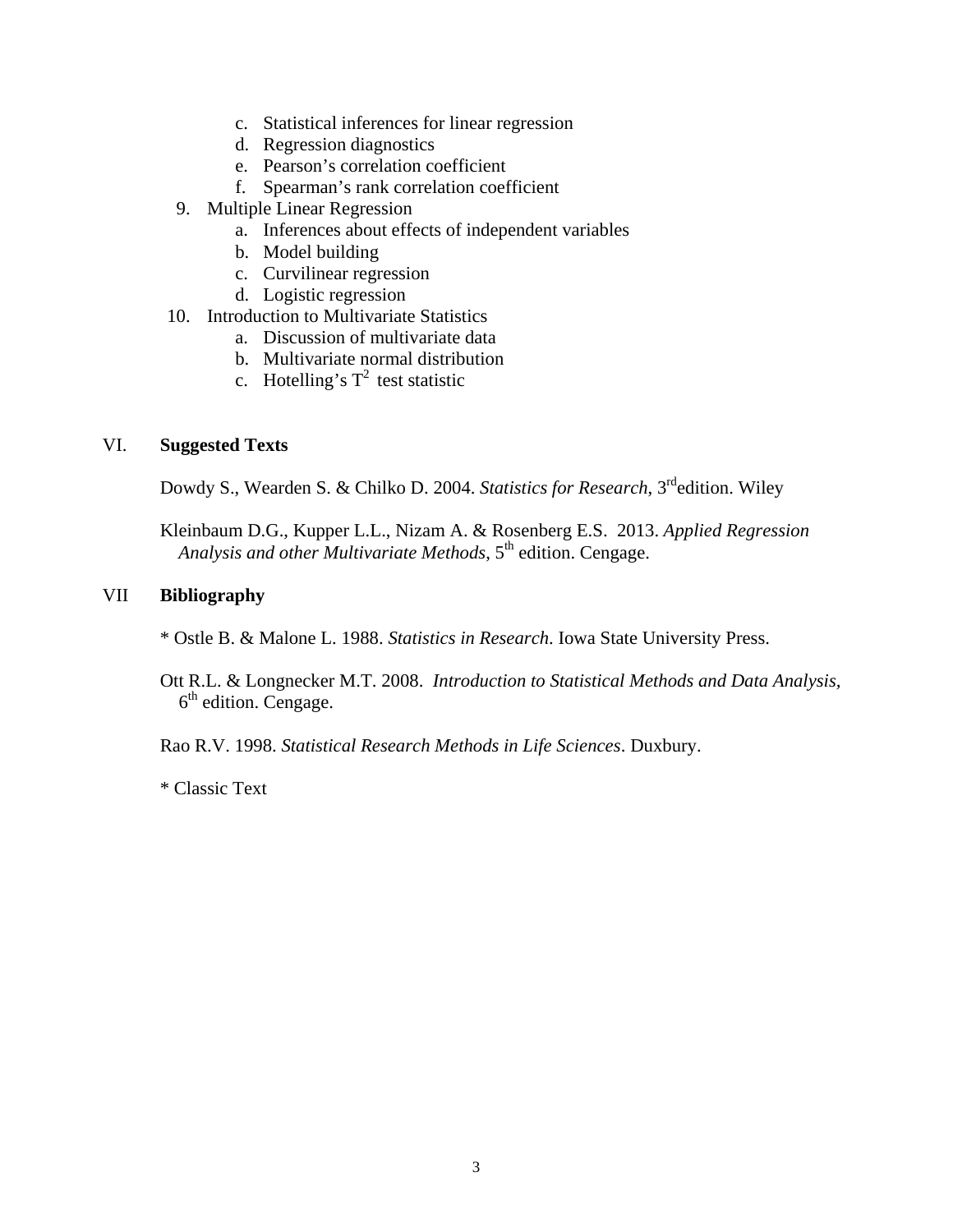

## Course Action Request University of Alaska Anchorage Proposal to Initiate, Add, Change, or Delete a Course

| 1a. School or College<br>EA COE                                                                                                                           |                                                                                                                                                              |                                                                                                     | 1b. Division<br>No Division Code |  |                                          |                                       |                                                                                          |                                                       | EDL   | 1c. Department                                                                                                                                                                                                                                                                    |      |
|-----------------------------------------------------------------------------------------------------------------------------------------------------------|--------------------------------------------------------------------------------------------------------------------------------------------------------------|-----------------------------------------------------------------------------------------------------|----------------------------------|--|------------------------------------------|---------------------------------------|------------------------------------------------------------------------------------------|-------------------------------------------------------|-------|-----------------------------------------------------------------------------------------------------------------------------------------------------------------------------------------------------------------------------------------------------------------------------------|------|
| 2. Course Prefix<br>3. Course Number<br>4. Previous Course Prefix & Number                                                                                |                                                                                                                                                              |                                                                                                     |                                  |  |                                          | 5a. Credits/CEUs<br>5b. Contact Hours |                                                                                          |                                                       |       |                                                                                                                                                                                                                                                                                   |      |
| <b>EDEN</b>                                                                                                                                               | A600                                                                                                                                                         |                                                                                                     |                                  |  |                                          |                                       | 4                                                                                        |                                                       |       | (Lecture + Lab)<br>$(4+0)$                                                                                                                                                                                                                                                        |      |
|                                                                                                                                                           | 6. Complete Course Title<br>Education, Culture, and Leadership Residency<br>Ed, Culture, & Lead Residency<br>Abbreviated Title for Transcript (30 character) |                                                                                                     |                                  |  |                                          |                                       |                                                                                          |                                                       |       |                                                                                                                                                                                                                                                                                   |      |
| 7. Type of Course                                                                                                                                         | ⋈<br>Academic                                                                                                                                                |                                                                                                     | Preparatory/Development          |  |                                          | Non-credit                            | $\Box$                                                                                   | CEU                                                   |       | <b>Professional Development</b>                                                                                                                                                                                                                                                   |      |
| 8. Type of Action:                                                                                                                                        | $\boxtimes$ Add<br>or                                                                                                                                        | Change<br>or                                                                                        | Delete                           |  | 9. Repeat Status No                      |                                       |                                                                                          | # of Repeats                                          |       | <b>Max Credits</b>                                                                                                                                                                                                                                                                |      |
| If a change, mark appropriate boxes:<br>Prefix                                                                                                            |                                                                                                                                                              | <b>Course Number</b>                                                                                |                                  |  | 10. Grading Basis                        |                                       | ⊠<br>A-F                                                                                 |                                                       | P/NP  | <b>NG</b>                                                                                                                                                                                                                                                                         |      |
| Credits<br>Title<br><b>Grading Basis</b><br><b>Course Description</b><br><b>Test Score Prerequisites</b>                                                  |                                                                                                                                                              | <b>Contact Hours</b><br><b>Repeat Status</b><br>Cross-Listed/Stacked<br><b>Course Prerequisites</b> |                                  |  | From: Fall/2014                          |                                       | 11. Implementation Date semester/year                                                    | To:                                                   | /9999 |                                                                                                                                                                                                                                                                                   |      |
| <b>Automatic Restrictions</b><br>$\Box$ Class                                                                                                             | l 1<br>$\Box$ Level<br>l 1                                                                                                                                   | Co-requisites<br><b>Registration Restrictions</b><br><b>General Education Requirement</b>           |                                  |  | 12. $\vert$ $\vert$                      |                                       | <b>Cross Listed with</b>                                                                 |                                                       |       |                                                                                                                                                                                                                                                                                   |      |
| $\Box$ College<br>Other<br>l 1                                                                                                                            | $\Box$ Major<br>(please specify)                                                                                                                             |                                                                                                     |                                  |  |                                          | Stacked                               | with                                                                                     |                                                       |       | Cross-Listed Coordination Signature                                                                                                                                                                                                                                               |      |
|                                                                                                                                                           | 13a. Impacted Courses or Programs: List any programs or college requirements that require this course.                                                       |                                                                                                     |                                  |  |                                          |                                       |                                                                                          |                                                       |       |                                                                                                                                                                                                                                                                                   |      |
| Please type into fields provided in table. If more than three entries, submit a separate table. A template is available at www.uaa.alaska.edu/governance. | Impacted Program/Course                                                                                                                                      |                                                                                                     |                                  |  | Date of Coordination                     |                                       |                                                                                          |                                                       |       | Chair/Coordinator Contacted                                                                                                                                                                                                                                                       |      |
| 1.                                                                                                                                                        |                                                                                                                                                              |                                                                                                     |                                  |  |                                          |                                       |                                                                                          |                                                       |       |                                                                                                                                                                                                                                                                                   |      |
| 2.<br>3.                                                                                                                                                  |                                                                                                                                                              |                                                                                                     |                                  |  |                                          |                                       |                                                                                          |                                                       |       |                                                                                                                                                                                                                                                                                   |      |
| Initiator Name (typed): Ed McLain                                                                                                                         |                                                                                                                                                              | Initiator Signed Initials:                                                                          |                                  |  |                                          |                                       | Date:                                                                                    |                                                       |       |                                                                                                                                                                                                                                                                                   |      |
| 13b. Coordination Email                                                                                                                                   | Date: 11/26/13                                                                                                                                               |                                                                                                     |                                  |  |                                          |                                       | 13c. Coordination with Library Liaison                                                   |                                                       |       | Date: 11/26/13                                                                                                                                                                                                                                                                    |      |
|                                                                                                                                                           | submitted to Faculty Listserv: (uaa-faculty@lists.uaa.alaska.edu)                                                                                            |                                                                                                     |                                  |  |                                          |                                       |                                                                                          |                                                       |       |                                                                                                                                                                                                                                                                                   |      |
| 14. General Education Requirement                                                                                                                         | Mark appropriate box:                                                                                                                                        | Fine Arts                                                                                           | Oral Communication               |  | Written Communication<br>Social Sciences |                                       |                                                                                          | <b>Quantitative Skills</b><br><b>Natural Sciences</b> |       | Humanities<br>Integrative Capstone                                                                                                                                                                                                                                                |      |
| 15. Course Description (suggested length 20 to 50 words)<br>and inquiries in personal and professional settings.                                          |                                                                                                                                                              |                                                                                                     |                                  |  |                                          |                                       |                                                                                          |                                                       |       | Critical analysis of the underlying issues within contemporary educational policies, practices, and theories as connected to the<br>Alaska context in urban, rural, and diverse settings. Exploration about role of social justice, culturally responsive practices, innovations, |      |
| code and score)                                                                                                                                           | 16a. Course Prerequisite(s) (list prefix and number or test                                                                                                  |                                                                                                     |                                  |  |                                          |                                       | 16b. Co-requisite(s) (concurrent enrollment required)                                    |                                                       |       |                                                                                                                                                                                                                                                                                   |      |
| 16c. Automatic Restriction(s)<br>$\boxtimes$ College                                                                                                      | $\Box$ Major<br>$\mathsf{L}$<br>Class                                                                                                                        | $\boxtimes$ Level                                                                                   |                                  |  |                                          |                                       | 16d. Registration Restriction(s) (non-codable)<br>Graduate standing and admission to COE |                                                       |       |                                                                                                                                                                                                                                                                                   |      |
| Mark if course has fees<br>17.                                                                                                                            |                                                                                                                                                              |                                                                                                     | 18.                              |  |                                          |                                       | Mark if course is a selected topic course                                                |                                                       |       |                                                                                                                                                                                                                                                                                   |      |
|                                                                                                                                                           | 19. Justification for Action<br>This is a foundation course for the professional doctorate in Education, Culture, and Leadership.                            |                                                                                                     |                                  |  |                                          |                                       |                                                                                          |                                                       |       |                                                                                                                                                                                                                                                                                   |      |
|                                                                                                                                                           |                                                                                                                                                              |                                                                                                     |                                  |  |                                          |                                       |                                                                                          |                                                       |       |                                                                                                                                                                                                                                                                                   |      |
|                                                                                                                                                           |                                                                                                                                                              |                                                                                                     |                                  |  | Approved                                 |                                       |                                                                                          |                                                       |       |                                                                                                                                                                                                                                                                                   |      |
| Initiator (faculty only)<br>Ed McLain<br>Initiator (TYPE NAME)                                                                                            |                                                                                                                                                              |                                                                                                     | Date                             |  | Disapproved                              |                                       | Dean/Director of School/College                                                          |                                                       |       |                                                                                                                                                                                                                                                                                   | Date |
| Approved                                                                                                                                                  |                                                                                                                                                              |                                                                                                     |                                  |  | Approved                                 |                                       |                                                                                          |                                                       |       |                                                                                                                                                                                                                                                                                   |      |
| Disapproved                                                                                                                                               | Department Chair                                                                                                                                             |                                                                                                     | Date                             |  | Disapproved                              |                                       | Undergraduate/Graduate Academic<br><b>Board Chair</b>                                    |                                                       |       |                                                                                                                                                                                                                                                                                   | Date |
| Approved                                                                                                                                                  |                                                                                                                                                              |                                                                                                     |                                  |  | Approved                                 |                                       |                                                                                          |                                                       |       |                                                                                                                                                                                                                                                                                   |      |
| Disapproved                                                                                                                                               | College/School Curriculum Committee Chair                                                                                                                    |                                                                                                     | Date                             |  | Disapproved                              |                                       | Provost or Designee                                                                      |                                                       |       |                                                                                                                                                                                                                                                                                   | Date |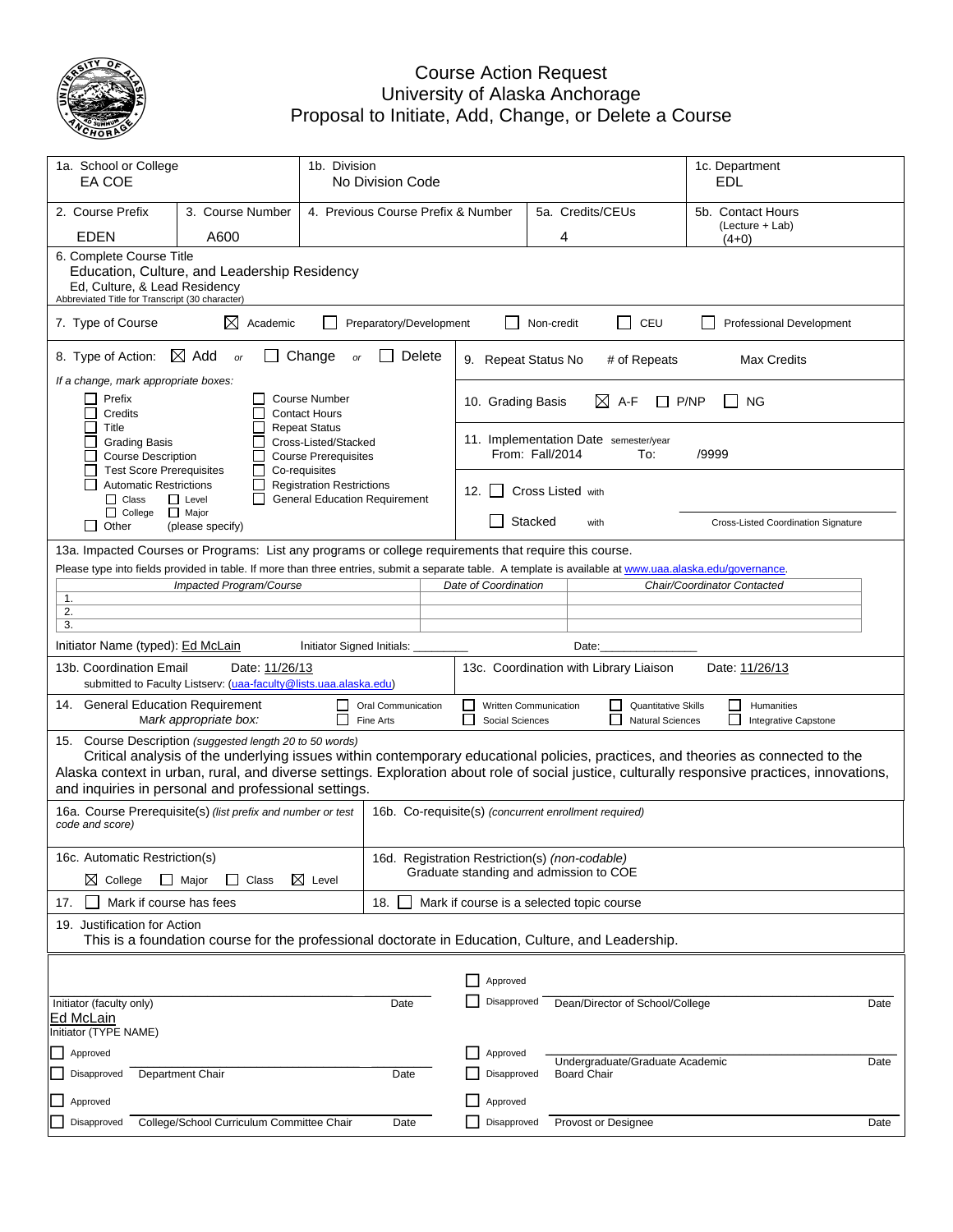## **Course Content Guide University of Alaska Anchorage College of Education**

**I.** Date Initiated: February 1, 2011

## **II. Information for the Course Action Request**

| College/School:                                      | College of Education                                                                                                                                                                                                                                                                                                                           |
|------------------------------------------------------|------------------------------------------------------------------------------------------------------------------------------------------------------------------------------------------------------------------------------------------------------------------------------------------------------------------------------------------------|
| <b>Course Prefix:</b>                                | <b>EDEN</b>                                                                                                                                                                                                                                                                                                                                    |
| <b>Course Number:</b>                                | A600                                                                                                                                                                                                                                                                                                                                           |
| Title:                                               | Education, Culture, and Leadership Residency                                                                                                                                                                                                                                                                                                   |
| Credits:                                             | $\overline{4}$                                                                                                                                                                                                                                                                                                                                 |
| <b>Grading Basis:</b>                                | $A-F$                                                                                                                                                                                                                                                                                                                                          |
| <b>Implementation Date:</b>                          | <b>Fall 2014</b>                                                                                                                                                                                                                                                                                                                               |
| <b>Course Description:</b>                           | Critical analysis of underlying issues within contemporary<br>educational policies, practices, and theories as connected<br>to the Alaska context in urban, rural, and diverse settings.<br>Exploration about role of social justice, culturally<br>responsive practices, innovations, and inquiries in<br>personal and professional settings. |
| Course Prerequisites(s):                             | N/A                                                                                                                                                                                                                                                                                                                                            |
| Test Scores(s):                                      | N/A                                                                                                                                                                                                                                                                                                                                            |
| Corequist(s)<br>Registration<br><b>Restrictions:</b> | Graduate standing and admission to COE                                                                                                                                                                                                                                                                                                         |
| Course Fee:                                          | ⊠No<br>Yes                                                                                                                                                                                                                                                                                                                                     |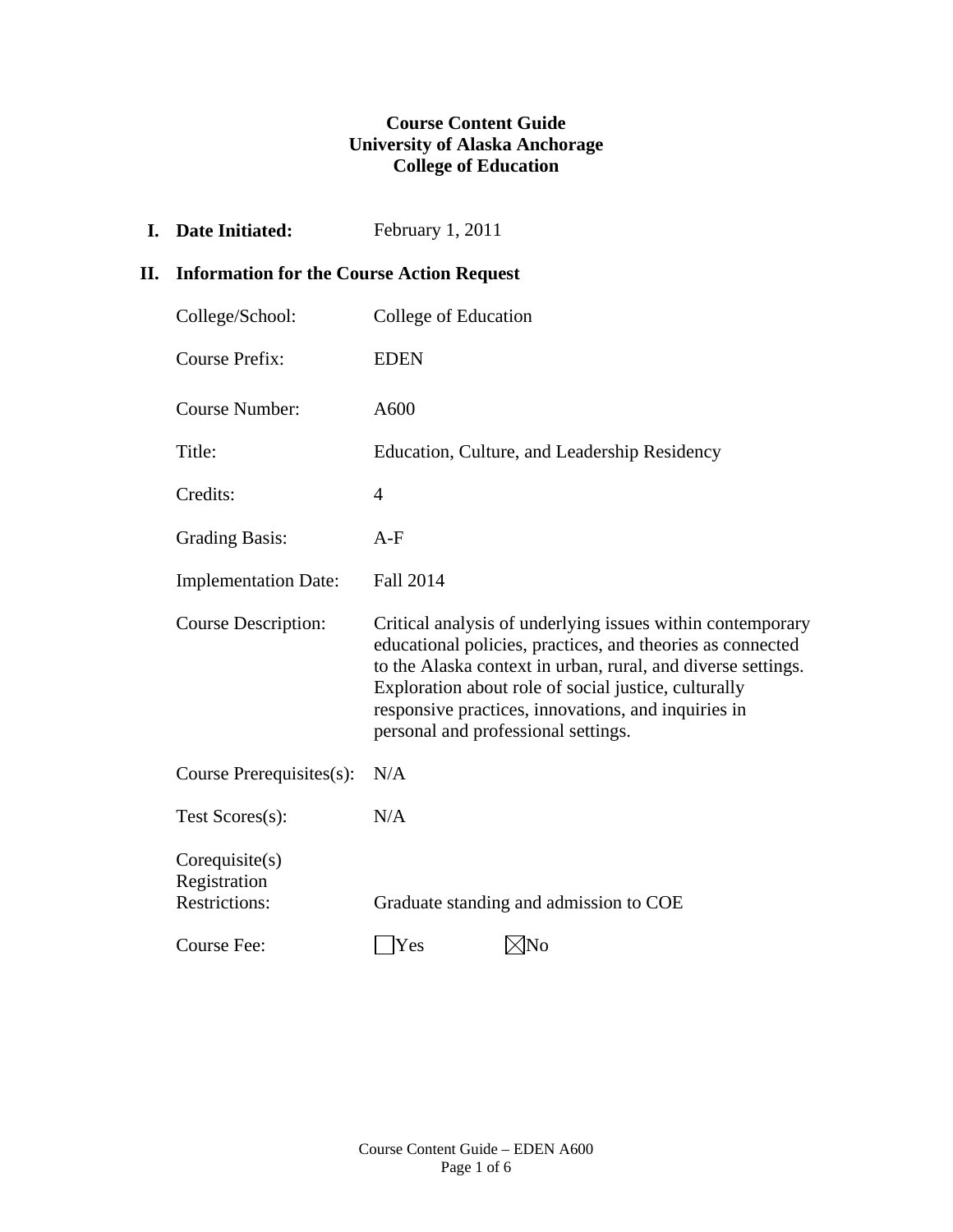#### **III. Instructional Goals, Student Learning Outcomes, and Assessment Procedures A. Instructional Goals**

The instructor will facilitate:

| 1. | Student analysis of working definitions of key concepts related to         |
|----|----------------------------------------------------------------------------|
|    | education, culture, and leadership; social justice as it pertains to rural |
|    | and urban settings; and research and inquiry                               |
| 2. | Student interactions conducive to collaboration and perspective            |
|    | development                                                                |
| 3. | Student interactions that build on strengths of the learning community     |
|    | and that support professional educational efforts in culturally responsive |
|    | ways                                                                       |
| 4. | Ethical and systemic inquiry, data collection, and evaluation in a         |
|    | cultural context as they connect to rural, urban, and diverse learning     |
|    | communities                                                                |
| 5. | Examination of the "Achievement Gap" as noted in research and              |
|    | practice including examination of such aspects as unequal opportunity,     |
|    | outcomes, and environments, as well as racial inequalities, and            |
|    | economic inequalities                                                      |
| 6. | Reflection on purpose of public education as it pertains to students'      |
|    | professional context and self                                              |

# **B. Student Learning Outcomes/Assessment Procedures**

 *Student Outcomes Assessment Procedures* 

Upon successful completion of the course, the student will be able to do This outcome will be assessed by one or more of the following:

|    | the following:                            |                               |
|----|-------------------------------------------|-------------------------------|
| 1. | Construct and reflect on key concepts     | Personal philosophy statement |
|    | related to education, culture, and        | of role of education,         |
|    | leadership; social justice as it pertains | Annotated bibliography        |
|    | to rural and urban settings; research     |                               |
|    | and inquiry; and the influence of         |                               |
|    | personal frames and the power of          |                               |
|    | "reframing"                               |                               |
| 2. | Collaborate and interact with cohort      | Collaborative project and     |
|    | members about perspective                 | presentation                  |
|    | development, and guidance that builds     |                               |
|    | on strengths of learning community        |                               |
|    | that support professional educational     |                               |
|    | context in culturally responsive ways     |                               |
| 3. | Examine ethical and systemic inquiry      | Critical analysis in written  |
|    | related to the evaluation of a policy or  | and oral context -            |
|    | issue in a cultural context as it applies | demonstrated and provided in  |
|    | to rural, urban, and diverse learning     | class discussions and         |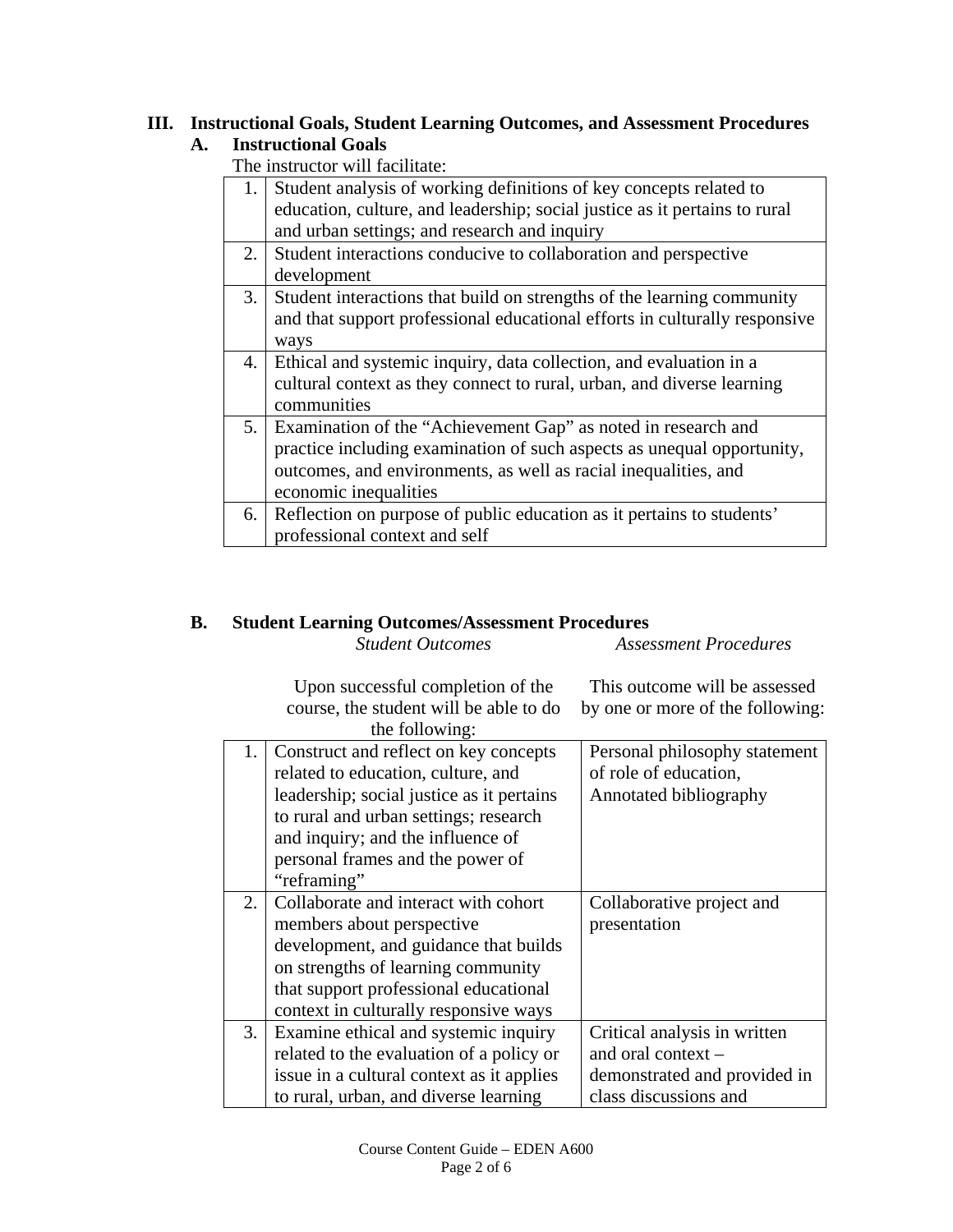|     | communities                            | submitted documents          |
|-----|----------------------------------------|------------------------------|
| 4.  | Examine and analyze the                | Critical analysis in written |
|     | "Achievement Gap": unequal             | and oral context -           |
|     | opportunities, unequal outcomes,       | demonstrated and provided in |
|     | unequal environments, racial           | class discussions and        |
|     | inequalities and economic inequalities | submitted documents          |
| 5.1 | Reflection on purpose of public        | Written personal philosophy  |
|     | education as it pertains to students'  | statements and oral          |
|     | professional context and self          | presentations                |

# **IV. Course Level Justification**

 This course must be taken prior to other coursework in the Doctoral program. The residence provides an extensive program overview and outlines program expectations. This course requires students to read extensively, critically interpret, and evaluate literature and research relevant to their fields of study and the particular foci of their individual research plans and questions; apply expert knowledge; utilize critical thinking skills to synthesize new information; and collaborate with other students, other professionals, faculty, and leaders in their field.

## **V. Course Outline**

- 1. Foundations of education, culture, and leadership
	- 1.1 Social justice as it pertains to rural and urban settings
	- 1.2 Research and inquiry
	- 1.3 Culturally responsive practices
- 2. Historical and political context
	- 2.1 Role of public education in society in AK
	- 2.2 Alaska Native education
	- 2.3 Changing purposes and perspectives in the global context and in AK
	- 2.4 Complexities of policymaking in education
- 3. Learning community
	- 3.1 Collaborative practices building on strengths
	- 3.2 Perspective development
- 4. Ethical inquiry
	- 4.1 Systemic data collection
	- 4.2 Evaluation and analysis of policy or practice
	- 4.3 Cultural context as it pertains to urban, rural, and diverse settings
- 5. Achievement Gap
	- 5.1 Unequal opportunities
	- 5.2 Unequal outcomes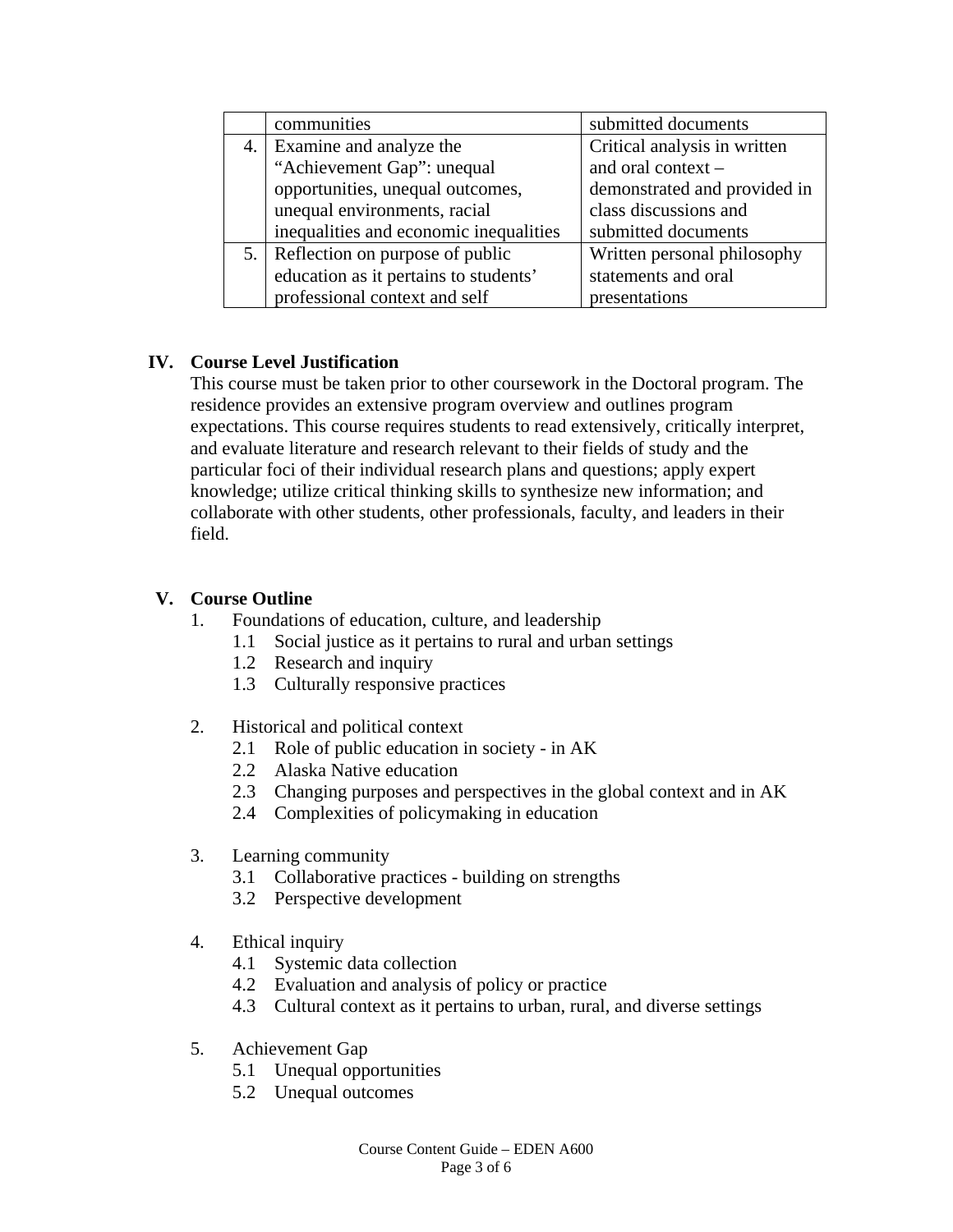- 5.3 Unequal environments
- 5.4 Racial inequalities
- 5.5 Economic inequalities
- 6. Professional and collaborative opportunities, professional opportunities (seminars, professional presentations)
	- 6.1 Community strengths
	- 6.2 Funds of knowledge
	- 6.3 Civic engagement
	- 6.4 Professional opportunities
	- 6.5 Advocacy

#### **VI. Suggested Text(s)**

American Psychological Association. (2010). *Publication manual of the American Psychological Association* (6<sup>th</sup> ed.). Washington, DC: Author.

Terrell, R. D., & Lindsey, R. B. (2008). *Culturally proficient leadership: The personal journey begins within.* Tyler, TX: Corwin Press.

### **VII. Bibliography**

- \*Adams, D. W. (1995). *Education for extinction: American Indians and the boarding school experience, 1875-1928*. Lawrence, KS: University Press of Kansas.
- Apple, M. (2006). *Educating the "right" way: Markets, standards, God and inequality*.  $(2<sup>nd</sup>$  ed.). New York, NY: Routledge.
- Balfanz, R. (2007). What your community can do to end its drop-out crisis: Learnings from research and practice. Center for Social Organization of Schools: Johns Hopkins University, Washington, DC. 29 pgs.
- Barnhardt, R., & Kawagley, O. A. (Eds.). (2010). *Alaska Native education: Views from within.* Fairbanks, AK: Alaska Native Knowledge Network, Center for Cross-cultural Studies, University of Alaska Fairbanks.
- Bell, D. (2005). *Silent covenants: Brown v. Board of Education and the unfulfilled hopes for racial reform*. New York, NY: Oxford University Press.
- Castagno, A. E., & Brayboy, B. M. J. (2008). Culturally responsive schooling for indigenous youth: A review of the literature. *Review of Educational Research, 78*(4), 941-993.
- \*Dewey, J. (1915). *Schools of tomorrow*. NY: E.P. Dutton.
- \*Fine, M. (1991). *Framing dropouts: Notes on the politics of an urban public high school.* Albany: State University of New York Press.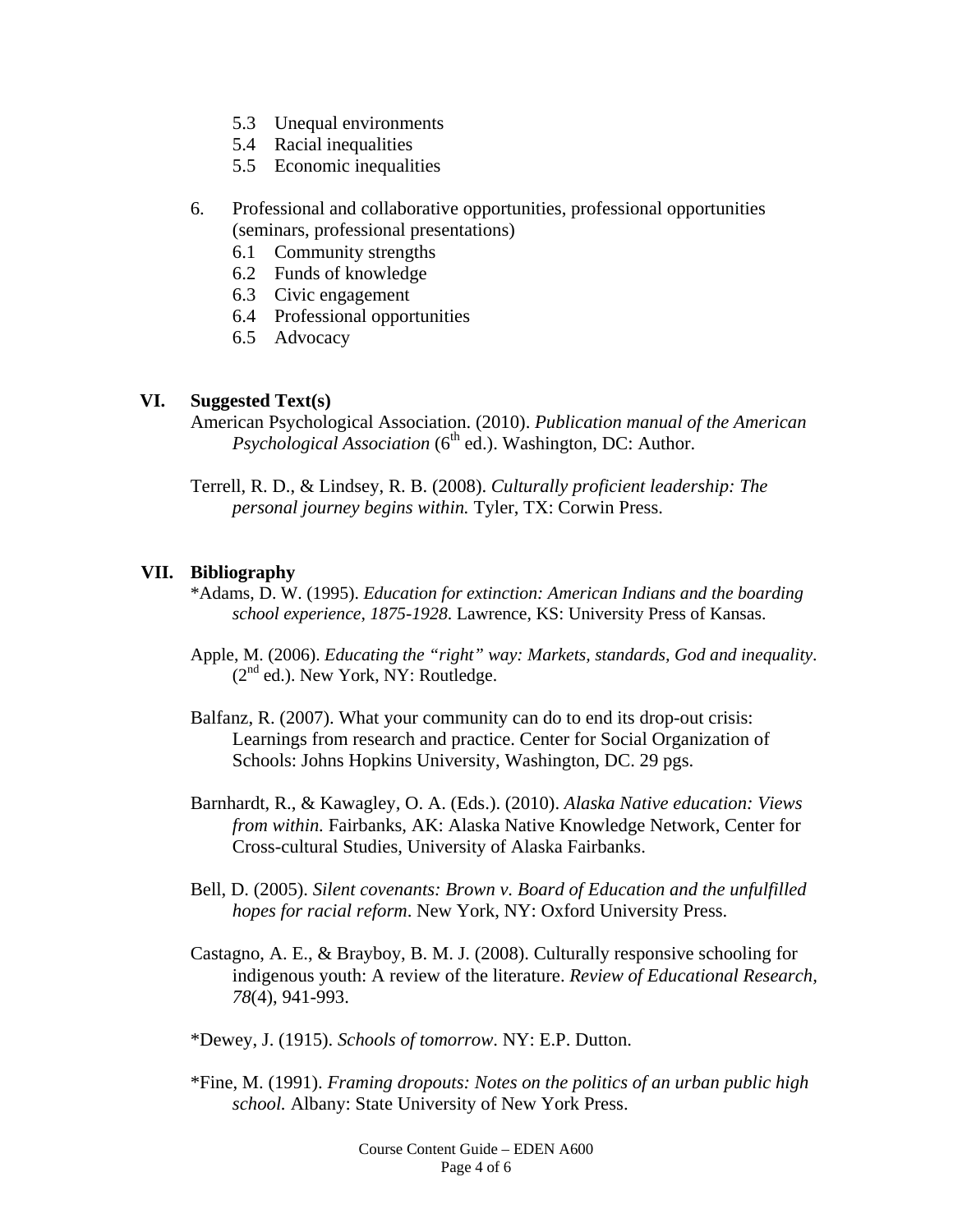- \*Finn, P. (1999). *Literacy with an attitude: Educating working-class children in their own self-interest*. New York: State University of New York Press.
- \*Freire, P. (1970). *Pedagogy of the oppressed*. New York, NY: Continuum International Publishing Group.
- Freire, P. (2004). *EPZ Pedagogy of hope: Reliving pedagogy of the oppressed (continuum impacts)*. New York, NY: Continuum International Publishing Group.
- Fry, R. (2007). The changing racial and ethnic composition of U.S. public schools. Pew Hispanic Center. Washington, DC. 17 pgs.
- Gay, G. (2010). *Culturally responsive teaching: Theory, research, and practice*. New York, NY: Teachers College Press.
- Gándara, P., & Contreras, F. (2009). *The Latino education crisis: The consequences of failed social policies*: Cambridge, MA: Harvard University Press.
- Goldhaber, D. (2006). Teacher pay reforms: The political implications of recent research. *Center of American Progress: University of Washington and Urban Institute*. 40 pgs.
- \*Goodlad, J., & McMannon, T. (1997). *The public purpose of education and schooling*. San Francisco, CA: Jossey-Bass.
- Goodman, D. J. (2011). *Promoting diversity and social justice: Educating people from privileged groups.* (2<sup>nd</sup> ed.). New York, NY: Routledge.
- Hackman, H. W. (2005). Five essential components for social justice education. *Equity & Excellence in Education*, *38*(2), 103-109.
- \*Henig, J., Hula, R., Orr, M., & Pedescleaux, D. (2001). *The color of school reform: Race, politics, and the challenge of urban education*. Princeton, NJ: Princeton University Press.
- Hirsch, E. D. (2006). *The knowledge deficit: Closing the shocking education gap for American children*. Boston, MA: Houghton Mifflin.
- Kozol, J. (2005). *The shame of the nation*. New York, NY: Three Rivers Press.
- \*Ladson-Billings, G. (1995). Toward a theory of culturally relevant education. *American Educational Research Journal, 32*(3), 465-491.

Lopez, M., Barrueco, S., Feinaurer, E., & Miles, J. (2007). Young Latino infants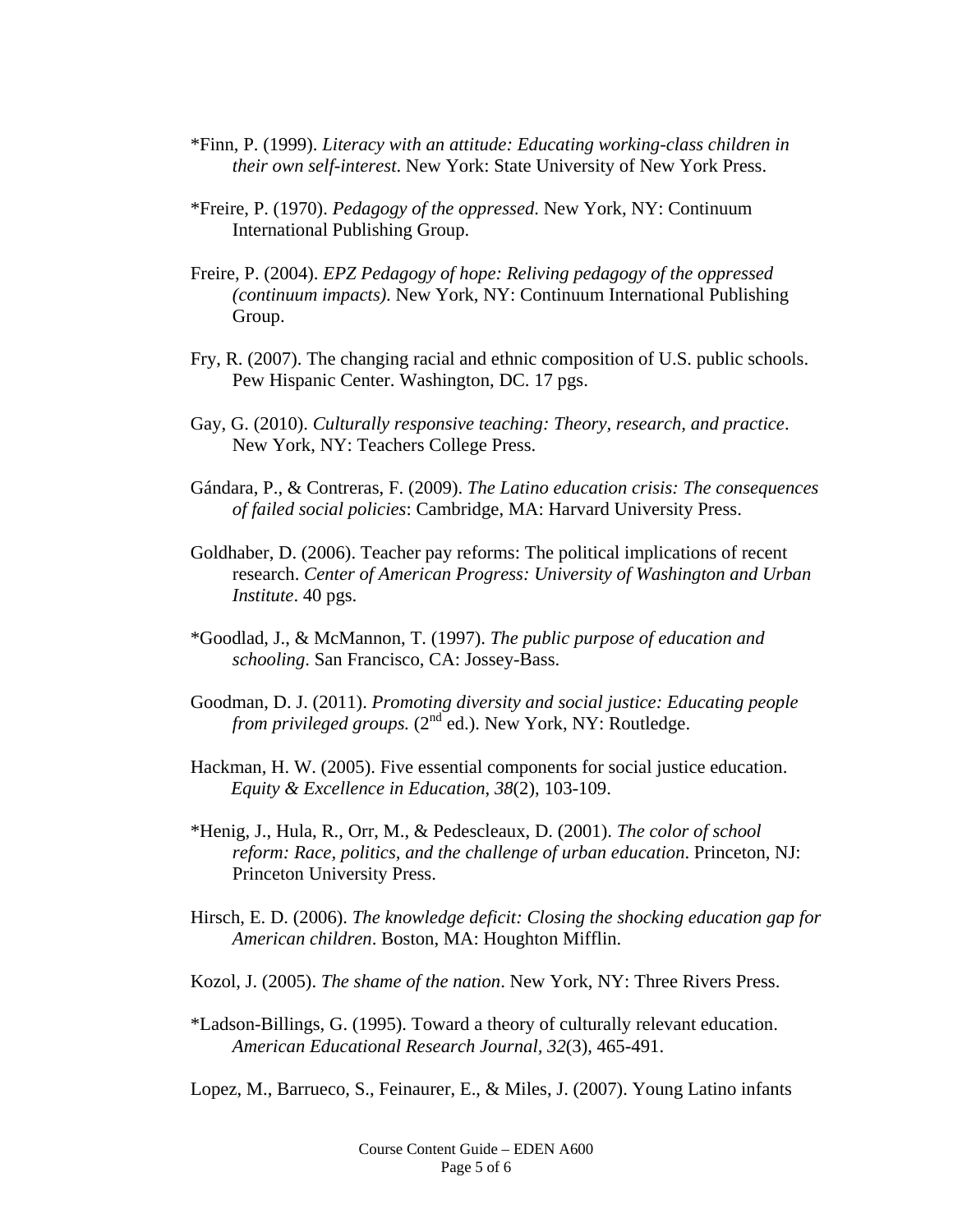and families: Parental involvement implications from a recent national study. *Family Involvement Research Digests*, Harvard Graduate School of Education. Online publication.

- Machi, L. A., & McEvoy, B. T. (2008). *The literature review: Six steps to success*. Tyler, TX: Corwin Press.
- Marshall, C., & Gerstl-Pepin, C. (2005). *Re-framing educational politics for social justice.* Boston, MA: Allyn & Bacon.
- National Public Radio (2007, October 30). *Economic segregation impacting education* [Audio podcast]. *NPR: News and Notes*
- Noguera, P. (2003). *City schools and the American dream*. New York, NY: Teachers College Press.
- Spradlin, L., & Parsons, D. (2008). *Diversity matters: Understanding diversity in schools*. Belmont: Thomson Wadsworth.
- Stein, S. (2004). *The culture of education policy*. New York, NY: Teachers College Press.
- Tung, R., Uriarte, M., Diez, V., Lavan, N., Agusti, N., Karp, F., & Meschede, T. (2009). *English learners in Boston Public Schools: Enrollment, engagement, and academic outcomes, AY2003-AY2006*. The Mauricio Gaston Institute for Latino Community Development and Public Policy: University of Massachusetts, Boston.
- \*Tyack, D. (1974). *The one best system: A history of American urban education*. Cambridge, MA: Harvard University Press.
- \*Tyack, D., & Cuban, L. (1995). *Tinkering toward utopia: A century of public school reform.* Cambridge, MA: Harvard University Press.

*\*Classic texts and references*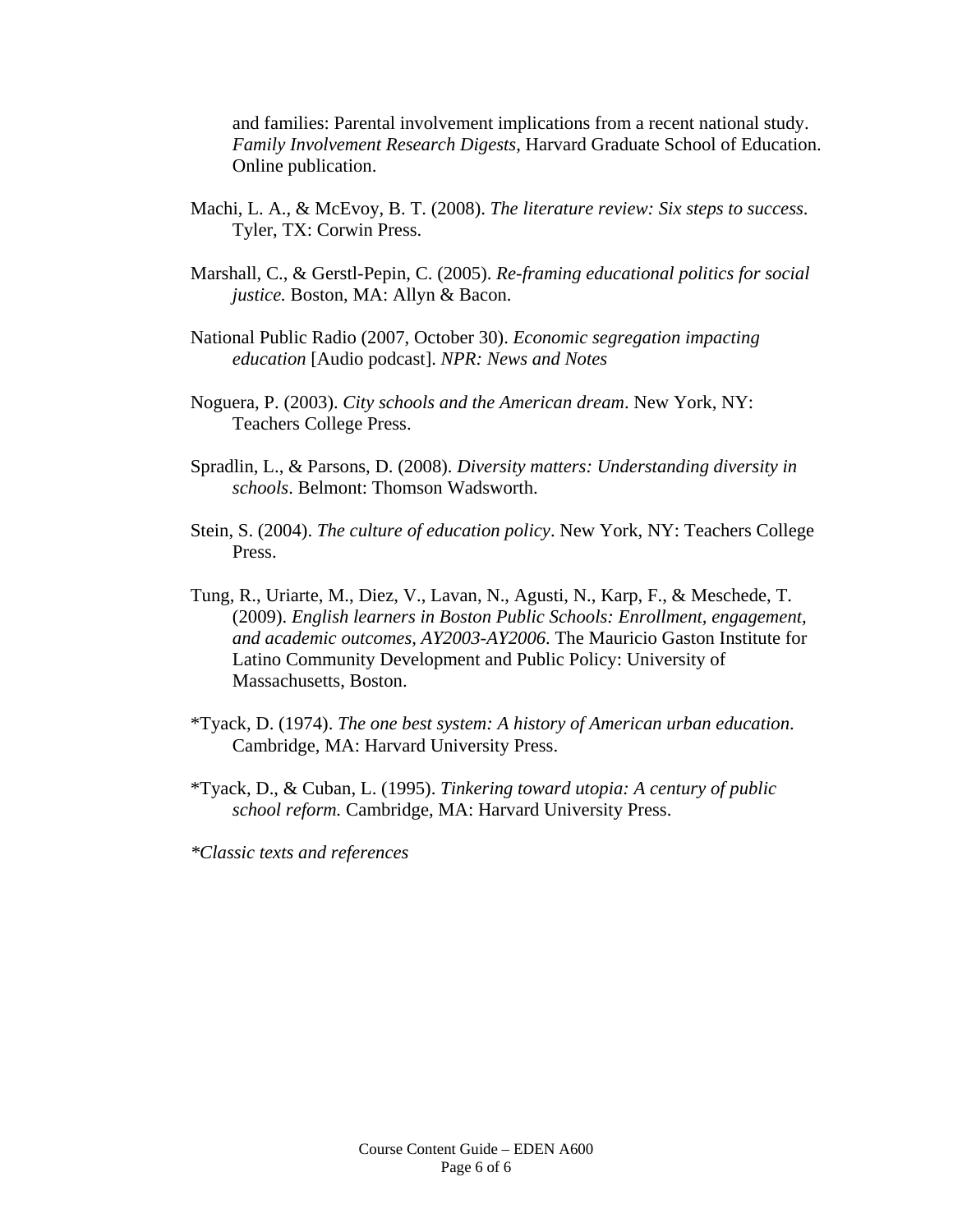

#### Proposa Cou Univers al to Initiate urse Action ity of Alask , Add, Cha Request ka Anchorag nge, or Del ge lete a Course

| 1a. School or College<br>EA COE                                                                                                                                                                                                                                                                                                                                                                                                                                                                                                                               |                                                                                                                                                                                                                                                                                                | 1b. Division                                                             | No Division Code                                      |                                                             |                   |                                        |                                                       | 1c. Department<br>EDL                           |      |
|---------------------------------------------------------------------------------------------------------------------------------------------------------------------------------------------------------------------------------------------------------------------------------------------------------------------------------------------------------------------------------------------------------------------------------------------------------------------------------------------------------------------------------------------------------------|------------------------------------------------------------------------------------------------------------------------------------------------------------------------------------------------------------------------------------------------------------------------------------------------|--------------------------------------------------------------------------|-------------------------------------------------------|-------------------------------------------------------------|-------------------|----------------------------------------|-------------------------------------------------------|-------------------------------------------------|------|
| 2. Course Prefix<br><b>EDEN</b>                                                                                                                                                                                                                                                                                                                                                                                                                                                                                                                               | 3. Course Number<br>A601                                                                                                                                                                                                                                                                       |                                                                          |                                                       | 5a. Credits/CEUs<br>4. Previous Course Prefix & Number<br>3 |                   |                                        |                                                       | 5b. Contact Hours<br>(Lecture + Lab)<br>$(3+0)$ |      |
|                                                                                                                                                                                                                                                                                                                                                                                                                                                                                                                                                               | 6. Complete Course Title<br>Inquiry-Based Scholarship: Quantitative, Qualitative, Mixed-modes I<br>Ing Based Scholar: Quan/Qual I<br>Abbreviated Title for Transcript (30 character)                                                                                                           |                                                                          |                                                       |                                                             |                   |                                        |                                                       |                                                 |      |
| 7. Type of Course                                                                                                                                                                                                                                                                                                                                                                                                                                                                                                                                             | $\boxtimes$ Academic                                                                                                                                                                                                                                                                           |                                                                          | Preparatory/Development                               |                                                             | Non-credit        | $\Box$                                 | CEU                                                   | Professional Development                        |      |
| 8. Type of Action:                                                                                                                                                                                                                                                                                                                                                                                                                                                                                                                                            | $\boxtimes$ Add<br>or                                                                                                                                                                                                                                                                          | Change<br>or                                                             | Delete                                                | 9. Repeat Status No                                         |                   |                                        | # of Repeats                                          | Max Credits                                     |      |
| If a change, mark appropriate boxes:<br>Prefix<br>$\mathsf{L}$<br>Credits<br>П<br>Title                                                                                                                                                                                                                                                                                                                                                                                                                                                                       |                                                                                                                                                                                                                                                                                                | <b>Course Number</b><br><b>Contact Hours</b><br><b>Repeat Status</b>     |                                                       | 10. Grading Basis                                           |                   | $\boxtimes$<br>A-F                     |                                                       | P/NP<br><b>NG</b>                               |      |
| <b>Grading Basis</b><br><b>Course Description</b><br><b>Test Score Prerequisites</b>                                                                                                                                                                                                                                                                                                                                                                                                                                                                          |                                                                                                                                                                                                                                                                                                | Cross-Listed/Stacked<br><b>Course Prerequisites</b><br>Co-requisites     |                                                       |                                                             | From: Fall/2014   | 11. Implementation Date semester/year  | To:                                                   | /9999                                           |      |
| <b>Automatic Restrictions</b><br>$\Box$ Class                                                                                                                                                                                                                                                                                                                                                                                                                                                                                                                 | $\mathsf{L}$<br>$\Box$ Level                                                                                                                                                                                                                                                                   | <b>Registration Restrictions</b><br><b>General Education Requirement</b> |                                                       | 12. $\vert$ $\vert$                                         | Cross Listed with |                                        |                                                       |                                                 |      |
| $\Box$ College<br>$\Box$<br>Other                                                                                                                                                                                                                                                                                                                                                                                                                                                                                                                             | $\Box$ Major<br>(please specify)                                                                                                                                                                                                                                                               |                                                                          |                                                       | $\Box$                                                      | Stacked           | with                                   |                                                       | Cross-Listed Coordination Signature             |      |
| 1.<br>2.                                                                                                                                                                                                                                                                                                                                                                                                                                                                                                                                                      | 13a. Impacted Courses or Programs: List any programs or college requirements that require this course.<br>Please type into fields provided in table. If more than three entries, submit a separate table. A template is available at www.uaa.alaska.edu/governance.<br>Impacted Program/Course |                                                                          |                                                       | Date of Coordination                                        |                   |                                        |                                                       | Chair/Coordinator Contacted                     |      |
| 3.<br>Initiator Name (typed): Ed McLain                                                                                                                                                                                                                                                                                                                                                                                                                                                                                                                       |                                                                                                                                                                                                                                                                                                | Initiator Signed Initials:                                               |                                                       |                                                             |                   | Date:                                  |                                                       |                                                 |      |
| 13b. Coordination Email                                                                                                                                                                                                                                                                                                                                                                                                                                                                                                                                       | Date: 11/26/13<br>submitted to Faculty Listserv: (uaa-faculty@lists.uaa.alaska.edu)                                                                                                                                                                                                            |                                                                          |                                                       |                                                             |                   | 13c. Coordination with Library Liaison |                                                       | Date: 11/26/13                                  |      |
| 14. General Education Requirement                                                                                                                                                                                                                                                                                                                                                                                                                                                                                                                             | Mark appropriate box:                                                                                                                                                                                                                                                                          | ∟<br>Fine Arts                                                           | Oral Communication                                    | Written Communication<br>Social Sciences                    |                   |                                        | <b>Quantitative Skills</b><br><b>Natural Sciences</b> | Humanities<br>Integrative Capstone              |      |
| 15. Course Description (suggested length 20 to 50 words)<br>Inquiry-based scholarship that focuses on planning and production of student initiated and developed research. Examines<br>qualitative, quantitative, and mixed-method research methodologies with an emphasis on inquiry in action research, evaluation, and<br>data-informed decision-making. Begins the transition from experienced practitioners to scholar-practitioners with refined skills to read,<br>understand, analyze, write, and evaluate various kinds of research and scholarship. |                                                                                                                                                                                                                                                                                                |                                                                          |                                                       |                                                             |                   |                                        |                                                       |                                                 |      |
| code and score)<br>EDEN A600                                                                                                                                                                                                                                                                                                                                                                                                                                                                                                                                  | 16a. Course Prerequisite(s) (list prefix and number or test                                                                                                                                                                                                                                    |                                                                          | 16b. Co-requisite(s) (concurrent enrollment required) |                                                             |                   |                                        |                                                       |                                                 |      |
| 16c. Automatic Restriction(s)<br>$\boxtimes$ College                                                                                                                                                                                                                                                                                                                                                                                                                                                                                                          | Major<br>Class<br>$\Box$                                                                                                                                                                                                                                                                       | $\boxtimes$ Level                                                        | 16d. Registration Restriction(s) (non-codable)        | Graduate standing and admission to COE                      |                   |                                        |                                                       |                                                 |      |
| Mark if course has fees<br>17.                                                                                                                                                                                                                                                                                                                                                                                                                                                                                                                                |                                                                                                                                                                                                                                                                                                |                                                                          | 18.                                                   | Mark if course is a selected topic course                   |                   |                                        |                                                       |                                                 |      |
|                                                                                                                                                                                                                                                                                                                                                                                                                                                                                                                                                               | 19. Justification for Action<br>This is a foundation course for the professional doctorate in Education, Culture, and Leadership.                                                                                                                                                              |                                                                          |                                                       |                                                             |                   |                                        |                                                       |                                                 |      |
|                                                                                                                                                                                                                                                                                                                                                                                                                                                                                                                                                               |                                                                                                                                                                                                                                                                                                |                                                                          |                                                       | Approved                                                    |                   |                                        |                                                       |                                                 |      |
| Initiator (faculty only)<br>Ed McLain<br>Initiator (TYPE NAME)                                                                                                                                                                                                                                                                                                                                                                                                                                                                                                |                                                                                                                                                                                                                                                                                                |                                                                          | Date                                                  | Disapproved                                                 |                   | Dean/Director of School/College        |                                                       |                                                 | Date |
| Approved                                                                                                                                                                                                                                                                                                                                                                                                                                                                                                                                                      |                                                                                                                                                                                                                                                                                                |                                                                          |                                                       | Approved                                                    |                   | Undergraduate/Graduate Academic        |                                                       |                                                 | Date |
| Disapproved                                                                                                                                                                                                                                                                                                                                                                                                                                                                                                                                                   | Department Chair                                                                                                                                                                                                                                                                               |                                                                          | Date                                                  | Disapproved                                                 |                   | <b>Board Chair</b>                     |                                                       |                                                 |      |
| Approved                                                                                                                                                                                                                                                                                                                                                                                                                                                                                                                                                      |                                                                                                                                                                                                                                                                                                |                                                                          |                                                       | Approved                                                    |                   |                                        |                                                       |                                                 |      |
| Disapproved                                                                                                                                                                                                                                                                                                                                                                                                                                                                                                                                                   | College/School Curriculum Committee Chair                                                                                                                                                                                                                                                      |                                                                          | Date                                                  | Disapproved                                                 |                   | Provost or Designee                    |                                                       |                                                 | Date |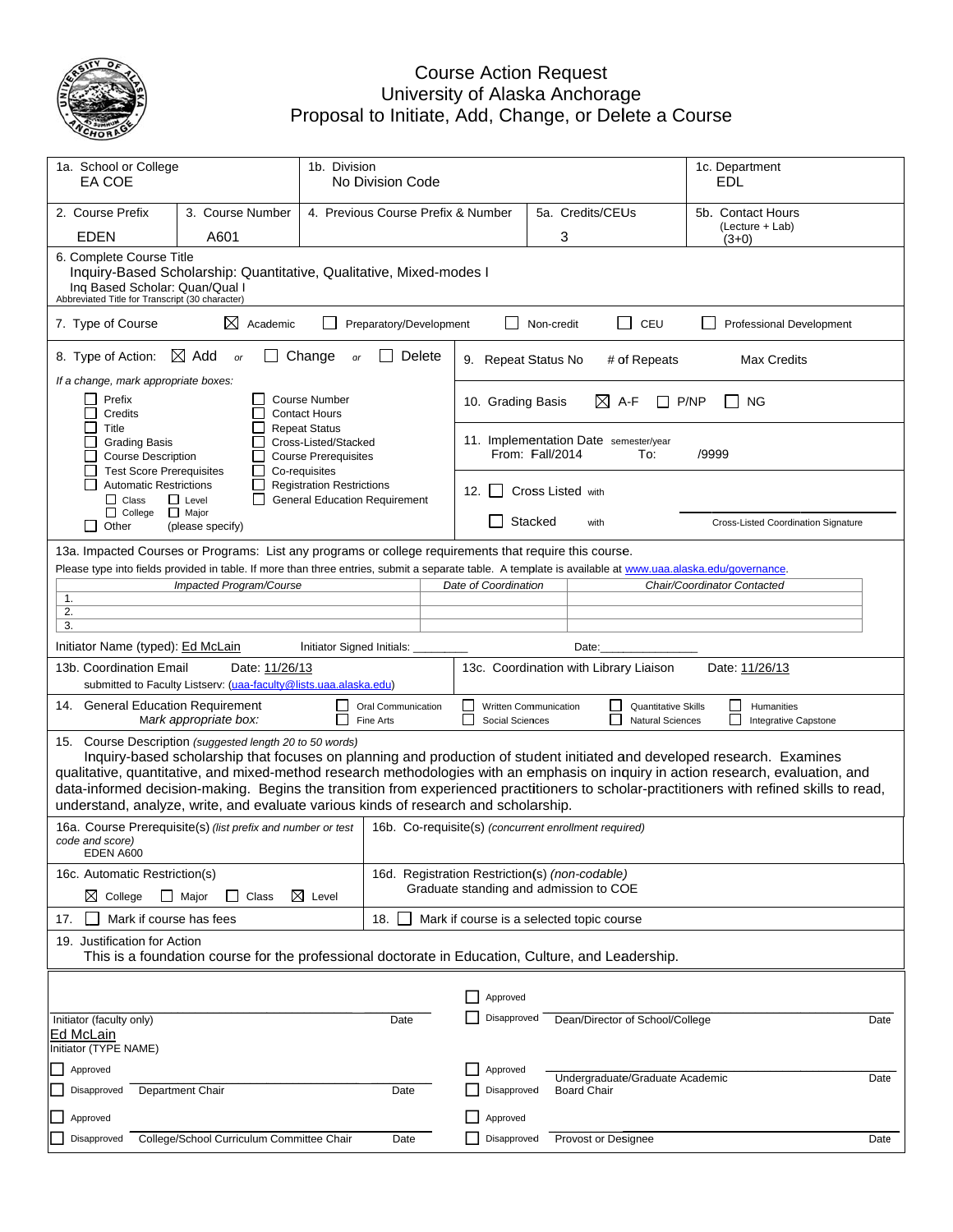## **Course Content Guide University of Alaska Anchorage College of Education**

**I. Date Initiated:** December 5, 2012

## **II. Information for the Course Action Request**

| College/School:                      | College of Education                                                                                                                                                                                                                                                                                                                                                                                                                                                                                              |
|--------------------------------------|-------------------------------------------------------------------------------------------------------------------------------------------------------------------------------------------------------------------------------------------------------------------------------------------------------------------------------------------------------------------------------------------------------------------------------------------------------------------------------------------------------------------|
| <b>Course Prefix:</b>                | <b>EDEN</b>                                                                                                                                                                                                                                                                                                                                                                                                                                                                                                       |
| <b>Course Number:</b>                | A601                                                                                                                                                                                                                                                                                                                                                                                                                                                                                                              |
| Title:                               | Inquiry-Based Scholarship: Quantitative, Qualitative,<br>Mixed-modes I                                                                                                                                                                                                                                                                                                                                                                                                                                            |
| Credits:                             | 3                                                                                                                                                                                                                                                                                                                                                                                                                                                                                                                 |
| <b>Grading Basis:</b>                | $A-F$                                                                                                                                                                                                                                                                                                                                                                                                                                                                                                             |
| <b>Implementation Date:</b>          | Fall, 2014                                                                                                                                                                                                                                                                                                                                                                                                                                                                                                        |
| <b>Course Description:</b>           | Inquiry-based scholarship that focuses on planning and<br>production of student initiated and developed<br>research. Examines qualitative, quantitative, and mixed-<br>method research methodologies with an emphasis on<br>inquiry in action research, evaluation, and data-informed<br>decision-making. Begins the transition from experienced<br>practitioners to scholar-practitioners with refined skills to<br>read, understand, analyze, write, and evaluate various<br>kinds of research and scholarship. |
| Course Prerequisites(s):             | <b>EDEN A600</b>                                                                                                                                                                                                                                                                                                                                                                                                                                                                                                  |
| Test Scores(s):                      | N/A                                                                                                                                                                                                                                                                                                                                                                                                                                                                                                               |
| Corequisite(s)                       | <b>EDEN A610</b>                                                                                                                                                                                                                                                                                                                                                                                                                                                                                                  |
| Registration<br><b>Restrictions:</b> | Graduate standing and admission to COE                                                                                                                                                                                                                                                                                                                                                                                                                                                                            |
| Course Fee:                          | √No<br> Yes                                                                                                                                                                                                                                                                                                                                                                                                                                                                                                       |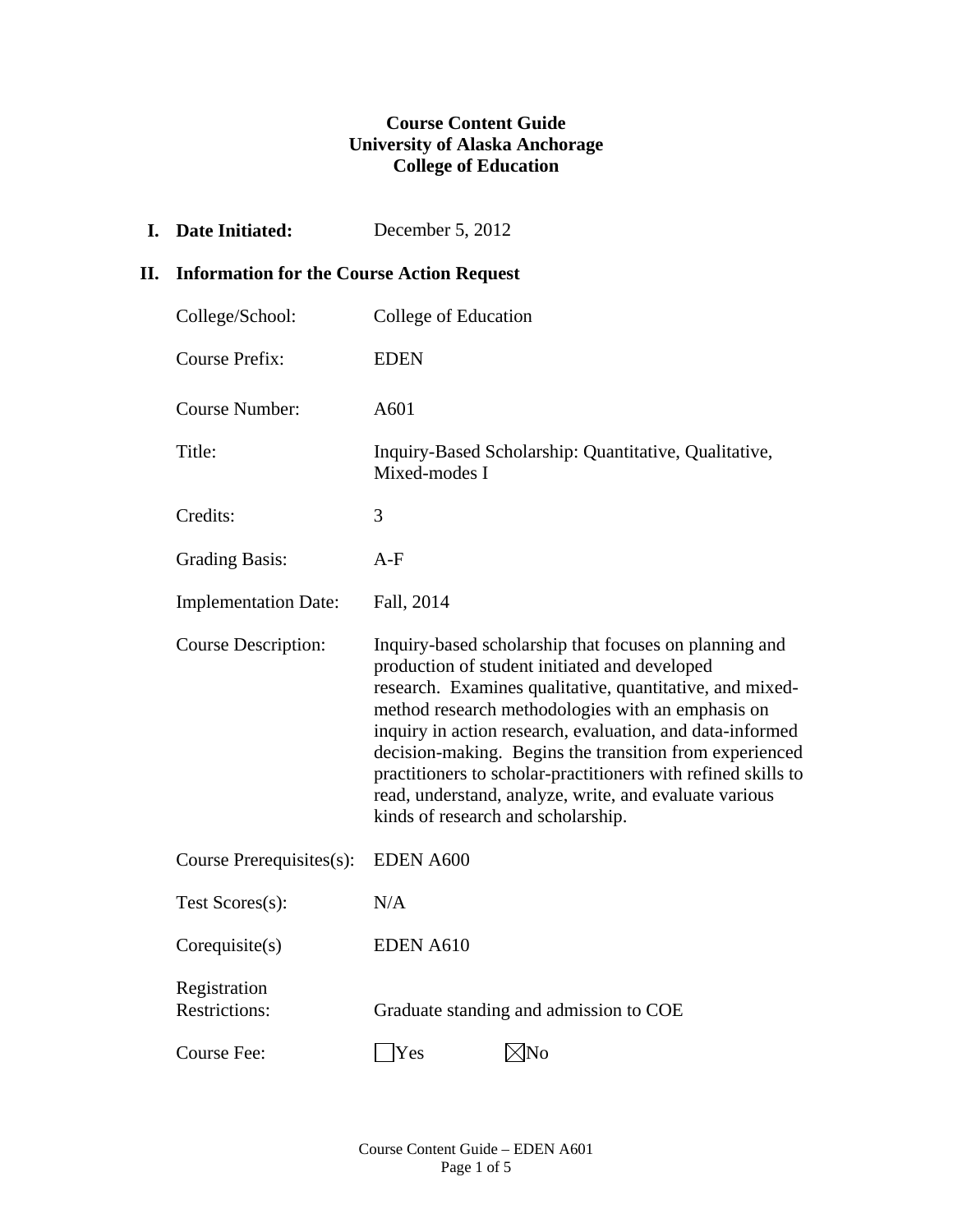#### **III. Instructional Goals, Student Learning Outcomes, and Assessment Procedures A. Instructional Goals**

The instructor will facilitate:

|    | 1. Analysis and selection based on research criteria, and application or use |  |  |  |  |
|----|------------------------------------------------------------------------------|--|--|--|--|
|    | of various research methodology                                              |  |  |  |  |
|    | 2. Consideration of learning theories with an emphasis on social learning    |  |  |  |  |
|    | theory including Communities of Practice                                     |  |  |  |  |
| 3. | Exploration of applications of social learning theories to workplace         |  |  |  |  |
|    | contexts and fields of study and research                                    |  |  |  |  |
| 4. | Analysis of workplace data, determination of a research focus, and           |  |  |  |  |
|    | review related scholarly literature                                          |  |  |  |  |
| 5. | Discussion and analysis related to the selection and implementation of       |  |  |  |  |
|    | an innovation to improve performance                                         |  |  |  |  |
| 6. | Analysis and interpretation of qualitative, quantitative, and mixed-         |  |  |  |  |
|    | method derived data and the application of that data and analysis in both    |  |  |  |  |
|    | research and applied settings                                                |  |  |  |  |

## **Student Learning Outcomes/Assessment Procedures**

| <b>B.</b> | <b>Student Learning Outcomes</b> | Assessme |
|-----------|----------------------------------|----------|
|           |                                  |          |

*Assessment Procedures* 

This outcome will be

Upon successful completion of the course, the student will be able to do the following: assessed by one or more of

|    |                                             | the following:              |
|----|---------------------------------------------|-----------------------------|
| 1. | Discuss, critique, and utilize various      | Theory and research         |
|    | research methodologies (including data      | methodology paper (to       |
|    | collection, pilot of any instruments,       | inform direction for action |
|    | sampling, data analysis) to answer          | research project)           |
|    | research questions related to an innovation |                             |
|    | implementation                              |                             |
| 2. | Analyze and synthesize select learning      | Theory and research         |
|    | theories with an emphasis on social         | methodology paper           |
|    | learning theory such as Communities of      |                             |
|    | Practice                                    |                             |
| 3. | Apply research to practice i.e., apply      | Proposal for action         |
|    | social learning theory to workplace related | research project            |
|    | questions and context                       |                             |
| 4. | Analyze workplace data, determine a         | Proposal for action         |
|    | research focus, and review related          | research project            |
|    | scholarly literature                        |                             |

# **IV. Course Level Justification**

 This course requires students to read extensively, critically interpret, and evaluate literature and research relevant to their fields of study and their individual research plans and questions; utilize developed research and writing skills to analyze,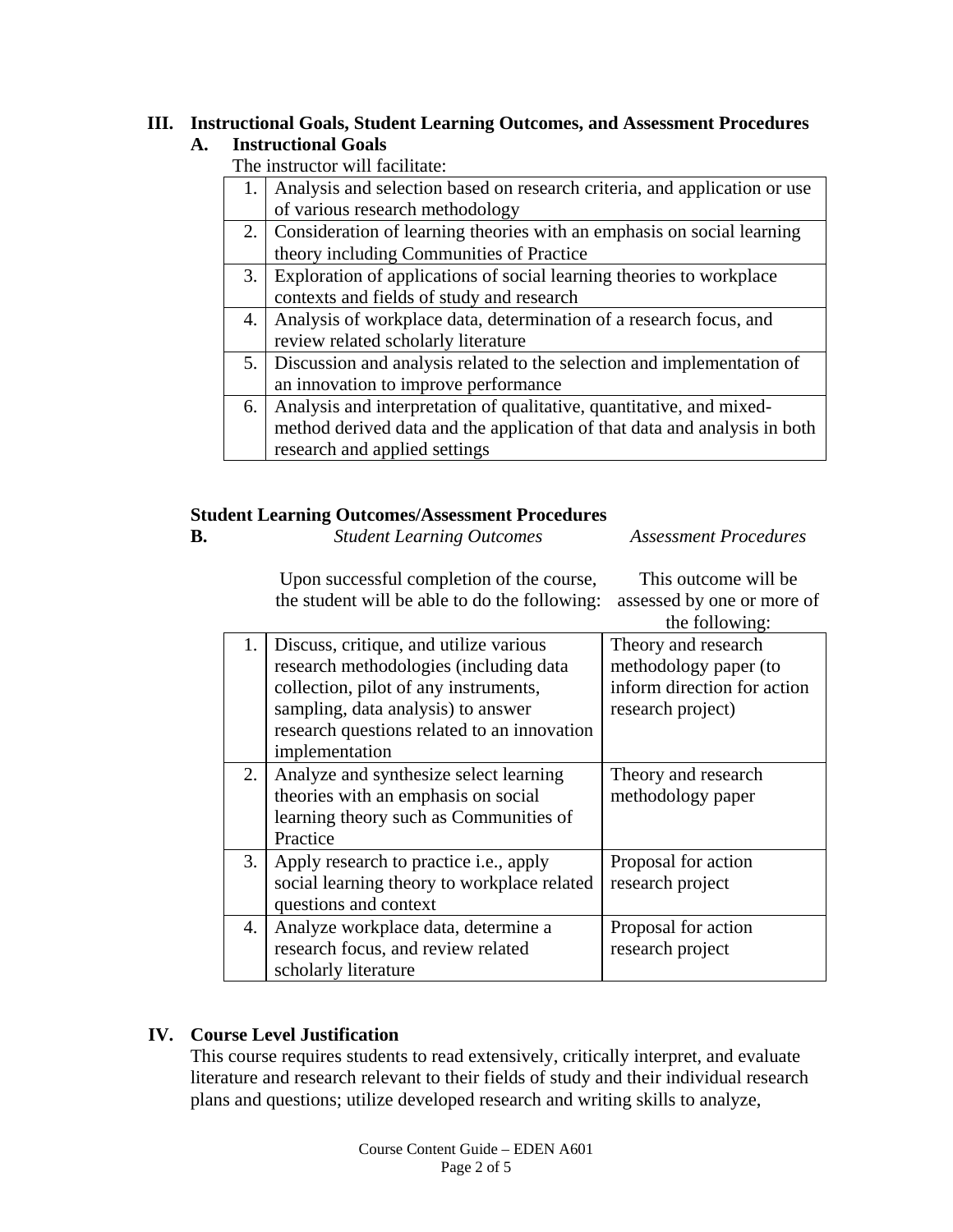synthesize, and organize new information; and collaborate with other students, other professionals, faculty, and leaders in their field in the planning and production of research and written documents related to that research.

## **V. Course Outline**

- 1. Key concepts as related to educational setting
	- 1.1 Nature of research and science
	- 1.2 Concepts, variable, and research problems
	- 1.3 Role of the scholar-practitioner
- 2. Research Methodologies: frameworks for continuous improvements
	- 2.1 Oualitative
	- 2.2 Quantitative
	- 2.3 Multi-mode (mixed methods)
- 3. Social Learning theory
	- 3.1 Communities of practice
	- 3.2 Learning through observation
	- 3.3 Intrinsic reinforcement and external-environmental reinforcement
	- 3.4 Modeling process (attention, retention, reproduction, motivation)
- 4. Research to practice
	- 4.1 Applying social learning theory to workplace
	- 4.2 Knowledge gathering and preparation
	- 4.3 Understanding place/environment
- 5. Literature Review related to research question
	- 5.1 Role in research question development
	- 5.2 Relevance to research questions
	- 5.3 Integration and summary of known body of knowledge
	- 5.4 Use to develop theoretical framework
	- 5.5 Supports the credibility and vision of an ethical leader

# **VI. Suggested Text(s)**

American Psychological Association. (2010). *Publication manual of the American Psychological Association* (6<sup>th</sup> ed.). Washington, DC: Author.

Creswell, J. W. (2012 or 2008). *Educational research: Planning, conducting, and evaluating quantitative and qualitative research* (4<sup>th</sup> or 3<sup>rd</sup> ed.). Upper Saddle River, NJ: Prentice Hall.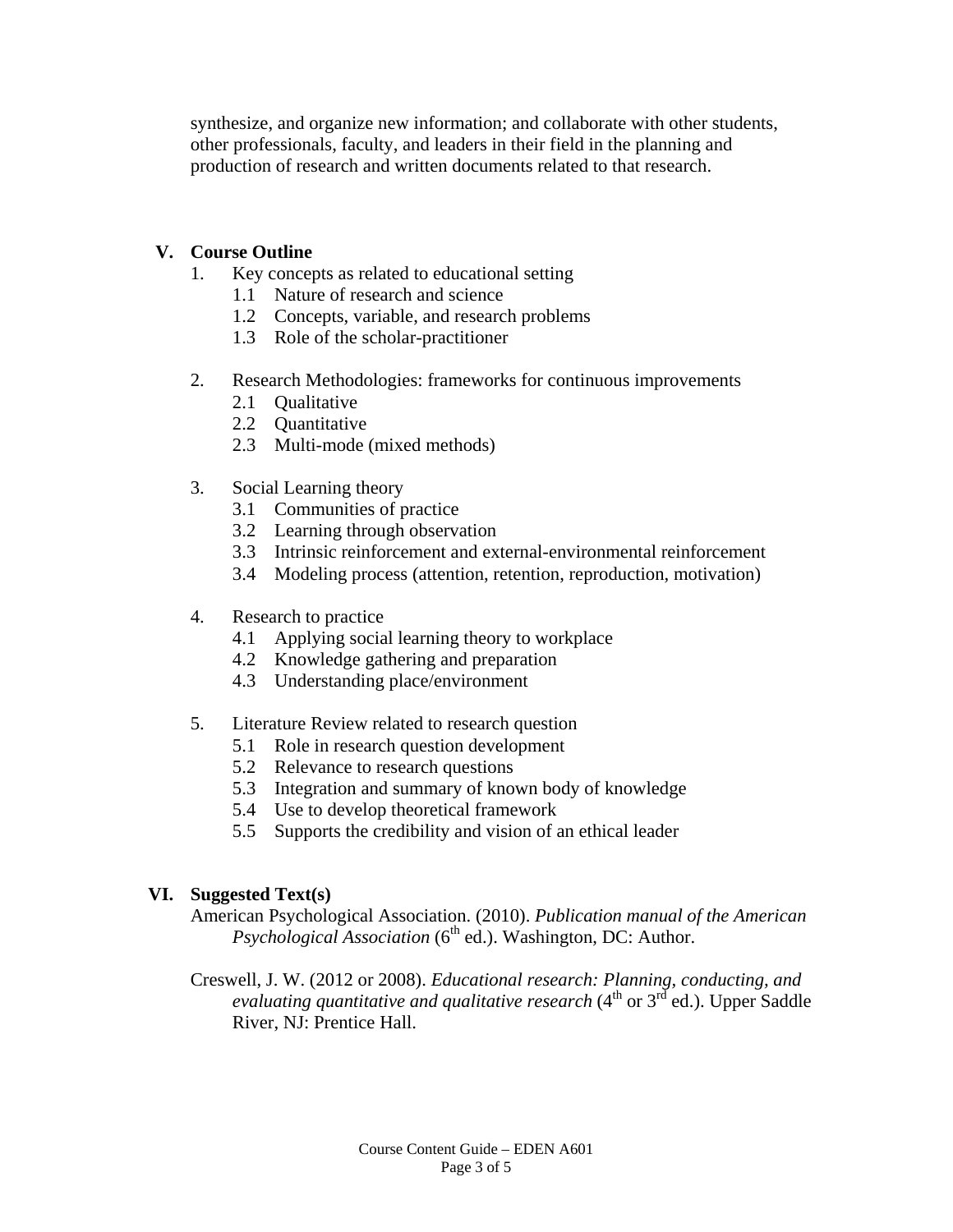#### **VII. Bibliography**

\*Bennis, W. G. (1994). *On becoming a leader*. Jackson, TN: Perseus.

Boote, D. N., & Beile, P. (2005). Scholars before researchers: On the centrality of the dissertation literature review in research preparation. *Educational Researcher 34*(6), 3-15.

\*Coffey, A., & Atkinson, P. (1996). *Making sense of qualitative data: Complementary research strategies.* Thousand Oaks, CA: Sage.

- Corbin, J., & Strauss, A. (2008). *Basics of qualitative research: Grounded theory procedures and techniques* (3<sup>rd</sup> ed.). Thousand Oaks, CA: Sage.
- Emmerson, R., Fretz, R., & Shaw, L. (2011). *Writing ethnographic fieldnotes* (2nd ed.). Chicago, IL: University of Chicago Press.
- Feuer, M., Towne, L., & Shavelson, R. (2002). Scientific culture and educational research. *Educational Researcher, 31*(8), 4-14.
- Galvan, J. S. (2006). *Writing literature reviews* (3<sup>rd</sup> ed.). Glendale, CA: Pyrczak.
- Gay, L. R., & Airasian, P. (2003). *Education Research: Competencies for analysis and applications* (7<sup>th</sup> ed.). Upper Saddle River, NJ: Merrill Prentice Hall.
- Glesne, C. (2011). *Becoming qualitative researchers: An introduction* (4<sup>th</sup> ed.). New York, NY: Pearson.
- Goddard, R., & LoGerfo, L. (2008). Defining, measuring, and validating teacher and collective responsibility. In W. Hoy and M. DiPaloa. *Improving schools: Studies in leadership and culture.* Charlotte, NC: Information Age.
- \*Greenwood, D. J., & Levin, M. (1998). *Introduction to action research: Social research for social change.* Thousand Oaks, CA: Sage.
- Grogan, M., Donaldson, J., & Simmons, J. M. (2007). Disrupting the status quo: The action research dissertation as a transformative strategy. In C.A. Mullen, T. Creighton, F. L. Dembowski & S. Harris (Eds.). *The handbook of doctoral programs in educational leadership: Issues and challenges* (pp. 76-89). Houston TX: The NCPEA Press.
- Herr, K., & Anderson, G. L. (2005). *The action research dissertation: A guide for students and faculty*. Thousand Oaks, CA: Sage.
- Kincheloe, J. (2012). *Teachers as researchers, Qualitative Inquiry as a path to Empowerment.* (Classic edition). New York, NY: Routledge.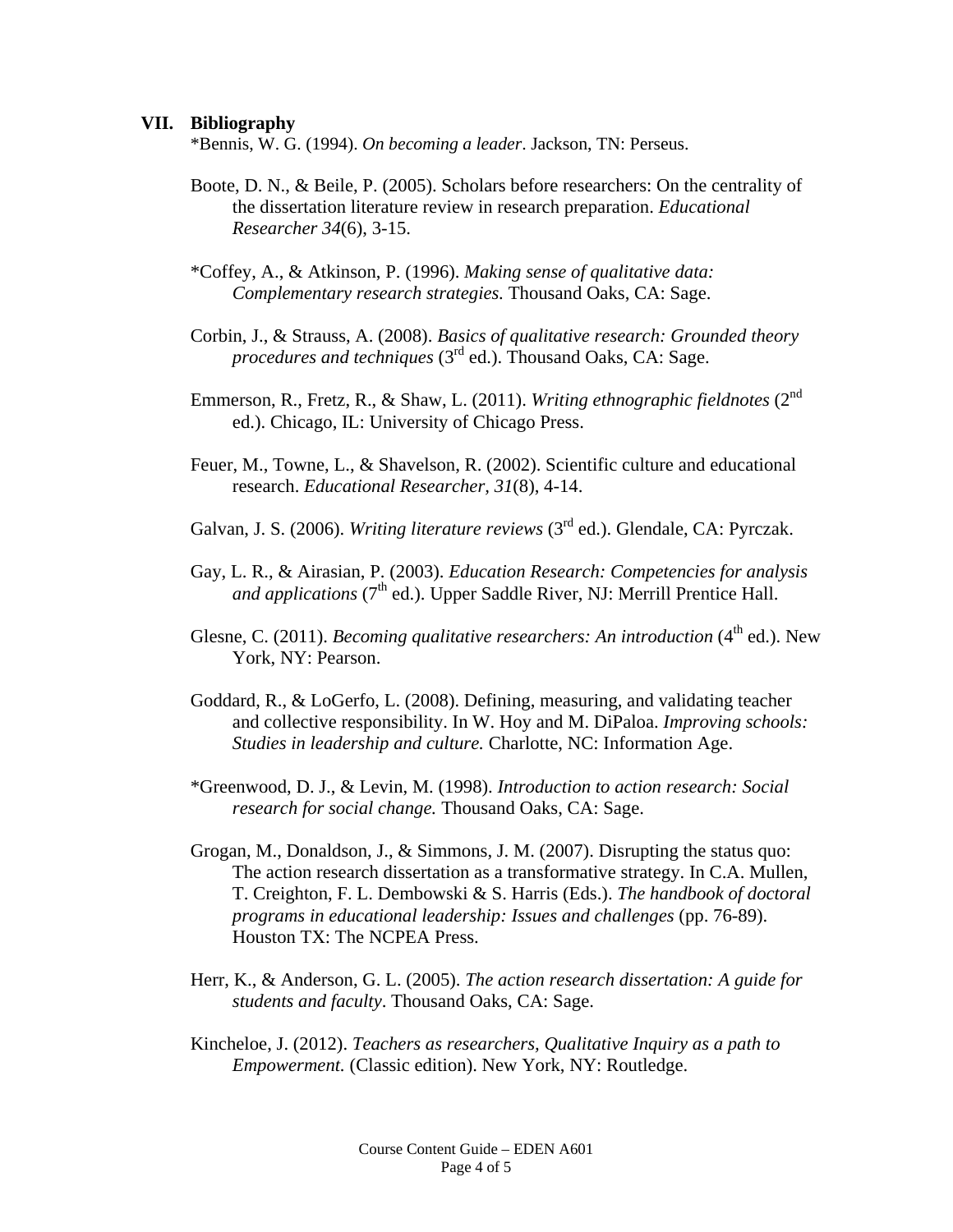- \*Locke, L. F., Spirduson, W. W., & Silverman, S. J. (1999). *Proposals that work: A guide for planning dissertations and grant proposals* (4<sup>th</sup> ed.). Thousand Oaks, CA: Sage.
- \*Meloy, J. M. (1994). *Writing the qualitative dissertation: Understanding by doing*. Hillsdale, NJ: Lawrence Erlbaum Associates.
- Pyrczak, F. (2003). *Making sense of statistics: A conceptual overview* (3rd ed.). Los Angeles, CA: Pyrczak.
- \*Reason, P., & Bradbury, H. (Eds.). (2001). *Handbook of action research: Participative inquiry and practice*. London, England: Sage.
- \*Shulman, L. (1997). Disciplines of inquiry in education: A new overview. In R. Jeager (Ed*.) Complimentary Research in Education*. Washington, DC: American Educational Research Association.
- Simmons, J. C., Grogan, M., Preis, S. J., Matthews, K., Smith-Anderson, S., Walls, B. P., & Jackson, A. (2008). Preparing first-time leaders for an urban public school district: An action research study of a collaborative district-university partnership. *Journal of School Leadership, 17*, 540-569.

Stringer, E. T. (2007). *Action research* (3<sup>rd</sup> ed.). Thousand Oaks, CA: Sage.

*\*Classic texts and references*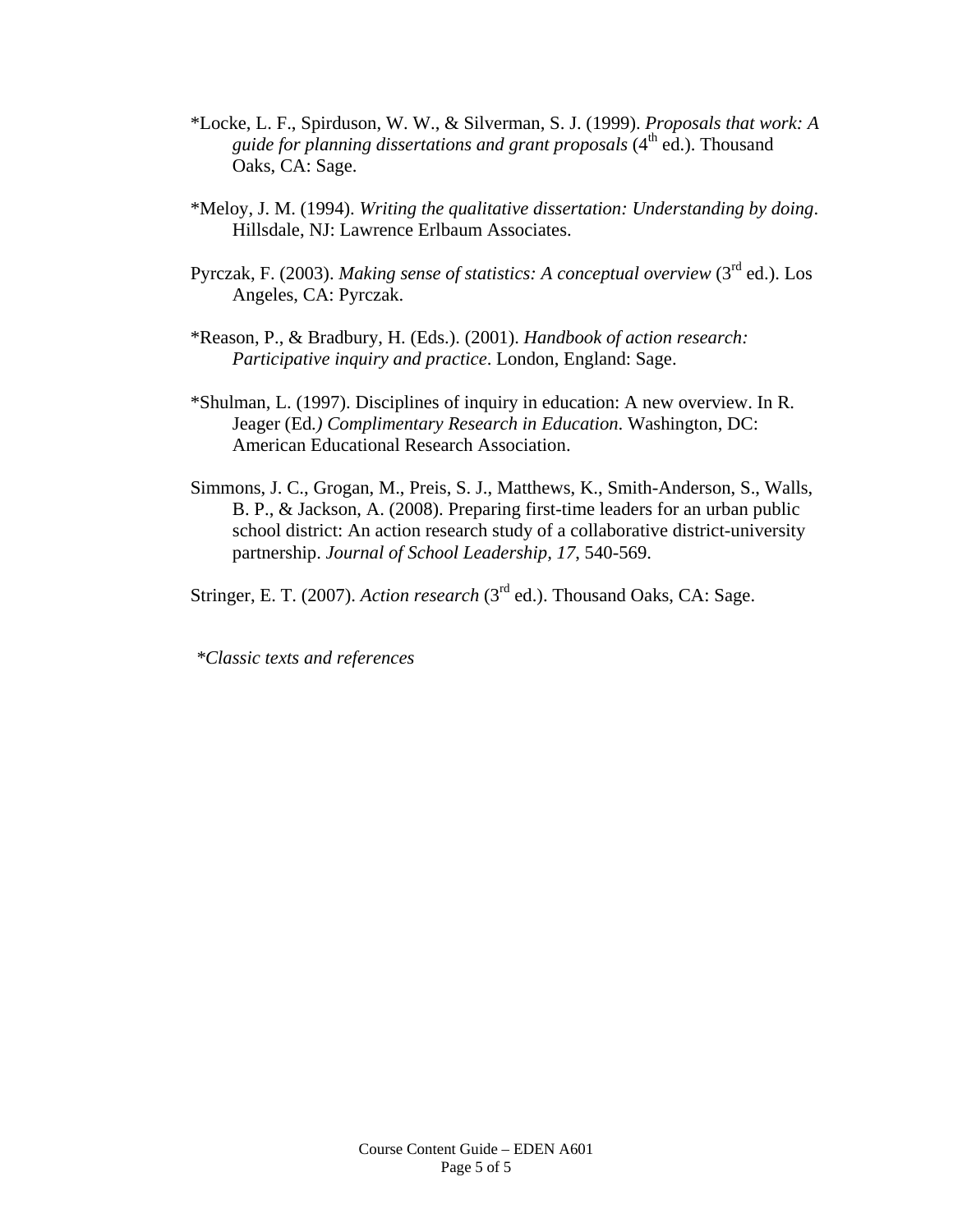

#### Proposa Cou Univers al to Initiate urse Action ity of Alask , Add, Cha Request ka Anchorag nge, or Del ge lete a Course

| 1a. School or College<br>EA COE                                                                                                                                                                                                                                                                                                                                         |                                                                                                                                                                                                   | 1b. Division<br>No Division Code                                                             |        |                                                                                          |                       |                     |                                                       |       | 1c. Department<br>EDL                        |      |
|-------------------------------------------------------------------------------------------------------------------------------------------------------------------------------------------------------------------------------------------------------------------------------------------------------------------------------------------------------------------------|---------------------------------------------------------------------------------------------------------------------------------------------------------------------------------------------------|----------------------------------------------------------------------------------------------|--------|------------------------------------------------------------------------------------------|-----------------------|---------------------|-------------------------------------------------------|-------|----------------------------------------------|------|
| 2. Course Prefix<br><b>EDEN</b>                                                                                                                                                                                                                                                                                                                                         | 3. Course Number<br>A602                                                                                                                                                                          | 4. Previous Course Prefix & Number                                                           |        |                                                                                          | 5a. Credits/CEUs<br>3 |                     |                                                       |       | 5b. Contact Hours<br>(Lecture + Lab)         |      |
|                                                                                                                                                                                                                                                                                                                                                                         | $(3+0)$<br>6. Complete Course Title<br>Inquiry-Based Scholarship: Quantitative, Qualitative, Mixed-modes II<br>Ing Based Scholar: Quan/Qual II<br>Abbreviated Title for Transcript (30 character) |                                                                                              |        |                                                                                          |                       |                     |                                                       |       |                                              |      |
| 7. Type of Course                                                                                                                                                                                                                                                                                                                                                       | ⊠<br>Academic                                                                                                                                                                                     | Preparatory/Development                                                                      |        |                                                                                          | Non-credit            |                     | CEU<br>$\blacksquare$                                 |       | Professional Development                     |      |
| 8. Type of Action:                                                                                                                                                                                                                                                                                                                                                      | $\boxtimes$ Add<br>or                                                                                                                                                                             | Change<br>or                                                                                 | Delete | 9. Repeat Status No                                                                      |                       |                     | # of Repeats                                          |       | Max Credits                                  |      |
| If a change, mark appropriate boxes:<br>Prefix<br>Credits                                                                                                                                                                                                                                                                                                               |                                                                                                                                                                                                   | <b>Course Number</b><br><b>Contact Hours</b>                                                 |        | 10. Grading Basis                                                                        |                       | $\boxtimes$         | A-F                                                   | P/NP  | <b>NG</b>                                    |      |
| Title<br><b>Grading Basis</b><br><b>Course Description</b><br><b>Test Score Prerequisites</b>                                                                                                                                                                                                                                                                           | $\mathsf{L}$                                                                                                                                                                                      | <b>Repeat Status</b><br>Cross-Listed/Stacked<br><b>Course Prerequisites</b><br>Co-requisites |        | 11. Implementation Date semester/year                                                    | From: Spring/2015     |                     | To:                                                   | /9999 |                                              |      |
| <b>Automatic Restrictions</b><br>$\Box$ Class                                                                                                                                                                                                                                                                                                                           | $\mathsf{L}$<br>$\Box$ Level                                                                                                                                                                      | <b>Registration Restrictions</b><br><b>General Education Requirement</b>                     |        | 12. $\vert$ 1                                                                            |                       | Cross Listed with   |                                                       |       |                                              |      |
| $\Box$ College<br>Other                                                                                                                                                                                                                                                                                                                                                 | $\Box$ Major<br>(please specify)                                                                                                                                                                  |                                                                                              |        |                                                                                          | Stacked               | with                |                                                       |       | Cross-Listed Coordination Signature          |      |
| 13a. Impacted Courses or Programs: List any programs or college requirements that require this course.<br>Please type into fields provided in table. If more than three entries, submit a separate table. A template is available at www.uaa.alaska.edu/governance.<br>Impacted Program/Course<br>Date of Coordination<br>Chair/Coordinator Contacted<br>1.<br>2.<br>3. |                                                                                                                                                                                                   |                                                                                              |        |                                                                                          |                       |                     |                                                       |       |                                              |      |
| Initiator Name (typed): Ed McLain                                                                                                                                                                                                                                                                                                                                       |                                                                                                                                                                                                   | Initiator Signed Initials:                                                                   |        |                                                                                          |                       | Date:               |                                                       |       |                                              |      |
| 13b. Coordination Email                                                                                                                                                                                                                                                                                                                                                 | submitted to Faculty Listserv: (uaa-faculty@lists.uaa.alaska.edu)                                                                                                                                 | Date: 11/26/13 (as EDEN 601)                                                                 |        | 13c. Coordination with Library Liaison                                                   |                       |                     |                                                       |       | Date: 11/26/13 (as EDEN 601)                 |      |
| 14. General Education Requirement                                                                                                                                                                                                                                                                                                                                       | Mark appropriate box:                                                                                                                                                                             | Oral Communication<br>Fine Arts                                                              |        | Written Communication<br>Social Sciences                                                 |                       | $\Box$              | <b>Quantitative Skills</b><br><b>Natural Sciences</b> |       | $\Box$<br>Humanities<br>Integrative Capstone |      |
| 15. Course Description (suggested length 20 to 50 words)<br>evaluation, and data-informed decision-making. Supports the transition from being experienced practitioners to scholar-practitioners,<br>with refined skills in reading, understanding, analyzing, and evaluating educational research and scholarship used to support<br>educational practice.             | Advanced inquiry-based research methodologies that utilize qualitative, quantitative, or mixed-method inquiry in action research,                                                                 |                                                                                              |        |                                                                                          |                       |                     |                                                       |       |                                              |      |
| code and score)<br>higher)                                                                                                                                                                                                                                                                                                                                              | 16a. Course Prerequisite(s) (list prefix and number or test<br>EDEN A600 and EDEN A601 (with a grade of B or                                                                                      |                                                                                              |        | 16b. Co-requisite(s) (concurrent enrollment required)                                    |                       |                     |                                                       |       |                                              |      |
| 16c. Automatic Restriction(s)<br>$\boxtimes$ College                                                                                                                                                                                                                                                                                                                    | $\Box$ Major<br>$\Box$ Class                                                                                                                                                                      | $\boxtimes$ Level                                                                            |        | 16d. Registration Restriction(s) (non-codable)<br>Graduate standing and admission to COE |                       |                     |                                                       |       |                                              |      |
| Mark if course has fees<br>17.                                                                                                                                                                                                                                                                                                                                          |                                                                                                                                                                                                   | 18. L                                                                                        |        | Mark if course is a selected topic course                                                |                       |                     |                                                       |       |                                              |      |
| 19. Justification for Action                                                                                                                                                                                                                                                                                                                                            | This is a foundation course for the professional doctorate in Education, Culture, and Leadership.                                                                                                 |                                                                                              |        |                                                                                          |                       |                     |                                                       |       |                                              |      |
|                                                                                                                                                                                                                                                                                                                                                                         |                                                                                                                                                                                                   |                                                                                              |        |                                                                                          |                       |                     |                                                       |       |                                              |      |
| Initiator (faculty only)<br>Ed McLain<br>Initiator (TYPE NAME)                                                                                                                                                                                                                                                                                                          |                                                                                                                                                                                                   | Date                                                                                         |        | Approved<br>Disapproved                                                                  |                       |                     | Dean/Director of School/College                       |       |                                              | Date |
| Approved                                                                                                                                                                                                                                                                                                                                                                |                                                                                                                                                                                                   |                                                                                              |        | Approved                                                                                 |                       |                     |                                                       |       |                                              |      |
| Disapproved                                                                                                                                                                                                                                                                                                                                                             | Department Chair                                                                                                                                                                                  | Date                                                                                         |        | Disapproved                                                                              |                       | <b>Board Chair</b>  | Undergraduate/Graduate Academic                       |       |                                              | Date |
| Approved                                                                                                                                                                                                                                                                                                                                                                |                                                                                                                                                                                                   |                                                                                              |        | Approved                                                                                 |                       |                     |                                                       |       |                                              |      |
| Disapproved                                                                                                                                                                                                                                                                                                                                                             | College/School Curriculum Committee Chair                                                                                                                                                         | Date                                                                                         |        | Disapproved                                                                              |                       | Provost or Designee |                                                       |       |                                              | Date |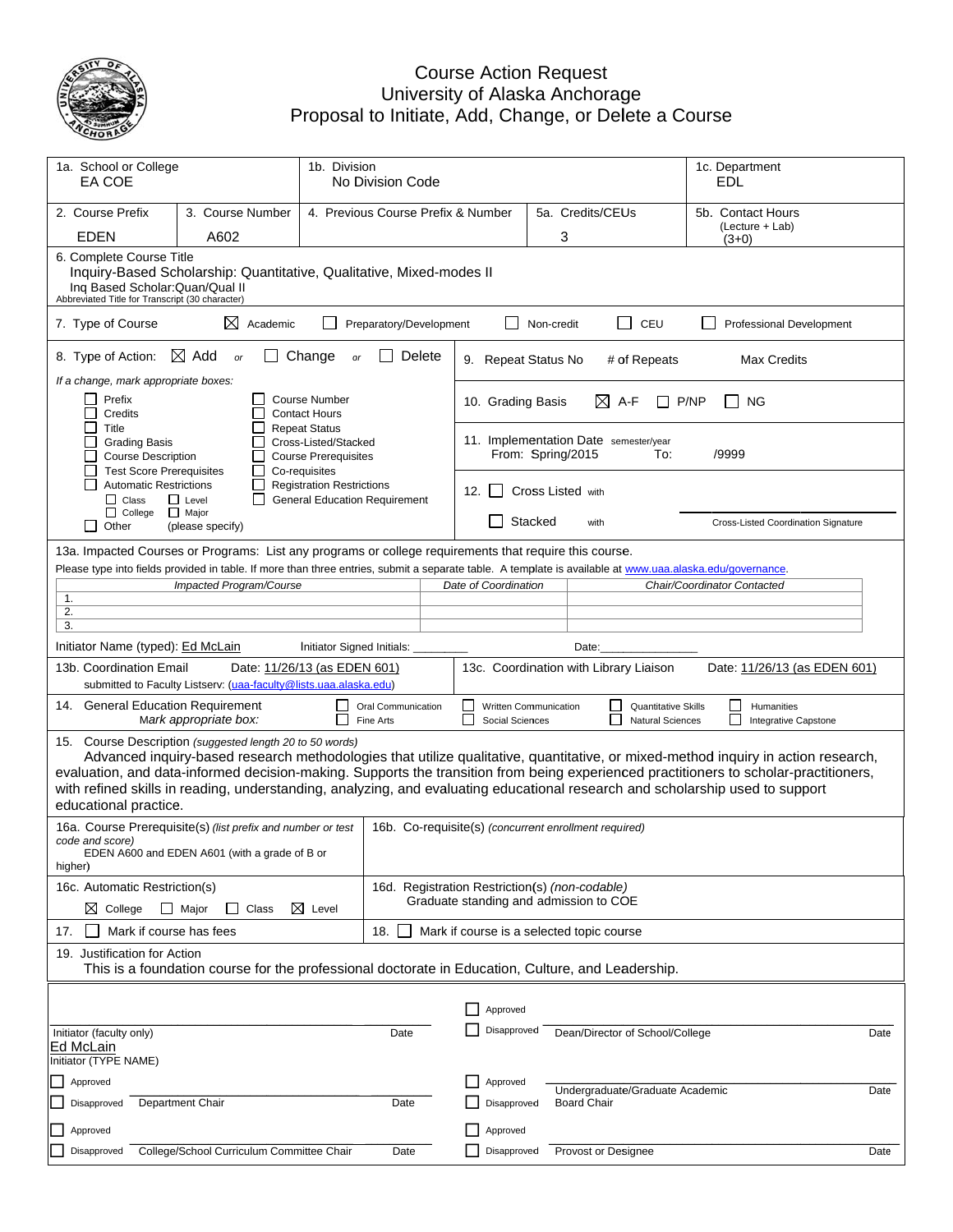## **Course Content Guide University of Alaska Anchorage College of Education**

**I. Date Initiated:** December 5, 2012

## **II. Information for the Course Action Request**

| College/School:                      | College of Education                                                                                                                                                                                                                                                                                                                                                                                                                             |
|--------------------------------------|--------------------------------------------------------------------------------------------------------------------------------------------------------------------------------------------------------------------------------------------------------------------------------------------------------------------------------------------------------------------------------------------------------------------------------------------------|
| <b>Course Prefix:</b>                | <b>EDEN</b>                                                                                                                                                                                                                                                                                                                                                                                                                                      |
| <b>Course Number:</b>                | A602                                                                                                                                                                                                                                                                                                                                                                                                                                             |
| Title:                               | Inquiry-Based Scholarship: Quantitative, Qualitative,<br>Mixed-modes II                                                                                                                                                                                                                                                                                                                                                                          |
| Credits:                             | 3                                                                                                                                                                                                                                                                                                                                                                                                                                                |
| <b>Grading Basis:</b>                | $A-F$                                                                                                                                                                                                                                                                                                                                                                                                                                            |
| <b>Implementation Date:</b>          | <b>Spring</b> , 2015                                                                                                                                                                                                                                                                                                                                                                                                                             |
| <b>Course Description:</b>           | Advanced inquiry-based research methodologies that<br>utilize qualitative, quantitative, or mixed-method inquiry<br>in action research, evaluation, and data-informed<br>decision-making. Supports the transition from being<br>experienced practitioners to scholar-practitioners, with<br>refined skills in reading, understanding, analyzing, and<br>evaluating educational research and scholarship used to<br>support educational practice. |
| Course Prerequisites(s):             | EDEN A600 and EDEN 601 (with a grade of B or higher)                                                                                                                                                                                                                                                                                                                                                                                             |
| Test Scores(s):                      | N/A                                                                                                                                                                                                                                                                                                                                                                                                                                              |
| Corequisite(s)                       | N/A                                                                                                                                                                                                                                                                                                                                                                                                                                              |
| Registration<br><b>Restrictions:</b> | Graduate standing and admission to COE                                                                                                                                                                                                                                                                                                                                                                                                           |
| Course Fee:                          | $\triangleleft$ No<br>Yes                                                                                                                                                                                                                                                                                                                                                                                                                        |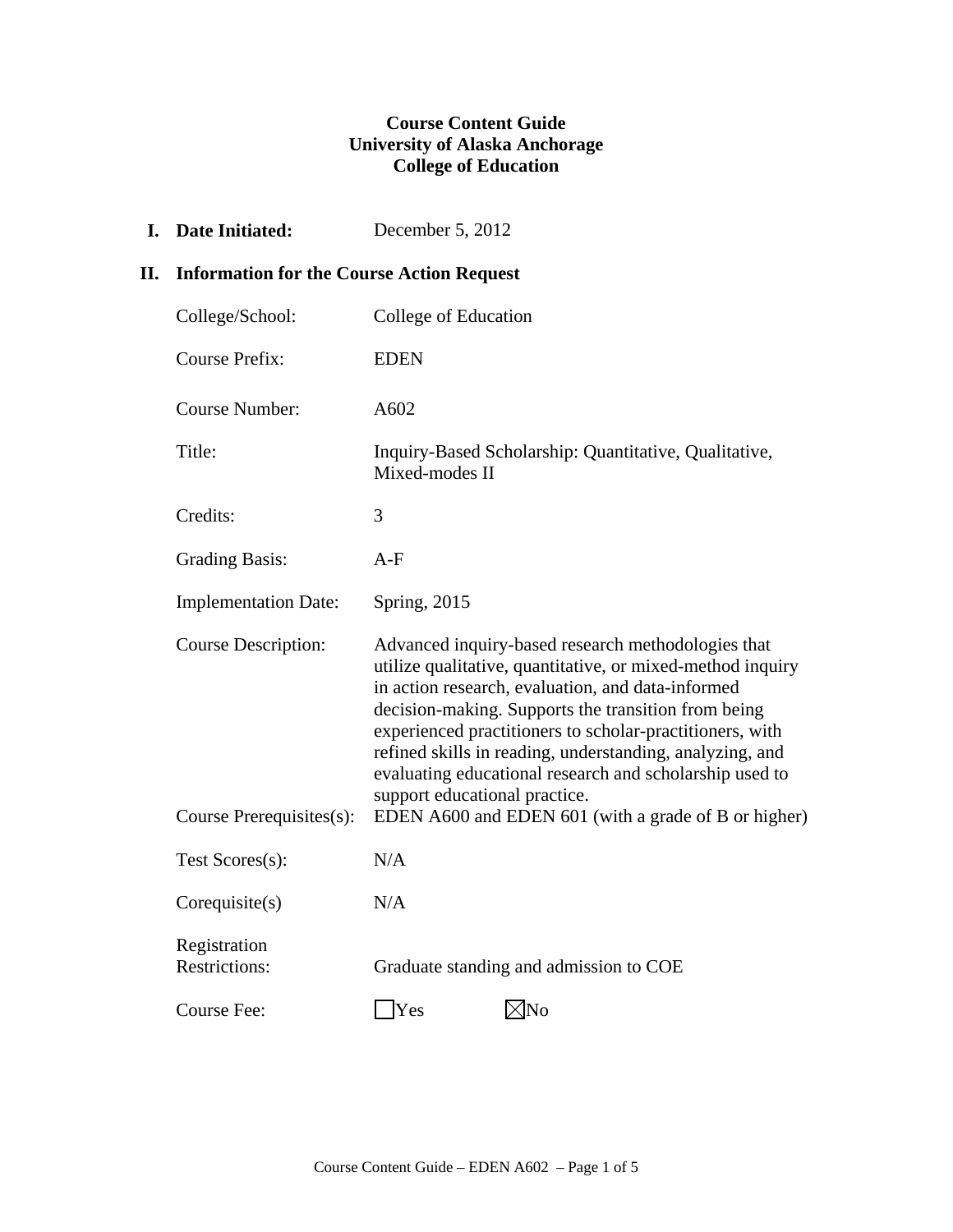#### **III. Instructional Goals, Student Learning Outcomes, and Assessment Procedures A. Instructional Goals**

The instructor will facilitate:

| 1. | In-depth analysis and selection of appropriate research methodology       |
|----|---------------------------------------------------------------------------|
|    | (including data collection, pilot of any instruments, sampling, data      |
|    | analysis) to answer the research questions related to the innovation      |
|    | implementation based on research criteria, and intended audience,         |
|    | purpose, and application of research, paper, or report.                   |
| 2. | In-depth analysis of learning theories with an emphasis on social         |
|    | learning theory including Communities of Practice                         |
| 3. | Application of social learning theories to workplace context and issues   |
|    | and fields of study and research                                          |
| 4. | In-depth analysis of workplace data, determination of a research focus,   |
|    | and review of related scholarly literature                                |
| 5. | Implementation of an innovation to improve performance                    |
| 6. | Analysis, and interpretation of qualitative and quantitative data and the |
|    | analysis and application of that work in research and applied settings    |

## **Student Learning Outcomes/Assessment Procedures**

| Ď. | <b>Student Learning Outcomes</b> | <b>Assessment Procedures</b> |
|----|----------------------------------|------------------------------|

Upon successful completion of the course, the student will be able to do the following: This outcome will be assessed by one or more of the following:

|    | $\mu\mu$ rollowing.                   |                                      |
|----|---------------------------------------|--------------------------------------|
| 1. | Analyze workplace data, determine     | Proposal for action research         |
|    |                                       | project                              |
|    | scholarly literature                  |                                      |
| 2. | Select and implement an innovation    | Action research project              |
|    | to improve performance in the area    | (documentation of the                |
|    | of focus                              | innovation)                          |
| 3. | Analyze and interpret the data using  | Action research project              |
|    | qualitative and/or quantitative       | (documentation of the analysis $\&$  |
|    | methods                               | interpretation)                      |
| 4. | Compose a research paper depicting    | Action research project (paper       |
|    | the situation, theoretical framework, | submitted for review)                |
|    | methods, findings, and conclusions;   |                                      |
|    | Prepare and present a relevant        |                                      |
|    | literature review                     |                                      |
| 5. | Present research findings informed    | Dissemination project                |
|    | by what is learned from an action     | (conference ready paper, poster,     |
|    | research study                        | proposal, or professional            |
|    |                                       | development)                         |
|    |                                       | a research focus, and review related |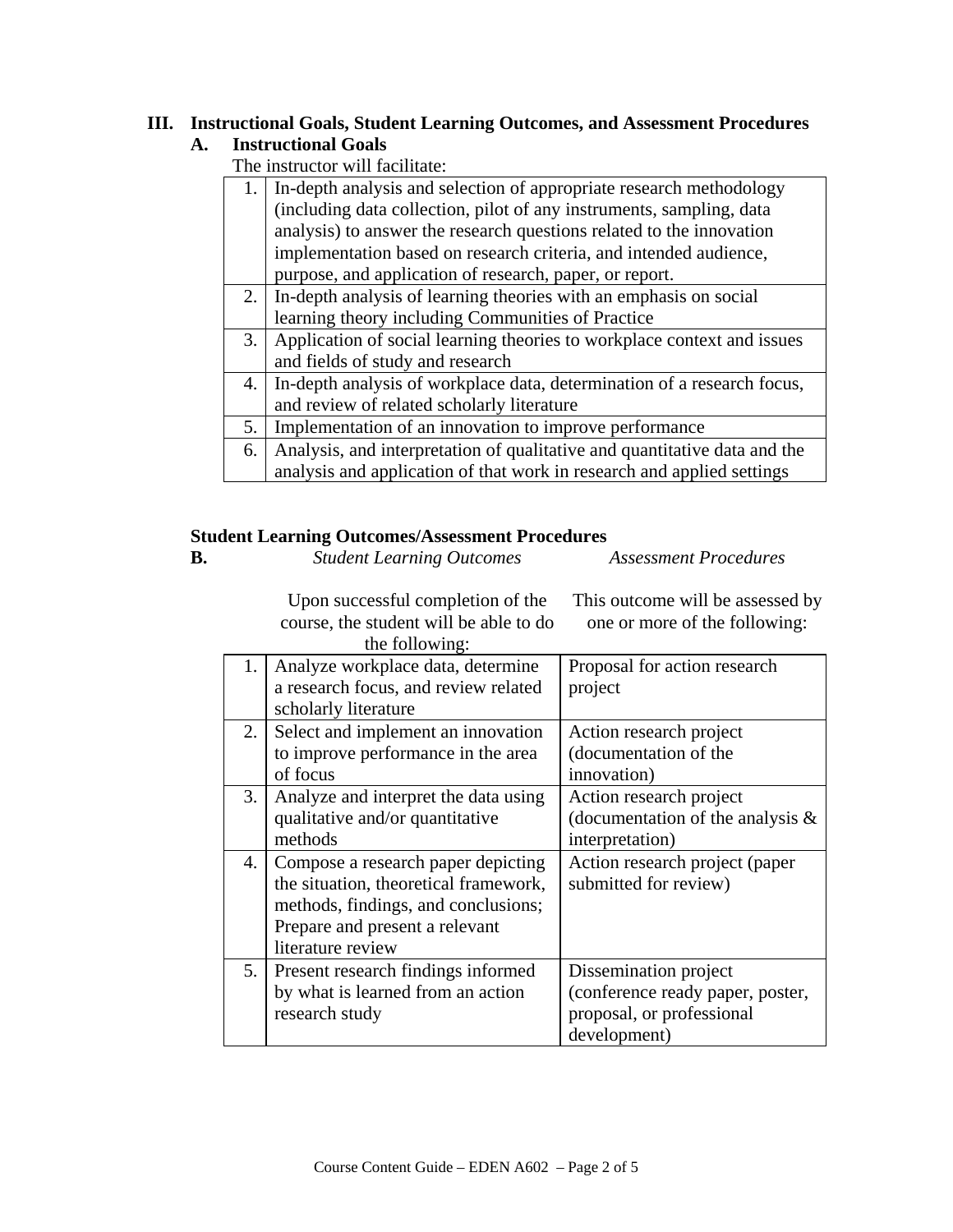## **IV. Course Level Justification**

 This course requires students to read and write extensively, critically interpret, and evaluate literature and research relevant to their fields of study and their individual research plans and questions; utilize developed research and writing skills to organize, analyze, and synthesize new information; and collaborate with other students, other professionals, faculty, and leaders in their field in the planning and production of research and written documents related to that research. This is the second of two related courses focused on inquiry-based scholarship and the planning and production of student initiated and developed research.

## **V. Course Outline**

- 1. In-depth analysis of key concepts
	- 1.1 Nature of research and science
	- 1.2 Concepts, variable, and research problems
	- 1.3 Role of the scholar-practitioner
- 2. In-depth analysis of research methodologies: Frameworks for continuous improvements
	- 2.1 Qualitative
	- 2.2 Quantitative
	- 2.3 Multi-mode (mixed methods)
- 3. In-depth analysis of social learning theory
	- 3.1 Communities of practice
	- 3.2 Learning through observation
	- 3.3 Intrinsic reinforcement and external-environmental reinforcement
	- 3.4 Modeling process (attention, retention, reproduction, motivation)
- 4. Application of research to practice
	- 4.1 Applying social learning theory to workplace
	- 4.2 Knowledge gathering and preparation
	- 4.3 Understanding place/environment
- 5. Literature review to support research project
	- 5.1 Role in research
	- 5.2 Relevance to project
	- 5.3 Integration and summary of known body of knowledge
	- 5.4 Support of theoretical framework
	- 5.5 Support of the credibility and vision of an ethical leader

## **VI. Suggested Text(s)**

American Psychological Association. (2010). *Publication manual of the American Psychological Association* (6<sup>th</sup> ed.). Washington, DC: Author.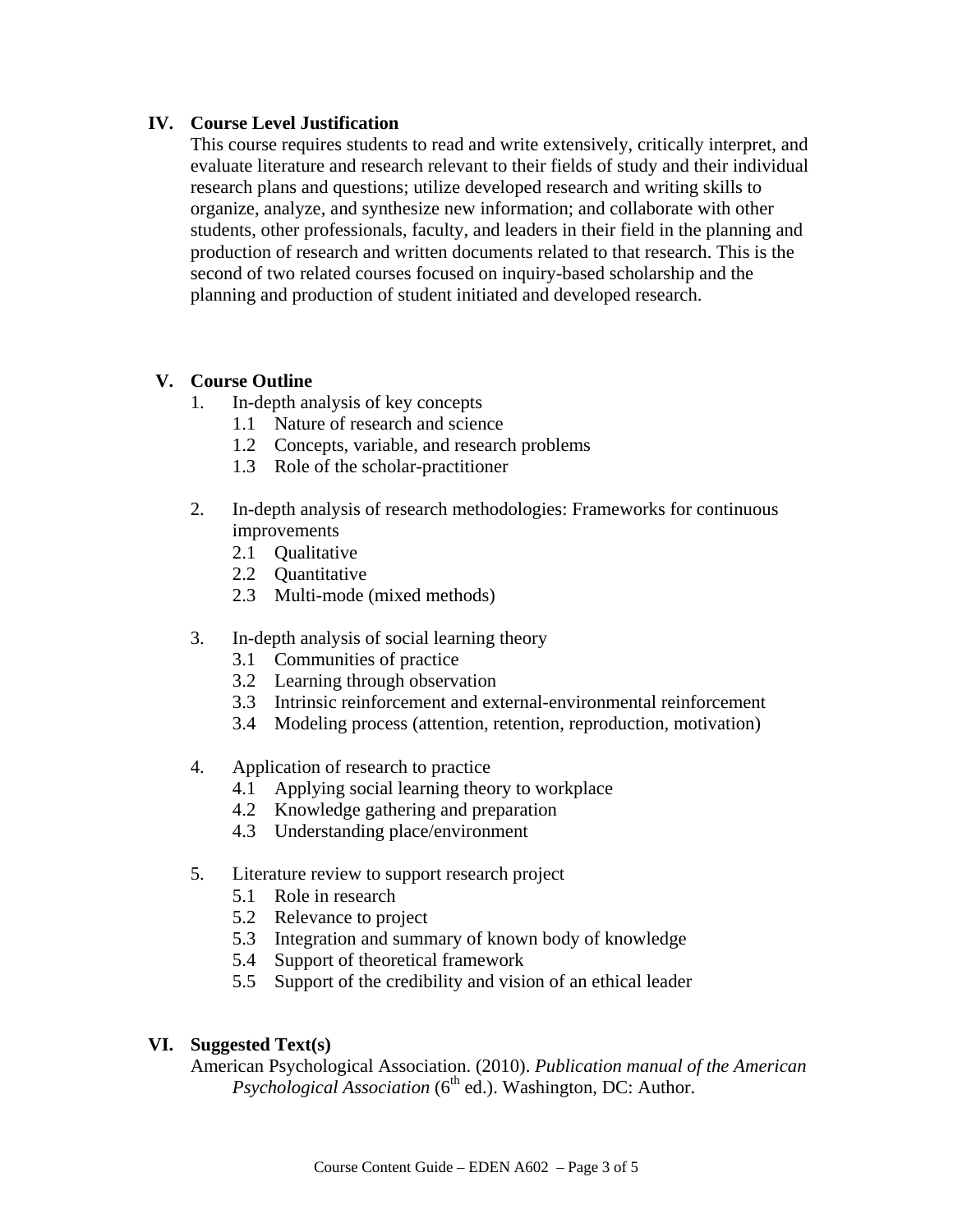Creswell, J. W. (2012 or 2008). *Educational research: Planning, conducting, and evaluating quantitative and qualitative research* (4<sup>th</sup> or 3<sup>rd</sup> ed.). Upper Saddle River, NJ: Prentice Hall.

#### **VII. Bibliography**

\*Bennis, W. G. (1994). *On becoming a leader*. Jackson, TN: Perseus.

- Boote, D. N., & Beile, P. (2005). Scholars before researchers: On the centrality of the dissertation literature review in research preparation. *Educational Researcher 34*(6), 3-15.
- \*Coffey, A., & Atkinson, P. (1996). *Making sense of qualitative data: Complementary research strategies.* Thousand Oaks, CA: Sage.
- Corbin, J., & Strauss, A. (2008). *Basics of qualitative research: Grounded theory procedures and techniques* (3<sup>rd</sup> ed.). Thousand Oaks, CA: Sage.
- Emmerson, R., Fretz, R., & Shaw, L. (2011). *Writing ethnographic fieldnotes* (2nd ed.). Chicago, IL: University of Chicago Press.
- Feuer, M., Towne, L., & Shavelson, R. (2002). Scientific culture and educational research. *Educational Researcher, 31*(8), 4-14.
- Galvan, J. S. (2006). *Writing literature reviews* (3<sup>rd</sup> ed.). Glendale, CA: Pyrczak.
- Gay, L. R., & Airasian, P. (2003). *Education Research: Competencies for analysis and applications* (7<sup>th</sup> ed.). Upper Saddle River, NJ: Merrill Prentice Hall.
- Glesne, C. (2011). *Becoming qualitative researchers: An introduction* (4<sup>th</sup> ed.). New York, NY: Pearson.
- Goddard, R., & LoGerfo, L. (2008). Defining, measuring, and validating teacher and collective responsibility. In W. Hoy and M. DiPaloa. *Improving schools: Studies in leadership and culture.* Charlotte, NC: Information Age.
- \*Greenwood, D. J., & Levin, M. (1998). *Introduction to action research: Social research for social change.* Thousand Oaks, CA: Sage.
- Grogan, M., Donaldson, J., & Simmons, J. M. (2007). Disrupting the status quo: The action research dissertation as a transformative strategy. In C.A. Mullen, T. Creighton, F. L. Dembowski & S. Harris (Eds.). *The handbook of doctoral programs in educational leadership: Issues and challenges* (pp. 76-89). Houston TX: The NCPEA Press.
- Herr, K., & Anderson, G. L. (2005). *The action research dissertation: A guide for students and faculty*. Thousand Oaks, CA: Sage.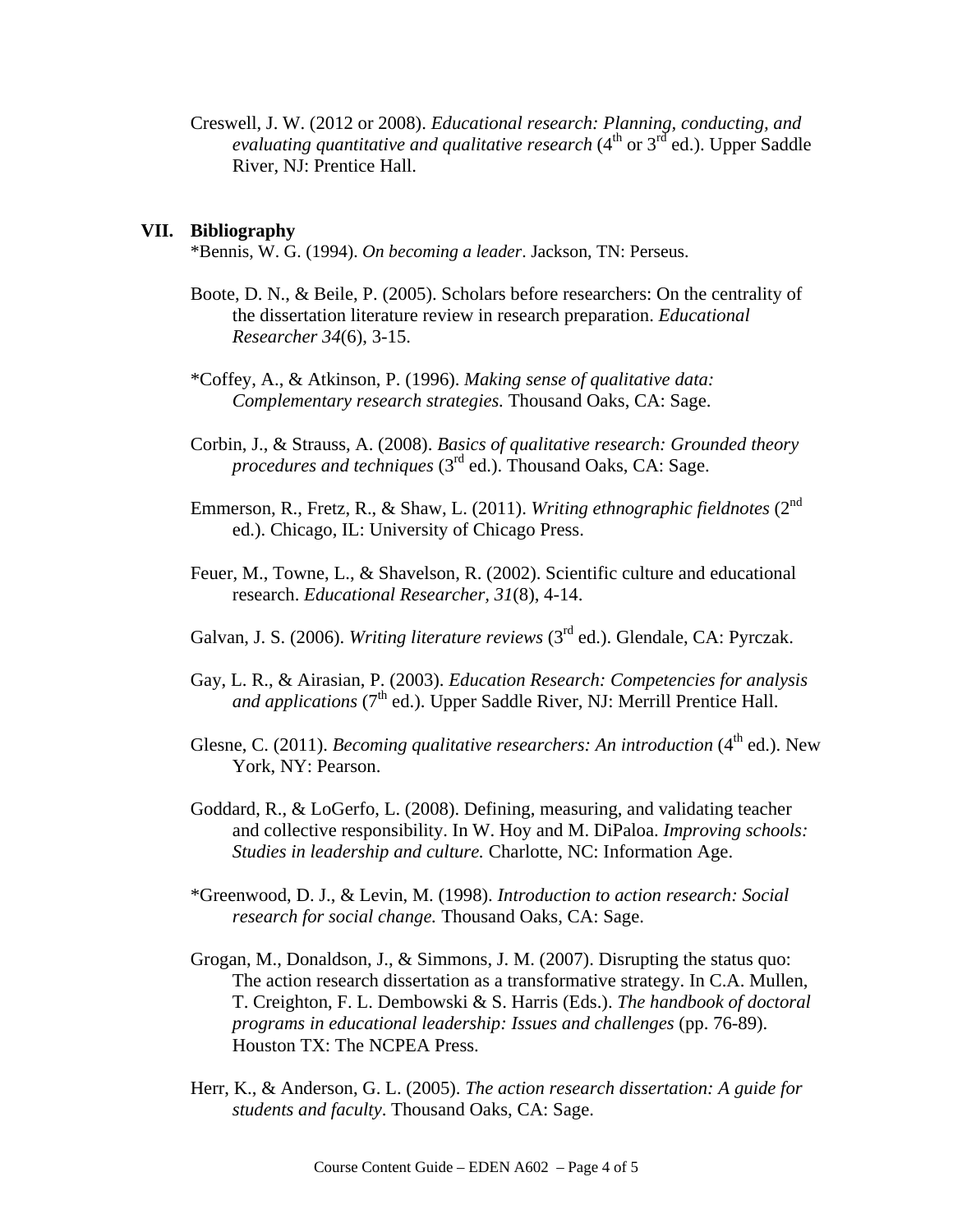- Kincheloe, J. (2012). *Teachers as researchers, Qualitative Inquiry as a path to Empowerment.* (Classic edition). New York, NY: Routledge.
- \*Locke, L. F., Spirduson, W. W., & Silverman, S. J. (1999). *Proposals that work: A guide for planning dissertations and grant proposals* (4<sup>th</sup> ed.). Thousand Oaks, CA: Sage.
- \*Meloy, J. M. (1994). *Writing the qualitative dissertation: Understanding by doing*. Hillsdale, NJ: Lawrence Erlbaum Associates.
- Pyrczak, F. (2003). *Making sense of statistics: A conceptual overview* (3rd ed.). Los Angeles, CA: Pyrczak.
- \*Reason, P., & Bradbury, H. (Eds.). (2001). *Handbook of action research: Participative inquiry and practice*. London, England: Sage.
- \*Shulman, L. (1997). Disciplines of inquiry in education: A new overview. In R. Jeager (Ed*.) Complimentary Research in Education*. Washington, DC: American Educational Research Association.
- Simmons, J. C., Grogan, M., Preis, S. J., Matthews, K., Smith-Anderson, S., Walls, B. P., & Jackson, A. (2008). Preparing first-time leaders for an urban public school district: An action research study of a collaborative district-university partnership. *Journal of School Leadership, 17*, 540-569.

Stringer, E. T. (2007). *Action research* (3<sup>rd</sup> ed.). Thousand Oaks, CA: Sage.

*\*Classic texts and references*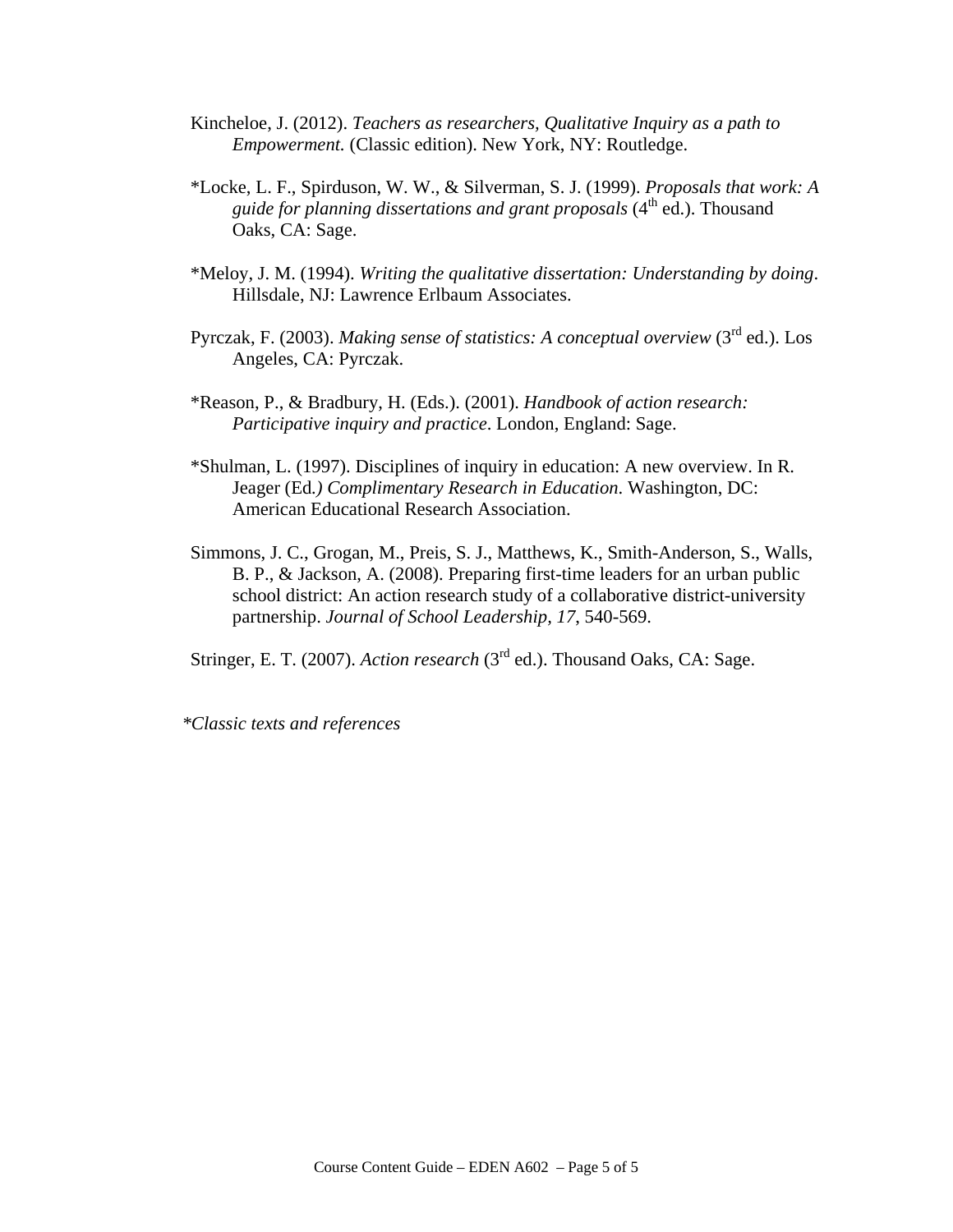

## Course Action Request University of Alaska Anchorage Proposal to Initiate, Add, Change, or Delete a Course

| 1a. School or College<br>1b. Division<br>EA COE<br>No Division Code                                                                                                                                 |                                                                                                                                                                                      |                                                                             |                                                |                                                                                                                                                                                  |                                           |            |                          |                                              |                                      | 1c. Department<br>N/A                                                                                                                                                                                                                                                      |
|-----------------------------------------------------------------------------------------------------------------------------------------------------------------------------------------------------|--------------------------------------------------------------------------------------------------------------------------------------------------------------------------------------|-----------------------------------------------------------------------------|------------------------------------------------|----------------------------------------------------------------------------------------------------------------------------------------------------------------------------------|-------------------------------------------|------------|--------------------------|----------------------------------------------|--------------------------------------|----------------------------------------------------------------------------------------------------------------------------------------------------------------------------------------------------------------------------------------------------------------------------|
| 2. Course Prefix                                                                                                                                                                                    | 3. Course Number                                                                                                                                                                     |                                                                             | 4. Previous Course Prefix & Number             |                                                                                                                                                                                  | 5a. Credits/CEUs                          |            |                          |                                              | 5b. Contact Hours<br>(Lecture + Lab) |                                                                                                                                                                                                                                                                            |
| <b>EDEN</b>                                                                                                                                                                                         | A611                                                                                                                                                                                 | N/A                                                                         |                                                |                                                                                                                                                                                  |                                           |            | 3                        |                                              |                                      | $(3+0)$                                                                                                                                                                                                                                                                    |
| 6. Complete Course Title<br>Engaged Leadership: Ethics and Stewardship<br>Leadership: Ethics & Steward<br>Abbreviated Title for Transcript (30 character)                                           |                                                                                                                                                                                      |                                                                             |                                                |                                                                                                                                                                                  |                                           |            |                          |                                              |                                      |                                                                                                                                                                                                                                                                            |
| 7. Type of Course                                                                                                                                                                                   | ⊠<br>Academic                                                                                                                                                                        |                                                                             | Preparatory/Development                        |                                                                                                                                                                                  |                                           | Non-credit |                          | CEU                                          |                                      | Professional Development                                                                                                                                                                                                                                                   |
| 8. Type of Action:                                                                                                                                                                                  | $\boxtimes$ Add<br><b>or</b>                                                                                                                                                         | Change<br>or                                                                | Delete                                         |                                                                                                                                                                                  | 9. Repeat Status No                       |            |                          | # of Repeats                                 |                                      | <b>Max Credits</b>                                                                                                                                                                                                                                                         |
| If a change, mark appropriate boxes:<br>Prefix<br>ப<br>Credits                                                                                                                                      |                                                                                                                                                                                      | <b>Course Number</b><br><b>Contact Hours</b>                                |                                                |                                                                                                                                                                                  | 10. Grading Basis                         |            |                          | A-F                                          | $\boxtimes$ P/NP                     | ΝG                                                                                                                                                                                                                                                                         |
| Title<br><b>Grading Basis</b><br><b>Course Description</b>                                                                                                                                          |                                                                                                                                                                                      | <b>Repeat Status</b><br>Cross-Listed/Stacked<br><b>Course Prerequisites</b> |                                                |                                                                                                                                                                                  |                                           |            | From: Spring/2012        | 11. Implementation Date semester/year<br>To: | /9999                                |                                                                                                                                                                                                                                                                            |
| <b>Test Score Prerequisites</b><br>Co-requisites<br>$\mathbf{I}$<br><b>Other Restrictions</b><br><b>Registration Restrictions</b><br>$\Box$ Class<br>$\Box$ Level<br>$\Box$ College<br>$\Box$ Major |                                                                                                                                                                                      |                                                                             |                                                |                                                                                                                                                                                  | 12. $\vert$ $\vert$                       |            | <b>Cross Listed with</b> |                                              |                                      |                                                                                                                                                                                                                                                                            |
| Ш<br>Other                                                                                                                                                                                          | (please specify)                                                                                                                                                                     |                                                                             |                                                |                                                                                                                                                                                  |                                           | Stacked    | with                     |                                              |                                      | Cross-Listed Coordination Signature                                                                                                                                                                                                                                        |
|                                                                                                                                                                                                     | 13a. Impacted Courses or Programs: List any programs or college requirements that require this course.                                                                               |                                                                             |                                                |                                                                                                                                                                                  |                                           |            |                          |                                              |                                      |                                                                                                                                                                                                                                                                            |
|                                                                                                                                                                                                     | Please type into fields provided in table. If more than three entries, submit a separate table. A template is available at www.uaa.alaska.edu/governance.<br>Impacted Program/Course |                                                                             | Catalog Page(s) Impacted                       |                                                                                                                                                                                  | Date of Coordination                      |            |                          |                                              |                                      | Chair/Coordinator Contacted                                                                                                                                                                                                                                                |
| 1.                                                                                                                                                                                                  |                                                                                                                                                                                      |                                                                             |                                                |                                                                                                                                                                                  |                                           |            |                          |                                              |                                      |                                                                                                                                                                                                                                                                            |
| 2.<br>3.                                                                                                                                                                                            |                                                                                                                                                                                      |                                                                             |                                                |                                                                                                                                                                                  |                                           |            |                          |                                              |                                      |                                                                                                                                                                                                                                                                            |
| Initiator Name (typed): Russ/Seitz                                                                                                                                                                  |                                                                                                                                                                                      | Initiator Signed Initials:                                                  |                                                |                                                                                                                                                                                  |                                           |            | Date:                    |                                              |                                      |                                                                                                                                                                                                                                                                            |
| 13b. Coordination Email                                                                                                                                                                             | Date: 2/14/11                                                                                                                                                                        |                                                                             |                                                | 13c. Coordination with Library Liaison<br>Date: 2/14/11                                                                                                                          |                                           |            |                          |                                              |                                      |                                                                                                                                                                                                                                                                            |
|                                                                                                                                                                                                     | submitted to Faculty Listserv: (uaa-faculty@lists.uaa.alaska.edu)                                                                                                                    |                                                                             |                                                |                                                                                                                                                                                  |                                           |            |                          |                                              |                                      |                                                                                                                                                                                                                                                                            |
| 14. General Education Requirement                                                                                                                                                                   | Mark appropriate box:                                                                                                                                                                |                                                                             | Oral Communication<br>Fine Arts                | <b>Written Communication</b><br><b>Quantitative Skills</b><br>$\blacksquare$<br>Humanities<br>$\mathbf{I}$<br>Social Sciences<br><b>Natural Sciences</b><br>Integrative Capstone |                                           |            |                          |                                              |                                      |                                                                                                                                                                                                                                                                            |
| facilitate effective leadership in organizations.                                                                                                                                                   | 15. Course Description (suggested length 20 to 50 words)                                                                                                                             |                                                                             |                                                |                                                                                                                                                                                  |                                           |            |                          |                                              |                                      | Examines ethical considerations in organizational decision making and practice. Emphasizes stewardship as a personal obligation<br>for engaged leaders who foster the well-being of individuals, the organization, and society. Builds understanding of the behaviors that |
| EDEN A600 and EDEN A610                                                                                                                                                                             | 16a. Course Prerequisite(s) (list prefix and number)                                                                                                                                 |                                                                             | 16b. Test Score(s)<br>N/A                      | 16c. Co-requisite(s) (concurrent enrollment required)<br>N/A                                                                                                                     |                                           |            |                          |                                              |                                      |                                                                                                                                                                                                                                                                            |
| 16d. Other Restriction(s)                                                                                                                                                                           |                                                                                                                                                                                      |                                                                             | 16e. Registration Restriction(s) (non-codable) |                                                                                                                                                                                  |                                           |            |                          |                                              |                                      |                                                                                                                                                                                                                                                                            |
| College                                                                                                                                                                                             | $\Box$ Major<br>$\Box$ Class                                                                                                                                                         | $\boxtimes$ Level                                                           |                                                |                                                                                                                                                                                  | Admission to Doctoral Pogram              |            |                          |                                              |                                      |                                                                                                                                                                                                                                                                            |
| Mark if course has fees<br>17.                                                                                                                                                                      |                                                                                                                                                                                      |                                                                             | 18.                                            |                                                                                                                                                                                  | Mark if course is a selected topic course |            |                          |                                              |                                      |                                                                                                                                                                                                                                                                            |
| 19. Justification for Action                                                                                                                                                                        | This course will be a required core course for the Doctoral program.                                                                                                                 |                                                                             |                                                |                                                                                                                                                                                  |                                           |            |                          |                                              |                                      |                                                                                                                                                                                                                                                                            |
|                                                                                                                                                                                                     |                                                                                                                                                                                      |                                                                             |                                                |                                                                                                                                                                                  |                                           |            |                          |                                              |                                      |                                                                                                                                                                                                                                                                            |
|                                                                                                                                                                                                     |                                                                                                                                                                                      |                                                                             |                                                | $\mathsf{L}$                                                                                                                                                                     | Approved                                  |            |                          |                                              |                                      |                                                                                                                                                                                                                                                                            |
| Initiator (faculty only)<br>Debra Russ & Hilary Seitz                                                                                                                                               | Initiator (TYPE NAME)                                                                                                                                                                |                                                                             | Date                                           |                                                                                                                                                                                  | Disapproved                               |            |                          | Dean/Director of School/College              |                                      | Date                                                                                                                                                                                                                                                                       |
| Approved                                                                                                                                                                                            |                                                                                                                                                                                      |                                                                             |                                                |                                                                                                                                                                                  | Approved                                  |            |                          |                                              |                                      |                                                                                                                                                                                                                                                                            |
| Disapproved                                                                                                                                                                                         | Department Chairperson                                                                                                                                                               |                                                                             | Date                                           |                                                                                                                                                                                  | Disapproved                               |            | <b>Board Chairperson</b> | Undergraduate/Graduate Academic              |                                      | Date                                                                                                                                                                                                                                                                       |
| Approved                                                                                                                                                                                            |                                                                                                                                                                                      |                                                                             |                                                |                                                                                                                                                                                  | Approved                                  |            |                          |                                              |                                      |                                                                                                                                                                                                                                                                            |
| Disapproved                                                                                                                                                                                         | Curriculum Committee Chairperson                                                                                                                                                     |                                                                             | Date                                           |                                                                                                                                                                                  | Disapproved                               |            |                          | Provost or Designee                          |                                      | Date                                                                                                                                                                                                                                                                       |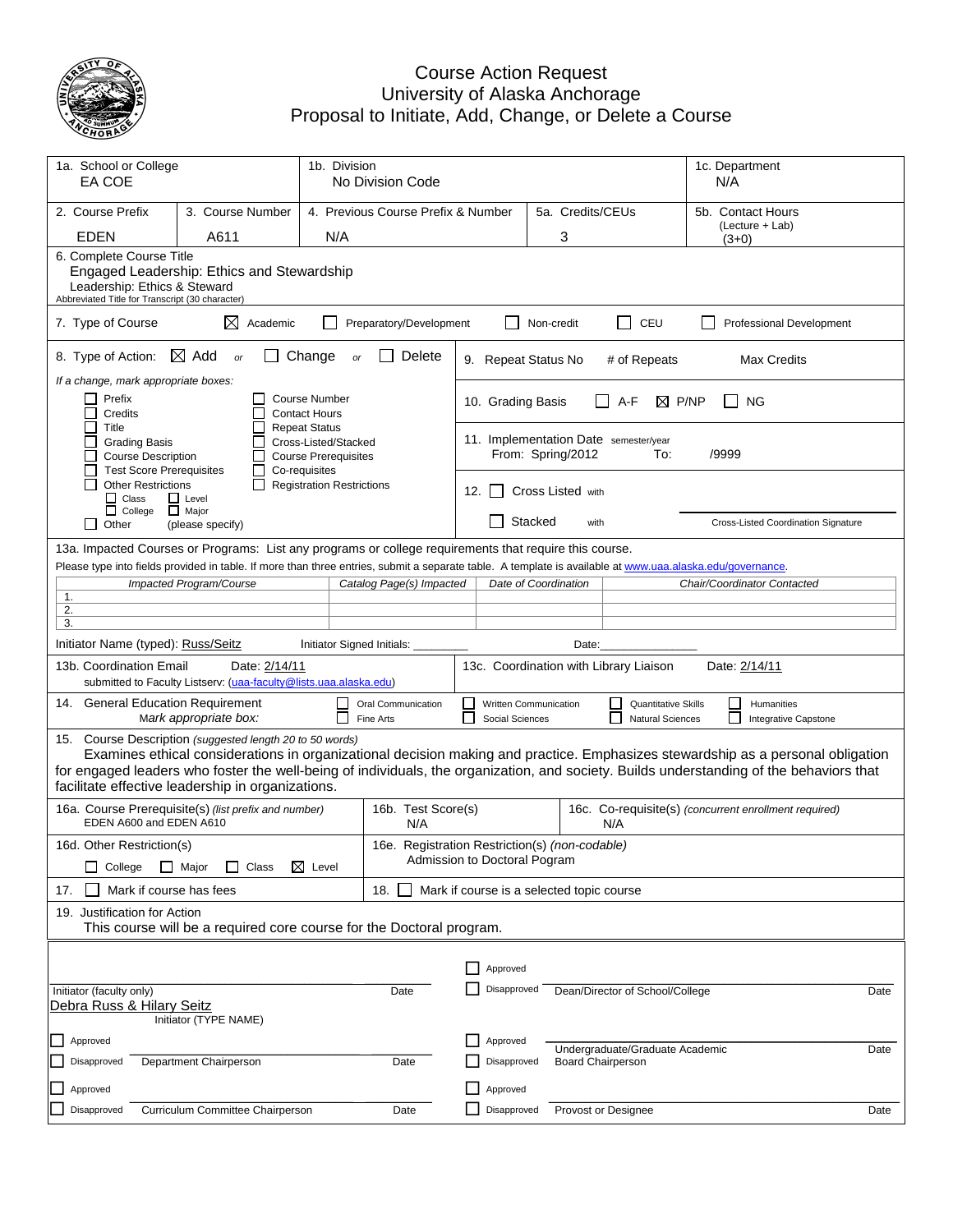## **Course Content Guide University of Alaska Anchorage College of Education**

**I.** Date Initiated: February 4, 2011

## **II. Information for the Course Action Request**

| College/School:                      | College of Education                                                                                                                                                                                                                                                                                                                     |
|--------------------------------------|------------------------------------------------------------------------------------------------------------------------------------------------------------------------------------------------------------------------------------------------------------------------------------------------------------------------------------------|
| <b>Course Prefix:</b>                | <b>EDEN</b>                                                                                                                                                                                                                                                                                                                              |
| Course Number:                       | A611                                                                                                                                                                                                                                                                                                                                     |
| Title:                               | Engaged Leadership: Ethics and Stewardship                                                                                                                                                                                                                                                                                               |
| Credits:                             | 3                                                                                                                                                                                                                                                                                                                                        |
| <b>Grading Basis:</b>                | Pass/No Pass                                                                                                                                                                                                                                                                                                                             |
| <b>Implementation Date:</b>          | Spring 2012                                                                                                                                                                                                                                                                                                                              |
| <b>Course Description:</b>           | Examines ethical considerations in organizational decision<br>making and practice. Emphasizes stewardship as a<br>personal obligation for engaged leaders who foster the<br>well-being of individuals, the organization, and society.<br>Builds understanding of the behaviors that facilitate<br>effective leadership in organizations. |
| Course Prerequisites(s):             | N/A                                                                                                                                                                                                                                                                                                                                      |
| Test Scores(s):                      | N/A                                                                                                                                                                                                                                                                                                                                      |
| Corequisite(s)                       | EDEN A600 and EDEN A610                                                                                                                                                                                                                                                                                                                  |
| Registration<br><b>Restrictions:</b> | Admission to the Doctoral Program                                                                                                                                                                                                                                                                                                        |
| Course Fee:                          | $Yes \times No$                                                                                                                                                                                                                                                                                                                          |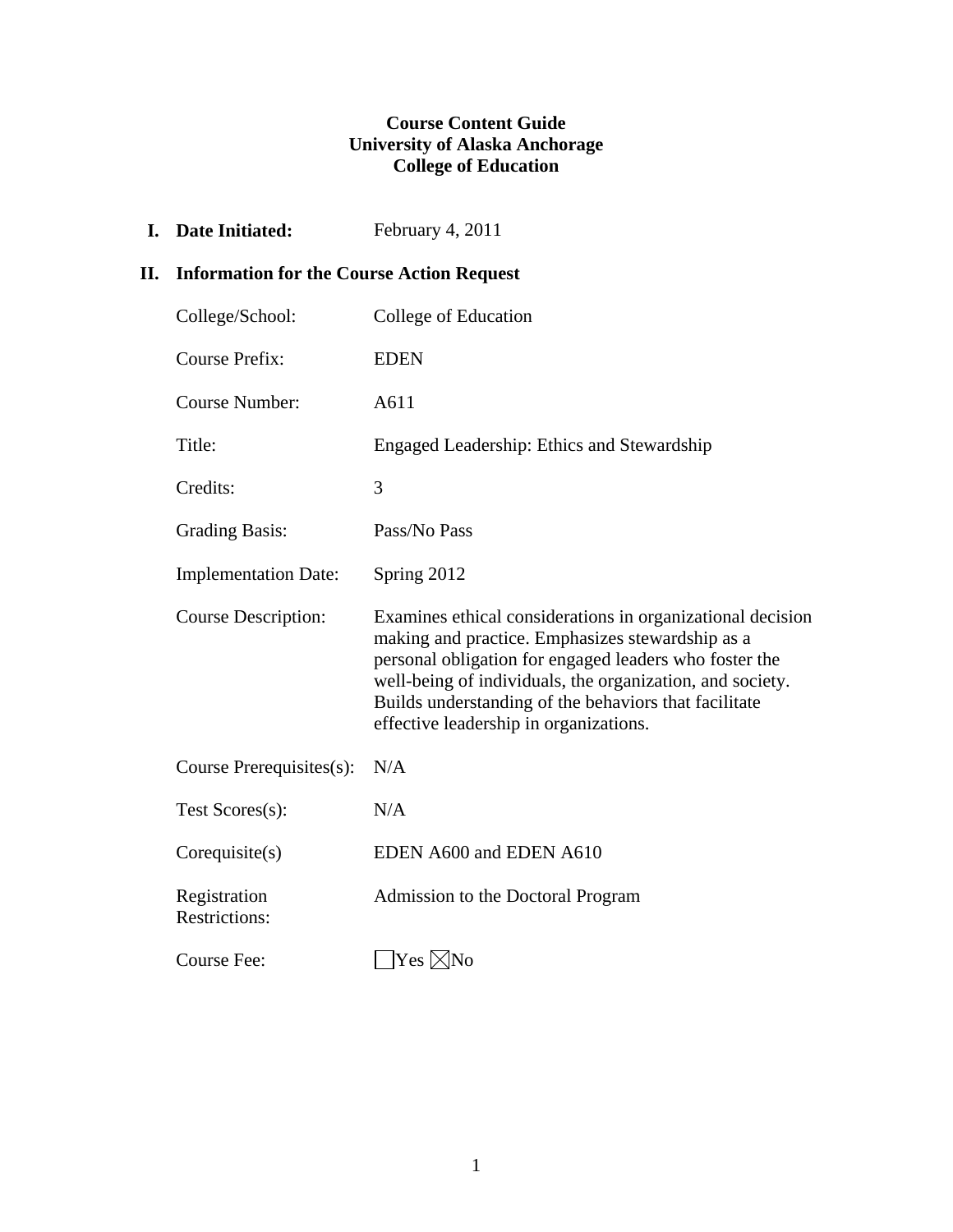## **III. Instructional Goals, Student Outcomes, and Assessment Procedures**

## **A. Instructional Goals**

The instructor will facilitate:

 Presentation of scenarios of exemplary and failed leadership in fact and fiction

Analysis of components of a moral vision of leadership

 Exploring the definition of a moral code that responds flexibly to organizational chance and improvement

Characterization of stewardship as a model of leadership service

 Outlining models of reflection, self-awareness, and ethical framework that contribute to ethical leadership and a model of service as steward

Development of a typical model of leadership built on values, ethics,

service, and moral direction and integrity

### **B. Student Outcomes/Assessment Procedures**

| <b>Student Outcomes</b>                | <b>Assessment Procedures</b>          |
|----------------------------------------|---------------------------------------|
| Upon successful completion of the      | This outcome will be assessed by one. |
| course, the student will be able to do | or more of the following:             |
| the following:                         |                                       |

| Analyze, construct, and critically     | Select one of Badaracco's literary   |
|----------------------------------------|--------------------------------------|
| evaluate leadership scenarios to build | exemplars of leadership and compare  |
| a leadership model characterized by a  | the moral vision with class members' |
| strong moral code and compass          | exemplar                             |
| Evaluate the role of transformational, | Develop a case study of              |
| moral leadership in developing a       | transformational moral leadership    |
| healthy organizational culture         | and justify to the class             |
| Construct and critique a leadership    | Formal critique (paper)              |
| model built on values and service that |                                      |
| serves to respond flexibly to          |                                      |
| organizational barriers and change     |                                      |
| Identify and describe components of    | Presentation                         |
| a 'service by stewardship' model of    |                                      |
| leadership, outlining the purpose and  |                                      |
| shortcomings of such a model           |                                      |
| Engage in self-appraisal of a personal | Reflective self-awareness paper      |
| model of leadership based on ethics    |                                      |
| and service                            |                                      |
| Construct and justify a model of       | Formal assignment (written;          |
| leadership built on values, ethics,    | presented; defended)                 |
| service, and moral direction and       |                                      |
| integrity                              |                                      |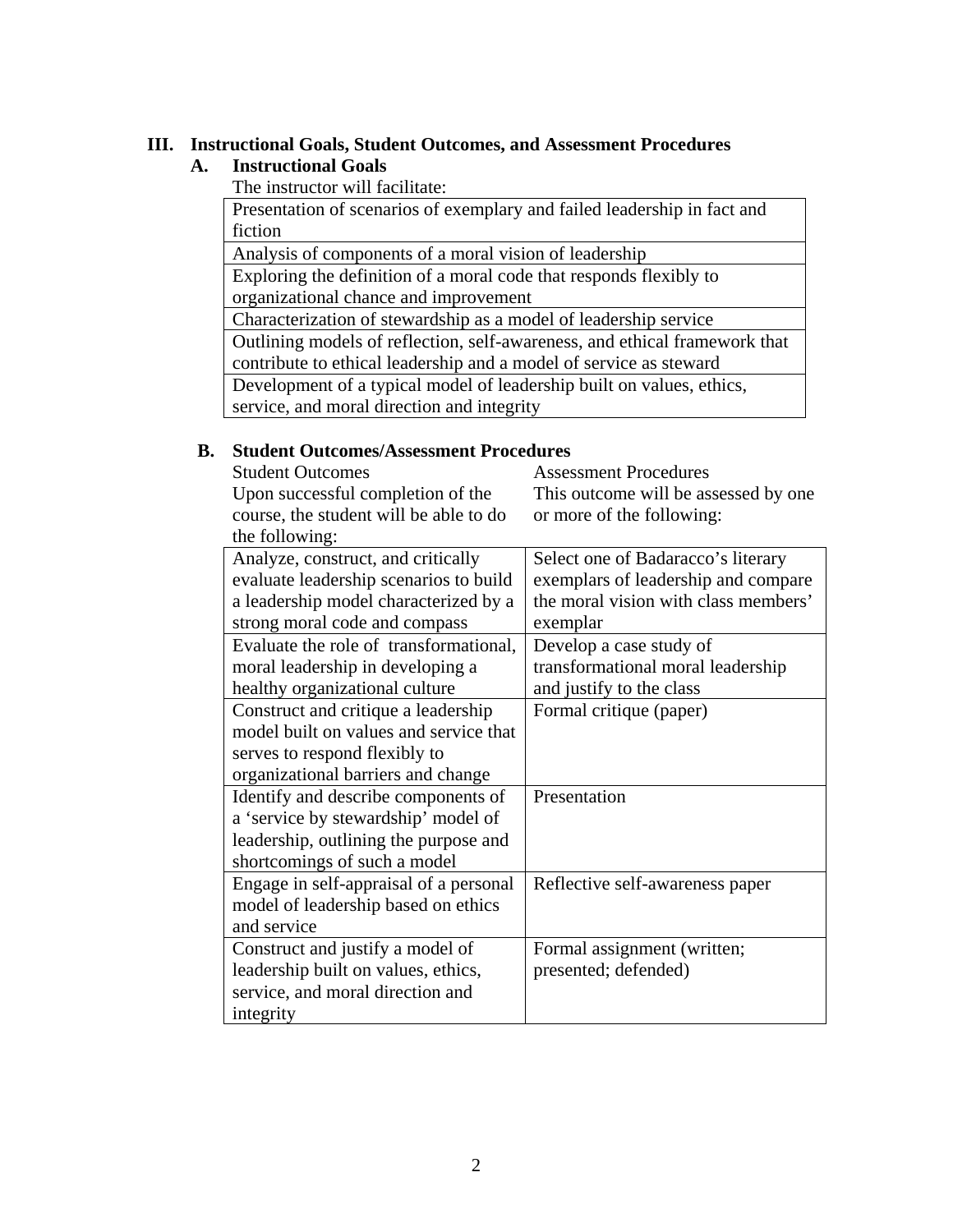## **IV. Course Level Justification**

This course requires admission to the Doctoral program. It also requires the following:

Application of expert knowledge of research

Critical thinking skills to synthesize new information

- Mastery of theoretical knowledge
- Ability to evaluate professional literature and research
- Ability to collaborate with other leaders or professionals in field

#### **V. Course Outline**

- 1. Ethical vision
	- 1.1 Defining an ethical vision
	- 1.2 Leadership and an ethical vision
	- 1.3 Aspirations and engagement in an ethical vision
- 2. Flexible moral code of leadership
	- 2.1 Defining a moral code
	- 2.2 Articulating elements of a moral compass related to leadership
	- 2.3 Building a moral code of leadership that responds effectively to organizational barriers and change
	- 2.4 Building an organizational culture driven by values and respect for others
	- 2.5 Expressing social support for colleagues as a practical extension of a moral code
- 3. Stewardship
	- 3.1 Stewardship as a model of leadership service
	- 3.2 The rewards of stewardship culture, identity, service
	- 3.3 Stewardship, service, self-awareness, and transformation
- 4. Building a personal model of leadership
	- 4.1 Self-appraisal and leadership style
	- 4.2 Self-appraisal, values, ethics, and ambition
	- 4.3 Self-appraisal and the willingness to serve
	- 4.4 Reflective analysis and one's personal ethical framework
	- 4.5 Building the vision of an ethical leader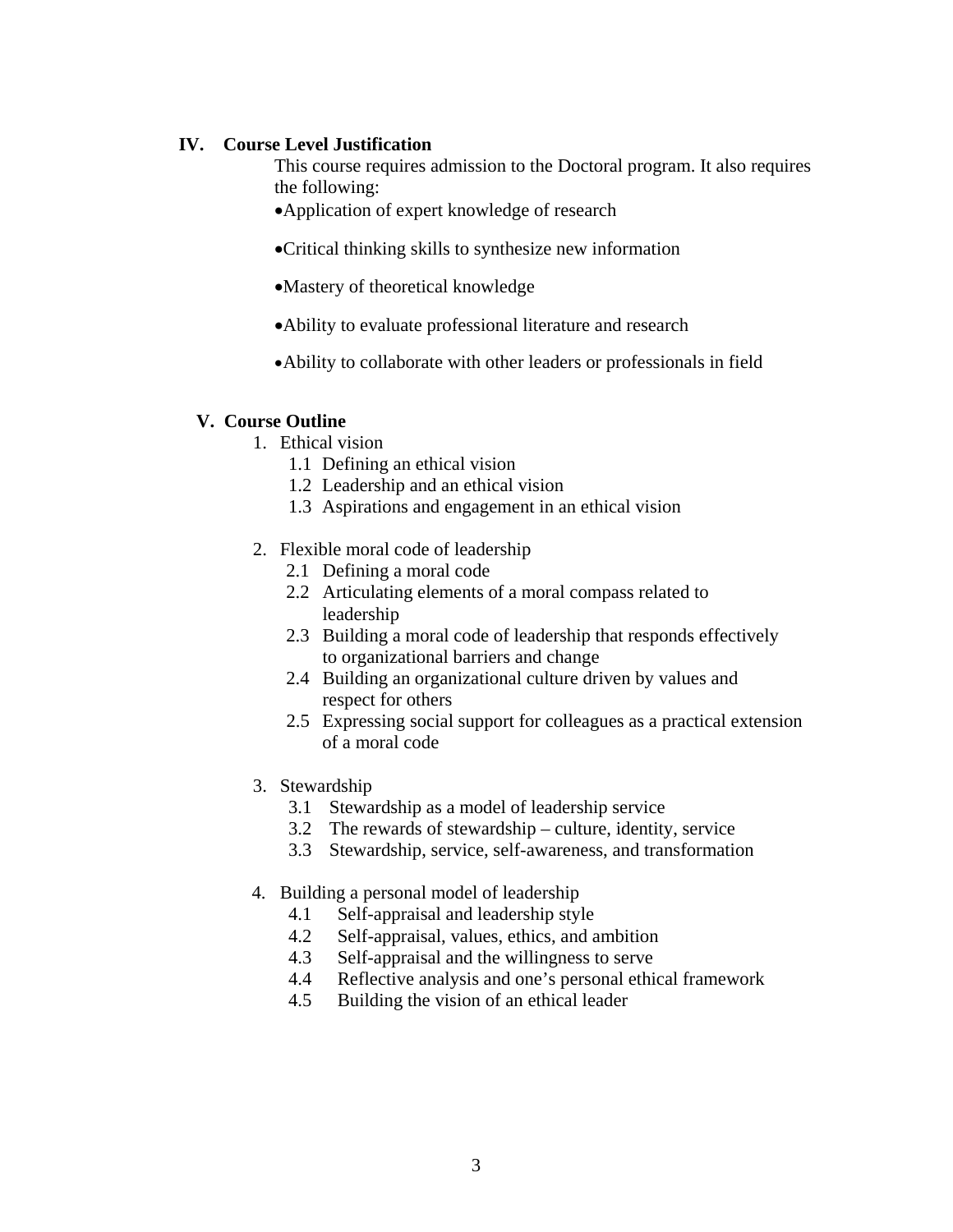#### **VI. Suggested Texts**

- Badaracco, J.L. (2006). *Questions of character: Illuminating the heart of leadership through literature*. Boston, MA: Harvard Business School Press.
- Freeman, R.E., Harrison, J.S., Wicks, A. C., Parmer, B.L., & de Colle, S. (2010). *Stakeholder theory: The state of the art.* New York, NY: Cambridge University Press. doi:10.2139/ssrn.263514
- Johnson, C.E. (2008). *Meeting the ethical challenges of leadership: Casting light or shadow*. Thousand Oaks, CA: Sage Publications
- Sergiovanni, T.J. (2007). *Rethinking leadership: A collection of articles* (2<sup>nd</sup> Ed.). Thousand Oaks, CA: Corwin Press.

#### **VII. Bibliography**

Bennis, W.G. (1994). *On becoming a leader*. Jackson, TN: Perseus

- Caldwell, C., Bischoff, S.J., &Karri, R. (2002). The four umpires: A paradigm for ethical leadership. *Journal of Business Ethics, 36*(1/2), 153-163.
- Caldwell, C., Hayes, L., Karri, R., & Bernal, P. (2008). Ethical stewardship: The role of leadership behavior and perceived trustworthiness. *Journal of Business Ethics*, *78*(1/2), 153-164.

Ciulla, J.B. (1998). *Ethics, the heart of leadership*. Westport, CT.: Quorum Books.

- Garcia, J.G., Cartwright, B., Winston, S.M., & Borzuchowska, B. (2003). A transcultural integrative model for ethical decision making in counseling. *Journal of Counseling & Development, 81*(3), 268-277.
- Louis, K.S., & Wahstrom, K. (2011). Principals as cultural leaders. *Kappan, 92*(5), 52-56.
- Price, T.L. (2008). *Leadership ethics: An Introduction*. New York, NY: Cambridge University Press. doi:10.1108/01437730010335418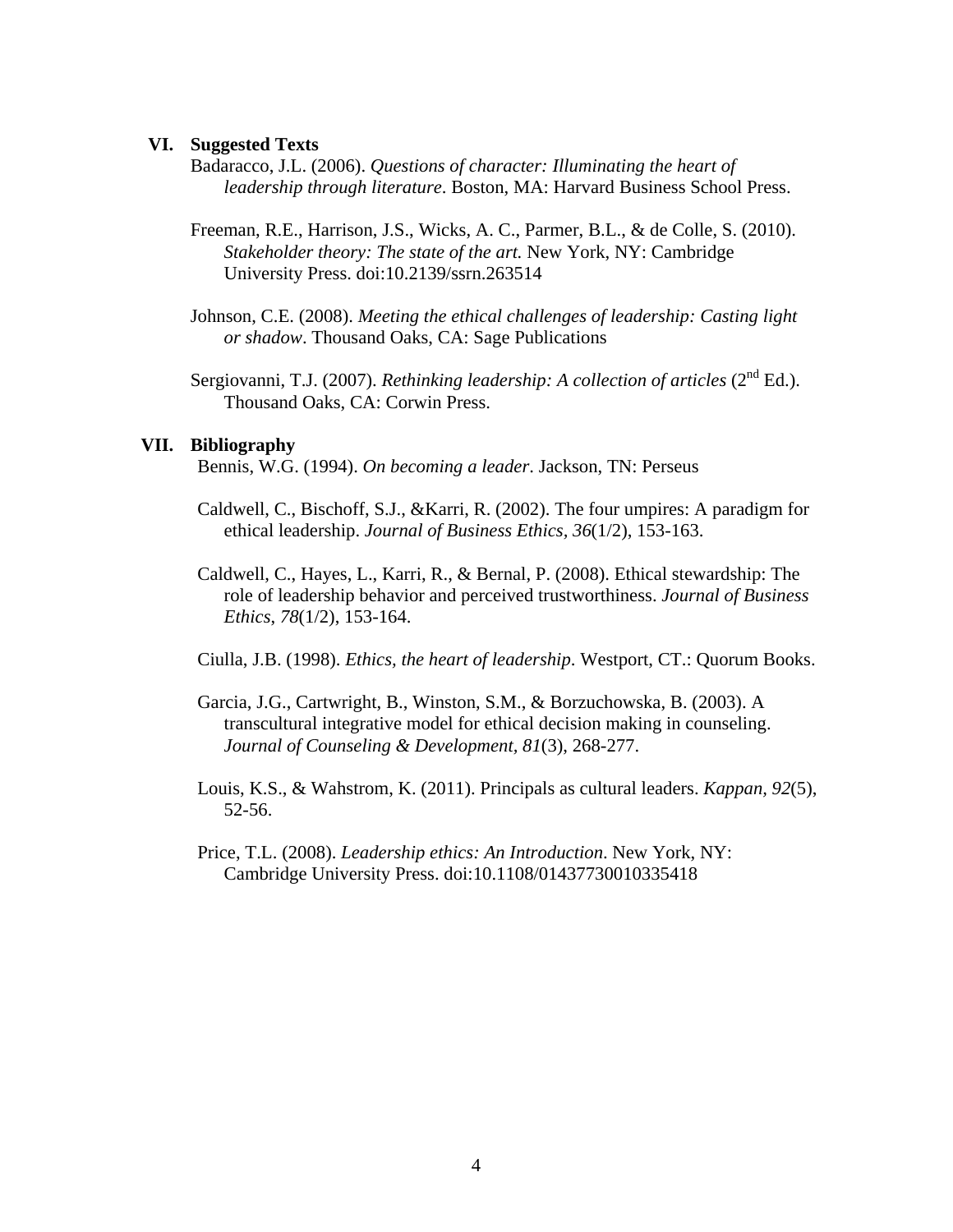

#### Proposa Cou Univers al to Initiate urse Action ity of Alask , Add, Cha Request ka Anchorag nge, or Del ge lete a Course

| 1a. School or College<br>EA COE                                                                        | 1b. Division<br>No Division Code                                                                                                                 |                                                                                              |                                    | 1c. Department<br>EDL |                                                                                          |            |                                                                                                                                                           |                                                                                                                      |      |  |  |
|--------------------------------------------------------------------------------------------------------|--------------------------------------------------------------------------------------------------------------------------------------------------|----------------------------------------------------------------------------------------------|------------------------------------|-----------------------|------------------------------------------------------------------------------------------|------------|-----------------------------------------------------------------------------------------------------------------------------------------------------------|----------------------------------------------------------------------------------------------------------------------|------|--|--|
| 2. Course Prefix                                                                                       | 3. Course Number                                                                                                                                 |                                                                                              | 4. Previous Course Prefix & Number |                       | 5a. Credits/CEUs                                                                         |            |                                                                                                                                                           | 5b. Contact Hours                                                                                                    |      |  |  |
| EDEN                                                                                                   | A612                                                                                                                                             |                                                                                              |                                    |                       |                                                                                          |            | 3                                                                                                                                                         | (Lecture + Lab)<br>$(3+0)$                                                                                           |      |  |  |
|                                                                                                        | 6. Complete Course Title<br>Indigenous Epistemologies in Alaska<br>Indig Epistemologies in AK<br>Abbreviated Title for Transcript (30 character) |                                                                                              |                                    |                       |                                                                                          |            |                                                                                                                                                           |                                                                                                                      |      |  |  |
| 7. Type of Course                                                                                      | ⊠<br>Academic                                                                                                                                    |                                                                                              | Preparatory/Development            |                       |                                                                                          | Non-credit | П<br>CEU                                                                                                                                                  | Professional Development                                                                                             |      |  |  |
| 8. Type of Action:                                                                                     | $\boxtimes$ Add<br>or                                                                                                                            | Change<br>or                                                                                 | Delete                             |                       | 9. Repeat Status No                                                                      |            | # of Repeats                                                                                                                                              | <b>Max Credits</b>                                                                                                   |      |  |  |
| If a change, mark appropriate boxes:<br>Prefix<br>Credits                                              |                                                                                                                                                  | <b>Course Number</b><br><b>Contact Hours</b>                                                 |                                    |                       | 10. Grading Basis                                                                        |            | ⊠<br>A-F                                                                                                                                                  | P/NP<br>ΝG                                                                                                           |      |  |  |
| Title<br><b>Grading Basis</b><br><b>Course Description</b><br><b>Test Score Prerequisites</b>          |                                                                                                                                                  | <b>Repeat Status</b><br>Cross-Listed/Stacked<br><b>Course Prerequisites</b><br>Co-requisites |                                    |                       | From: Fall/2015                                                                          |            | 11. Implementation Date semester/year<br>To:                                                                                                              | /9999                                                                                                                |      |  |  |
| <b>Automatic Restrictions</b><br>$\Box$ Class<br>$\Box$ Level                                          | <b>Registration Restrictions</b><br><b>General Education Requirement</b>                                                                         |                                                                                              | 12. I I                            |                       | Cross Listed with                                                                        |            |                                                                                                                                                           |                                                                                                                      |      |  |  |
| $\Box$ College<br>Other<br>$\mathsf{L}$                                                                | $\Box$ Major<br>(please specify)                                                                                                                 |                                                                                              |                                    |                       |                                                                                          | Stacked    | with                                                                                                                                                      | Cross-Listed Coordination Signature                                                                                  |      |  |  |
| 13a. Impacted Courses or Programs: List any programs or college requirements that require this course. |                                                                                                                                                  |                                                                                              |                                    |                       |                                                                                          |            |                                                                                                                                                           |                                                                                                                      |      |  |  |
|                                                                                                        |                                                                                                                                                  |                                                                                              |                                    |                       |                                                                                          |            | Please type into fields provided in table. If more than three entries, submit a separate table. A template is available at www.uaa.alaska.edu/governance. | Chair/Coordinator Contacted                                                                                          |      |  |  |
| 1.                                                                                                     | Impacted Program/Course                                                                                                                          |                                                                                              |                                    |                       | Date of Coordination                                                                     |            |                                                                                                                                                           |                                                                                                                      |      |  |  |
| 2.                                                                                                     |                                                                                                                                                  |                                                                                              |                                    |                       |                                                                                          |            |                                                                                                                                                           |                                                                                                                      |      |  |  |
| 3.                                                                                                     |                                                                                                                                                  |                                                                                              |                                    |                       |                                                                                          |            |                                                                                                                                                           |                                                                                                                      |      |  |  |
| Initiator Name (typed): Ed McLain                                                                      |                                                                                                                                                  | Initiator Signed Initials:                                                                   |                                    |                       |                                                                                          |            | Date:                                                                                                                                                     |                                                                                                                      |      |  |  |
| 13b. Coordination Email                                                                                | Date: 11/26/13<br>submitted to Faculty Listserv: (uaa-faculty@lists.uaa.alaska.edu)                                                              |                                                                                              |                                    |                       |                                                                                          |            | 13c. Coordination with Library Liaison                                                                                                                    | Date: 11/26/13                                                                                                       |      |  |  |
| 14. General Education Requirement                                                                      | Mark appropriate box:                                                                                                                            |                                                                                              | Oral Communication<br>Fine Arts    |                       | Written Communication<br>Social Sciences                                                 |            | <b>Quantitative Skills</b><br><b>Natural Sciences</b>                                                                                                     | Humanities<br>Integrative Capstone                                                                                   |      |  |  |
| 15. Course Description (suggested length 20 to 50 words)                                               |                                                                                                                                                  |                                                                                              |                                    |                       |                                                                                          |            |                                                                                                                                                           | Examination, analysis, and application of Indigenous knowledge systems with a focus on Alaska Native epistemologies. |      |  |  |
| code and score)                                                                                        | 16a. Course Prerequisite(s) (list prefix and number or test<br>EDEN A600 and EDEN A601 and EDEN A602                                             |                                                                                              |                                    |                       |                                                                                          |            | 16b. Co-requisite(s) (concurrent enrollment required)                                                                                                     |                                                                                                                      |      |  |  |
|                                                                                                        |                                                                                                                                                  |                                                                                              |                                    |                       |                                                                                          |            |                                                                                                                                                           |                                                                                                                      |      |  |  |
| 16c. Automatic Restriction(s)                                                                          | ⊠ College   Major   Class                                                                                                                        | $\boxtimes$ Level                                                                            |                                    |                       | 16d. Registration Restriction(s) (non-codable)<br>Graduate standing and admission to COE |            |                                                                                                                                                           |                                                                                                                      |      |  |  |
| Mark if course has fees<br>17.                                                                         |                                                                                                                                                  |                                                                                              | 18.                                |                       |                                                                                          |            | Mark if course is a selected topic course                                                                                                                 |                                                                                                                      |      |  |  |
| 19. Justification for Action                                                                           | This is a foundation course for the professional doctorate in Education, Culture, and Leadership.                                                |                                                                                              |                                    |                       |                                                                                          |            |                                                                                                                                                           |                                                                                                                      |      |  |  |
|                                                                                                        |                                                                                                                                                  |                                                                                              |                                    |                       |                                                                                          |            |                                                                                                                                                           |                                                                                                                      |      |  |  |
|                                                                                                        |                                                                                                                                                  |                                                                                              |                                    |                       | Approved                                                                                 |            |                                                                                                                                                           |                                                                                                                      |      |  |  |
| Initiator (faculty only)                                                                               |                                                                                                                                                  |                                                                                              | Date                               |                       | Disapproved                                                                              |            | Dean/Director of School/College                                                                                                                           |                                                                                                                      | Date |  |  |
| Ed McLain                                                                                              |                                                                                                                                                  |                                                                                              |                                    |                       |                                                                                          |            |                                                                                                                                                           |                                                                                                                      |      |  |  |
| Initiator (TYPE NAME)                                                                                  |                                                                                                                                                  |                                                                                              |                                    |                       |                                                                                          |            |                                                                                                                                                           |                                                                                                                      |      |  |  |
| Approved                                                                                               |                                                                                                                                                  |                                                                                              |                                    |                       | Approved                                                                                 |            | Undergraduate/Graduate Academic                                                                                                                           |                                                                                                                      | Date |  |  |
| Disapproved                                                                                            | Department Chair                                                                                                                                 |                                                                                              | Date                               |                       | Disapproved                                                                              |            | <b>Board Chair</b>                                                                                                                                        |                                                                                                                      |      |  |  |
| Approved                                                                                               |                                                                                                                                                  |                                                                                              |                                    |                       | Approved                                                                                 |            |                                                                                                                                                           |                                                                                                                      |      |  |  |
| Disapproved                                                                                            | College/School Curriculum Committee Chair                                                                                                        |                                                                                              | Date                               |                       | Disapproved                                                                              |            | Provost or Designee                                                                                                                                       |                                                                                                                      | Date |  |  |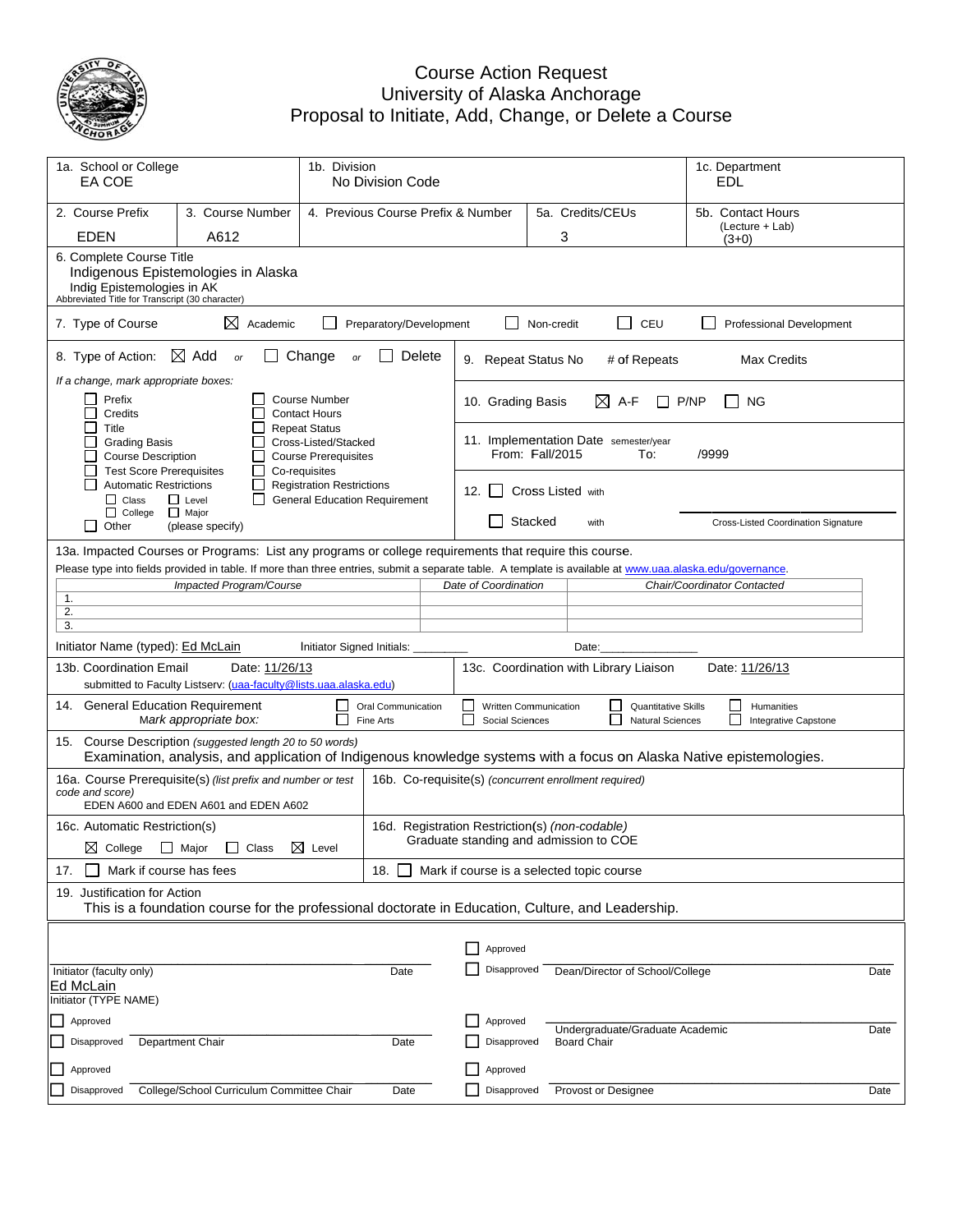## **Course Content Guide University of Alaska Anchorage College of Education**

**I. Date Initiated:** November 1, 2013

# **II. Information for the Course Action Request**

| College/School:                                        | College of Education                                                                                                       |
|--------------------------------------------------------|----------------------------------------------------------------------------------------------------------------------------|
| <b>Course Prefix:</b>                                  | <b>EDEN</b>                                                                                                                |
| <b>Course Number:</b>                                  | A612                                                                                                                       |
| Title:                                                 | Indigenous Epistemologies in Alaska                                                                                        |
| Credits:                                               | 3                                                                                                                          |
| <b>Grading Basis:</b>                                  | $A-F$                                                                                                                      |
| <b>Implementation Date:</b>                            | <b>Fall 2015</b>                                                                                                           |
| <b>Course Description:</b>                             | Examination, analysis, and application of Indigenous<br>knowledge systems with a focus on Alaska Native<br>epistemologies. |
| Course Prerequisites(s):                               | EDEN A600 and EDEN A601 and EDEN A602                                                                                      |
| Test Scores(s):                                        | N/A                                                                                                                        |
| Corequisite(s)<br>Registration<br><b>Restrictions:</b> | Graduate standing and admission to COE                                                                                     |
| Course Fee:                                            | Yes<br>⊲No                                                                                                                 |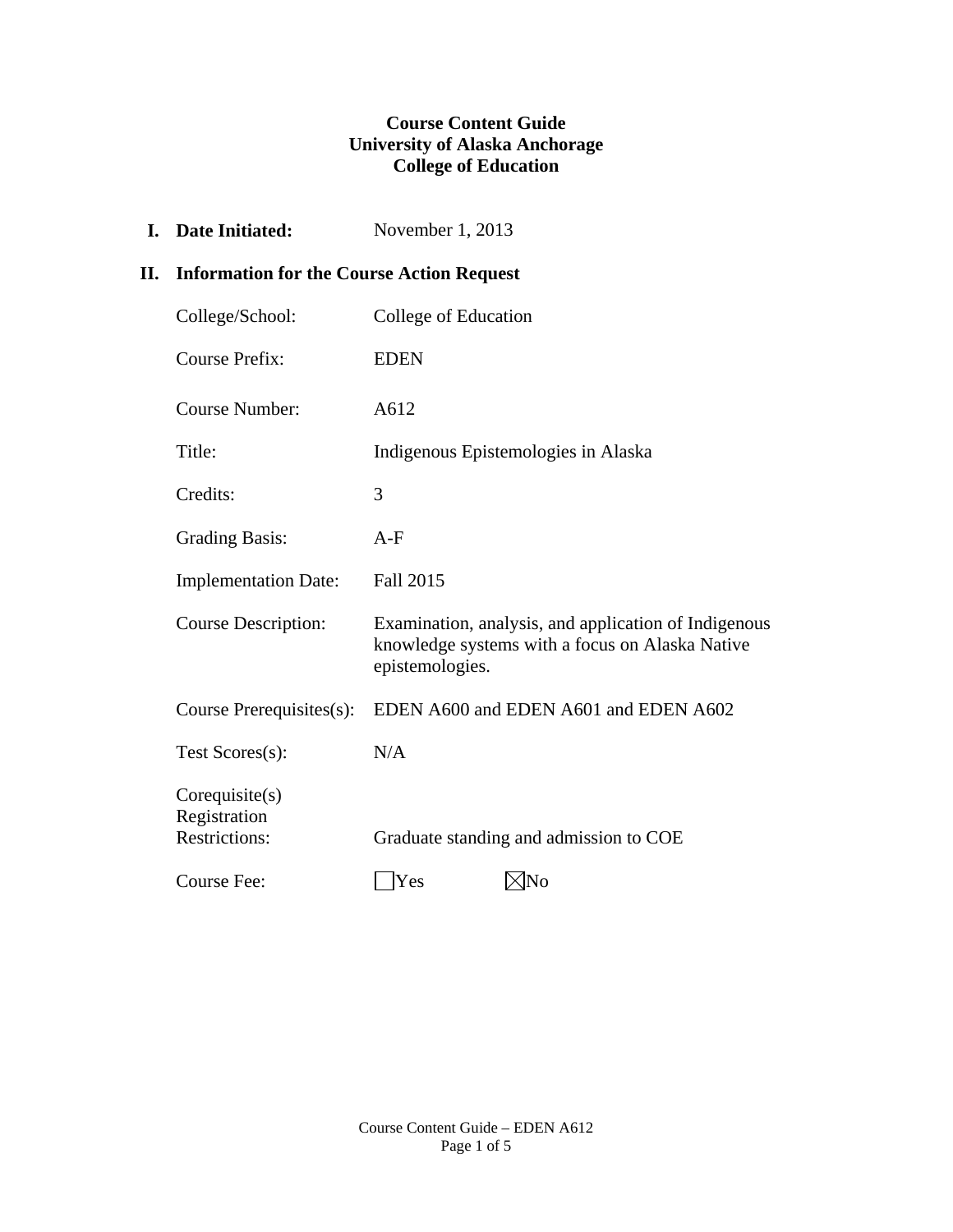# **III. Instructional Goals, Student Learning Outcomes, and Assessment Procedures**

# **A. Instructional Goals**

The instructor will facilitate:

| 1. | Student analysis of working definitions of key concepts related to    |
|----|-----------------------------------------------------------------------|
|    | Western and Indigenous epistemologies                                 |
| 2. | Examination of assimilationist educational policies and their effects |
| 3. | Analysis of historical and contemporary educational policy to         |
|    | understand the origins of educational inequality stemming from the    |
|    | exclusive primacy of Western worldviews and to observe its current    |
|    | iterations                                                            |
| 4. | Student interactions and production of scholarship defining,          |
|    | characterizing, and supporting the implementation of Indigenous       |
|    | epistemologies' presence in classrooms                                |
| 5. | Analysis of the unique and lasting legal status of Alaska Natives and |
|    | American Indians, including the pre-Constitutional, extra-            |
|    | Constitutional origin of tribal sovereignty and Indian Title, related |
|    | court cases, and movements leading to the current status              |
|    |                                                                       |

#### **B. Student Learning Outcomes/Assessment Procedures**  *Student Outcomes Assessment Procedures*

|                | Upon successful completion of the      | This outcome will be           |
|----------------|----------------------------------------|--------------------------------|
|                | course, the student will be able to do | assessed by one or more of     |
|                | the following:                         | the following:                 |
| 1.             | Compare and contrast Western and       | Individually and/or            |
|                | Indigenous epistemologies related to   | collaboratively developed and  |
|                | construction of the natural world,     | presented critical analysis -  |
|                | family relationships, political,       | i.e., academic paper and class |
|                | spiritual, and identity formation;     | discussion.                    |
| 2.             | Describe the immediate and lasting     | Individually and/or            |
|                | effects of assimilationist educational | collaboratively developed and  |
|                | policies;                              | presented critical analysis -  |
|                |                                        | i.e., academic paper and class |
|                |                                        | presentation.                  |
| 3.             | Imagine, construct, and portray an     | Individually and/or            |
|                | education based upon Indigenous        | collaboratively developed and  |
|                | epistemologies;                        | presented critical analysis -  |
|                |                                        | i.e., academic or professional |
|                |                                        | paper and class presentation.  |
| $\mathbf{4}$ . | Reflect on individual worldview as     | Individually developed and     |
|                | it pertains to each student's          | presented critical analysis -  |
|                | professional context and self.         | i.e., paper and class          |
|                |                                        | presentation.                  |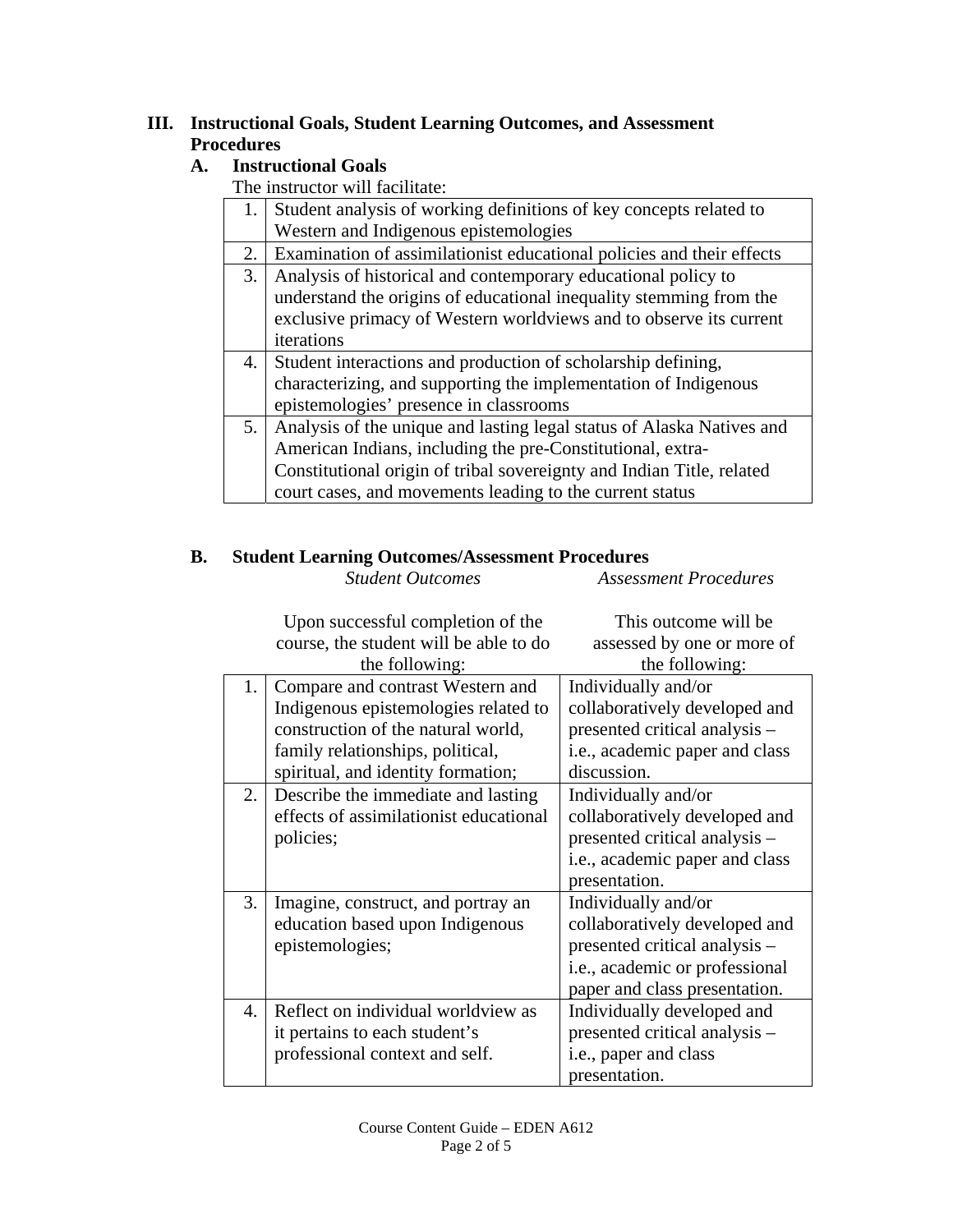## **IV. Course Level Justification**

- Application of expert Western and Indigenous knowledge and research
- Critical thinking skills to synthesize new Western and Indigenous information
- Mastery of Western and Indigenous theoretical knowledge
- Ability to read, interpret, and evaluate Western and Indigenous literature and research
- Ability to collaborate with non-Indigenous and Indigenous leaders and professionals within the field of education

## **V. Course Outline**

- 1. Exploration, analysis, and comparison
	- 1.1 Western and Indigenous epistemologies
	- 1.2 Construction of the natural world
	- 1.3 Family relationships, political, spiritual, and identity formation
- 2. Exploration and analysis
	- 2.1 Assimilationist educational policies and practices
	- 2.2 Alaska Native experience
- 3. Consideration, construction, and portrayal
	- 3.1 Educational practice
	- 3.2 Educational systems
	- 3.3 Indigenous epistemologies
- 4. Exploration, analysis, and comparison
	- 4.1 Indigenous and Western societal and individual worldviews
	- 4.2 Student's professional context and self
- 5. Application, utilization, and practice
	- 5.1 New research findings
	- 5.2 Policy recommendations
- 6. Analysis of court cases and laws such as the following
	- 6.1 Marshall cases
	- 6.2 Venetie case
	- 6.3 PL 280
	- 6.4 Major Crimes Act
	- 6.5 ANCSA
	- 6.6 ANILCA

# **VI. Suggested Texts**

 \*Adams, D. W. (1995). *Education for extinction: American Indians and the boarding school experience.* Lawrence: University Press of Kansas.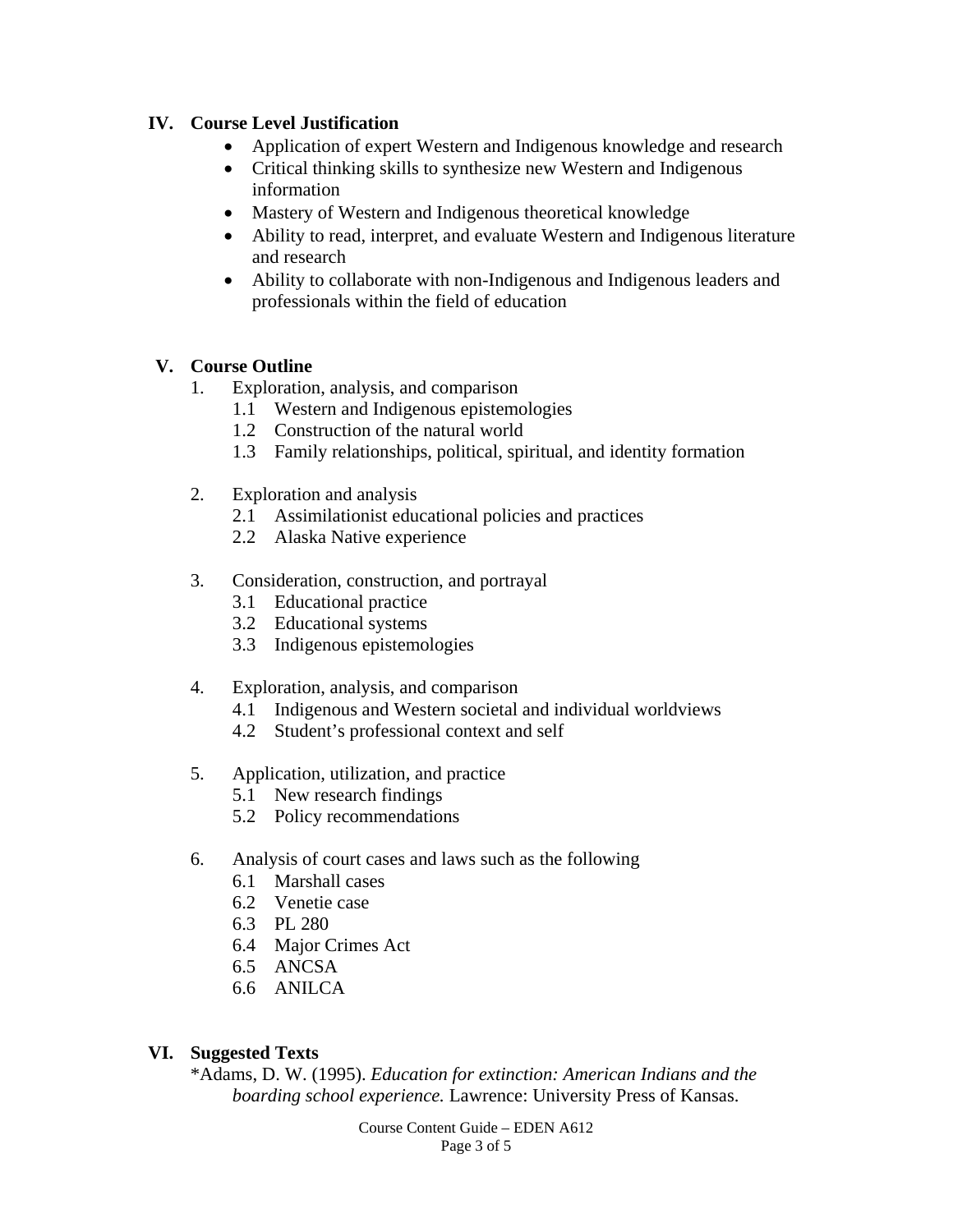- Barnhardt, R., & Kawagley, O. A. (Eds.) (2010). *Alaska Native education: Views from within.* Fairbanks, AK: Alaska Native Knowledge Network, Center for Cross-cultural Studies, University of Alaska Fairbanks.
- \*Blackman, M. (1989). *Sadie Brower Neakok: An Iñupiaq woman.* Seattle: University of Washington Press.
- Duthu, B. (2009). *American Indians and the law.* New York, NY: Penguin Books.

Kawagley, O. A. (2006). *A Yupiaq worldview: A pathway to ecology and spirit*  $(2<sup>nd</sup>$  ed.). Long Grove, IL: Waveland Press.

#### **VII. Bibliography**

- Bang, M., & Medin, D. (2010). Cultural processes in science education: Supporting the navigation of multiple epistemologies. *Science Education*, *94*(6), 1008-1026. Retrieved from http://onlinelibrary.wiley.com/store/10.1002/sce.20392/asset/20392\_ftp.pdf? v=1&t=hnh0x74s&s=8a024fc87e0bb8924cb59b352f9c3e0c54d16cff.
- Battiste, M. (2000). *Reclaiming indigenous voice and vision*. Vancouver, Canada: UBC Press.
- \*Cajete, G. (1994). *Look to the mountain: An ecology of indigenous education.*  Durango, CO: Kivaki Press.
- \*Darnell, F., & Hoëm, A. (1996). *Taken to extremes: Education in the far north.*  Boston, MA: Scandinavian University Press.
- \*Deloria, V. (1999). *Spirit & reason: The Vine Deloria, jr. reader.* Golden, CO: Fulcrum.
- \*Dombrowski, K. (2001). *Against culture: Development, politics, and religion in Indian Alaska.* Lincoln: University of Nebraska Press.
- Ellanna, L., & Sherrod, G. (2004). *From hunters to herders: The transformation of*  earth, society, and heaven among the Iñupiat of Beringia. Anchorage, AK: US Department of the Interior.
- \*Freire, P. (1970). *Pedagogy of the oppressed*. New York, NY: Continuum International.
- Grande, S. (2004). *Red pedagogy: Native American social and political thought.*  New York, NY: Rowman & Littlefield.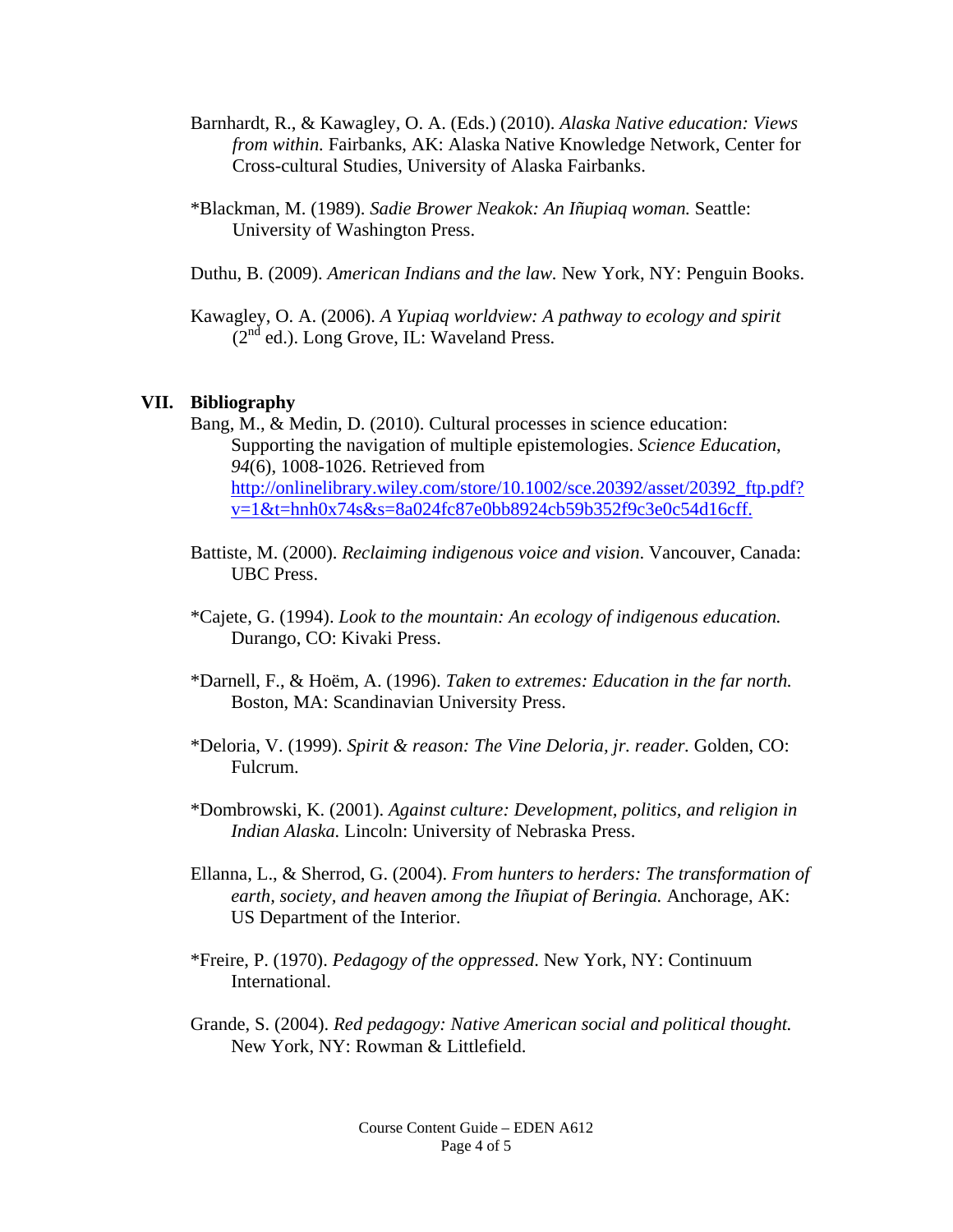- \*Guthridge, G. (2006). *The kids from nowhere: The story behind the arctic educational miracle.* Anchorage, AK: Alaska Northwest Books.
- \*Hoxie, F. (1984). *A final promise: The campaign to assimilate the Indians, 1880- 1920.* New York, NY: Cambridge University Press.
- \*Jolles, C. Z. (2002). *Faith, food & family in a Yup'ik whaling community.* Seattle: University of Washington Press.
- \*Keller, R., & Turek, M. (Eds.). (1998). *American Indians & national parks.* Tucson: University of Arizona Press.
- \*Kleinfeld, J. S. (1979). *Eskimo school on the Andreafsky.* New York, NY: Praeger.
- McClanahan, A. J. (2000). *Growing up native in Alaska.* Anchorage, AK: CIRI Foundation.
- \*Marston, M. (1972). *Men of the tundra*. New York, NY: October House.
- Merculief, L., & Roderick, L. (2013). *Stop talking: Indigenous ways of teaching and learning and difficult dialogues in higher education.*
- Norris, F. (2002). *Alaska subsistence: A national park service management history.* Anchorage, AK: US Department of the Interior.
- \*Oleksa, M. (1992). *Orthodox Alaska: A theology of mission.* Crestwood, NY: St Vladimir's Seminary Press.
- \*Prucha, F. (1979). *The churches and the Indian schools 1888-1912.* Lincoln: University of Nebraska Press.
- \*Ramoth-Sampson, R., & Newlin, A. (Eds.). (1981)*. Maniilaq.* Anchorage: National Bilingual Materials Development Center at University of Alaska Anchorage.
- Smith, L. T. (2012). *Decolonizing methodologies: Research and indigenous peoples, (2<sup>nd</sup> ed.).* Auckland, New Zealand: Zed Books.
- Znamenski, A. A. (2003). *Through Orthodox eyes: Russian missionary narratives of travels to the Dena'ina and Ahtna, 1850's-1930's.* Fairbanks: University of Alaska Press.

\**Classic texts and references*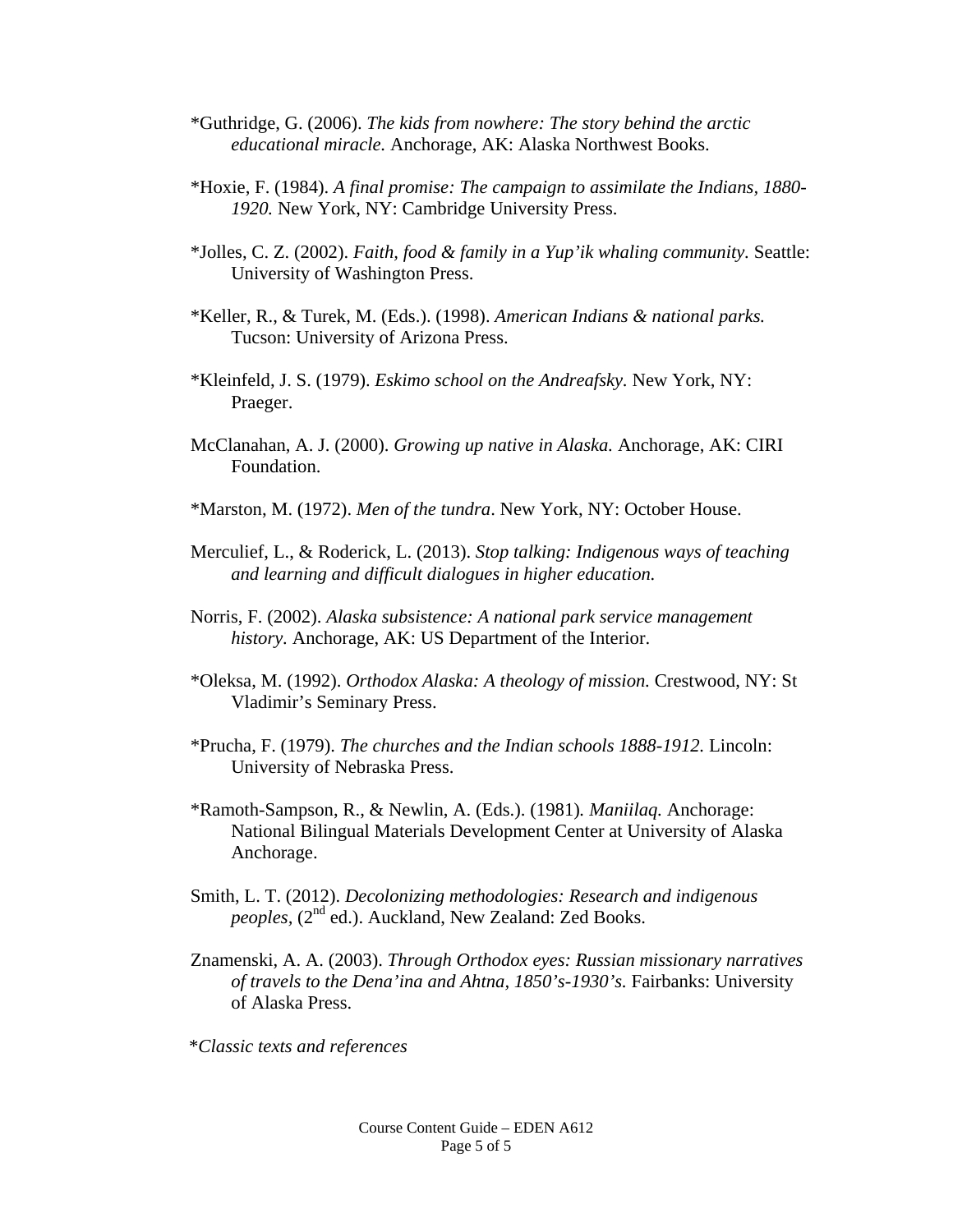

## Course Action Request University of Alaska Anchorage Proposal to Initiate, Add, Change, or Delete a Course

| 1a. School or College<br>EA COE                                                                                                                                                                                                                                     |                                                                                                                                               | 1b. Division<br>No Division Code                                                             |                                                  |                                                              |                                          |         |                          |                                                       | 1c. Department<br>N/A                                                                                                      |      |
|---------------------------------------------------------------------------------------------------------------------------------------------------------------------------------------------------------------------------------------------------------------------|-----------------------------------------------------------------------------------------------------------------------------------------------|----------------------------------------------------------------------------------------------|--------------------------------------------------|--------------------------------------------------------------|------------------------------------------|---------|--------------------------|-------------------------------------------------------|----------------------------------------------------------------------------------------------------------------------------|------|
| 2. Course Prefix<br><b>EDEN</b>                                                                                                                                                                                                                                     | 3. Course Number<br>A613                                                                                                                      | N/A                                                                                          | 4. Previous Course Prefix & Number               |                                                              | 5a. Credits/CEUs<br>3                    |         |                          |                                                       | 5b. Contact Hours<br>(Lecture + Lab)                                                                                       |      |
|                                                                                                                                                                                                                                                                     | 6. Complete Course Title<br>Leading Change and Innovation<br>Leading Change and Innovation<br>Abbreviated Title for Transcript (30 character) |                                                                                              |                                                  |                                                              |                                          |         |                          |                                                       | $(3+0)$                                                                                                                    |      |
| 7. Type of Course                                                                                                                                                                                                                                                   | ⊠<br>Academic                                                                                                                                 |                                                                                              | Preparatory/Development                          |                                                              |                                          |         | Non-credit               | $\Box$<br>CEU                                         | <b>Professional Development</b>                                                                                            |      |
| 8. Type of Action:                                                                                                                                                                                                                                                  | $\boxtimes$ Add<br>or                                                                                                                         | Change<br>or                                                                                 | Delete                                           |                                                              | 9. Repeat Status No                      |         |                          | # of Repeats                                          | Max Credits                                                                                                                |      |
| If a change, mark appropriate boxes:<br>Prefix<br>Credits                                                                                                                                                                                                           |                                                                                                                                               | <b>Course Number</b><br><b>Contact Hours</b>                                                 |                                                  |                                                              | 10. Grading Basis                        |         |                          | A-F<br>⋈                                              | P/NP<br><b>NG</b>                                                                                                          |      |
| Title<br><b>Grading Basis</b><br><b>Course Description</b><br><b>Test Score Prerequisites</b>                                                                                                                                                                       |                                                                                                                                               | <b>Repeat Status</b><br>Cross-Listed/Stacked<br><b>Course Prerequisites</b><br>Co-requisites |                                                  |                                                              |                                          |         | From: Spring/2012        | 11. Implementation Date semester/year<br>To:          | /9999                                                                                                                      |      |
| <b>Other Restrictions</b><br>$\Box$ Class<br>$\Box$ College                                                                                                                                                                                                         | $\Box$ Level<br>$\Box$ Major                                                                                                                  | <b>Registration Restrictions</b>                                                             |                                                  |                                                              | 12. $\vert$ 1                            |         | Cross Listed with        |                                                       |                                                                                                                            |      |
| $\perp$<br>Other                                                                                                                                                                                                                                                    | (please specify)                                                                                                                              |                                                                                              |                                                  |                                                              | $\mathsf{L}$                             | Stacked | with                     |                                                       | Cross-Listed Coordination Signature                                                                                        |      |
| 13a. Impacted Courses or Programs: List any programs or college requirements that require this course.<br>Please type into fields provided in table. If more than three entries, submit a separate table. A template is available at www.uaa.alaska.edu/governance. |                                                                                                                                               |                                                                                              |                                                  |                                                              |                                          |         |                          |                                                       |                                                                                                                            |      |
|                                                                                                                                                                                                                                                                     | Impacted Program/Course                                                                                                                       |                                                                                              | Catalog Page(s) Impacted                         |                                                              | Date of Coordination                     |         |                          |                                                       | Chair/Coordinator Contacted                                                                                                |      |
| 1.<br>2.                                                                                                                                                                                                                                                            |                                                                                                                                               |                                                                                              |                                                  |                                                              |                                          |         |                          |                                                       |                                                                                                                            |      |
| 3.                                                                                                                                                                                                                                                                  |                                                                                                                                               |                                                                                              |                                                  |                                                              |                                          |         |                          |                                                       |                                                                                                                            |      |
| Initiator Name (typed): Russ/Seitz                                                                                                                                                                                                                                  |                                                                                                                                               | Initiator Signed Initials:                                                                   |                                                  | Date:<br>13c. Coordination with Library Liaison              |                                          |         |                          |                                                       |                                                                                                                            |      |
| 13b. Coordination Email                                                                                                                                                                                                                                             | Date: 2/14/11<br>submitted to Faculty Listserv: (uaa-faculty@lists.uaa.alaska.edu)                                                            |                                                                                              |                                                  |                                                              |                                          |         |                          |                                                       | Date: 2/14/11                                                                                                              |      |
| 14. General Education Requirement                                                                                                                                                                                                                                   | Mark appropriate box:                                                                                                                         |                                                                                              | Oral Communication<br>Fine Arts                  |                                                              | Written Communication<br>Social Sciences |         |                          | <b>Quantitative Skills</b><br><b>Natural Sciences</b> | Humanities<br>$\overline{\phantom{0}}$<br>Integrative Capstone                                                             |      |
| 15. Course Description (suggested length 20 to 50 words)<br>specific focus on the role of leaders in engaging organizations effectively in adaptive and innovative approaches.                                                                                      |                                                                                                                                               |                                                                                              |                                                  |                                                              |                                          |         |                          |                                                       | Analyzes and evaluates current research on the adoption and implementation of theories of organizational change. Applies a |      |
| 16a. Course Prerequisite(s) (list prefix and number)<br>EDEN A600 and EDEN A610                                                                                                                                                                                     |                                                                                                                                               |                                                                                              | 16b. Test Score(s)<br>N/A                        | 16c. Co-requisite(s) (concurrent enrollment required)<br>N/A |                                          |         |                          |                                                       |                                                                                                                            |      |
| 16d. Other Restriction(s)                                                                                                                                                                                                                                           |                                                                                                                                               |                                                                                              | 16e. Registration Restriction(s) (non-codable)   |                                                              | Admission to Doctoral Program            |         |                          |                                                       |                                                                                                                            |      |
| Mark if course has fees<br>17.                                                                                                                                                                                                                                      | □ College □ Major □ Class 区 Level                                                                                                             |                                                                                              | 18.<br>Mark if course is a selected topic course |                                                              |                                          |         |                          |                                                       |                                                                                                                            |      |
| 19. Justification for Action                                                                                                                                                                                                                                        |                                                                                                                                               |                                                                                              |                                                  |                                                              |                                          |         |                          |                                                       |                                                                                                                            |      |
|                                                                                                                                                                                                                                                                     | This course will be a required core course for the Doctoral Program.                                                                          |                                                                                              |                                                  |                                                              |                                          |         |                          |                                                       |                                                                                                                            |      |
|                                                                                                                                                                                                                                                                     |                                                                                                                                               |                                                                                              |                                                  |                                                              |                                          |         |                          |                                                       |                                                                                                                            |      |
|                                                                                                                                                                                                                                                                     |                                                                                                                                               |                                                                                              |                                                  |                                                              | Approved<br>Disapproved                  |         |                          | Dean/Director of School/College                       |                                                                                                                            |      |
| Initiator (faculty only)<br>Debra Russ & Hilary Seitz<br>Initiator (TYPE NAME)                                                                                                                                                                                      |                                                                                                                                               |                                                                                              | Date                                             |                                                              |                                          |         |                          |                                                       |                                                                                                                            | Date |
| Approved                                                                                                                                                                                                                                                            |                                                                                                                                               |                                                                                              |                                                  |                                                              | Approved                                 |         |                          |                                                       |                                                                                                                            |      |
| Department Chairperson<br>Disapproved<br>Date                                                                                                                                                                                                                       |                                                                                                                                               |                                                                                              |                                                  |                                                              | Disapproved                              |         | <b>Board Chairperson</b> | Undergraduate/Graduate Academic                       |                                                                                                                            | Date |
| Approved                                                                                                                                                                                                                                                            |                                                                                                                                               |                                                                                              |                                                  |                                                              | Approved                                 |         |                          |                                                       |                                                                                                                            |      |
| Disapproved                                                                                                                                                                                                                                                         | Curriculum Committee Chairperson                                                                                                              |                                                                                              | Date                                             |                                                              | Disapproved                              |         |                          | Provost or Designee                                   |                                                                                                                            | Date |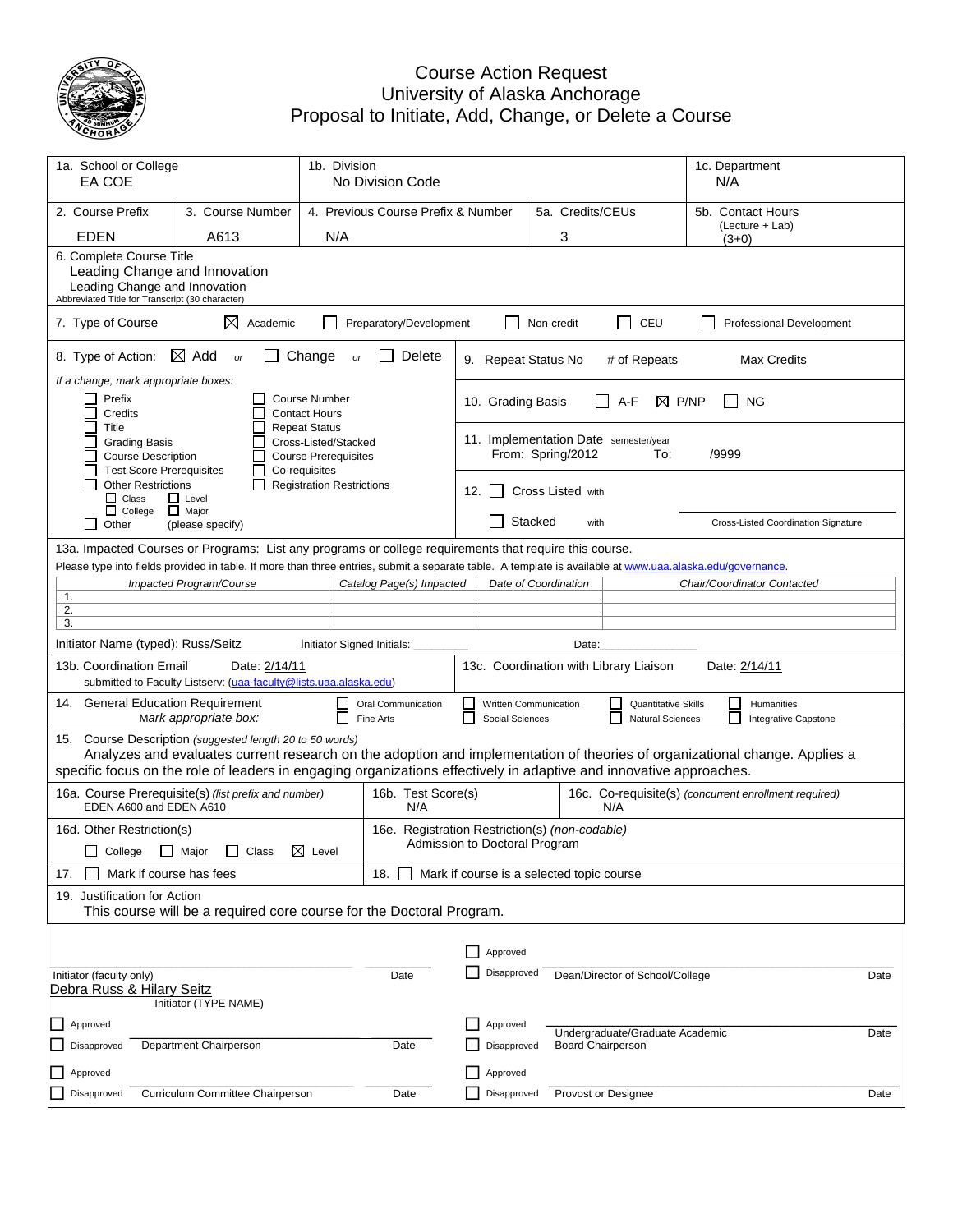## **Course Content Guide University of Alaska Anchorage College of Education**

**I.** Date Initiated: February 11, 2011

## **II. Information for the Course Action Request**

| College/School:                      | College of Education                                                                                                                                                                                                                                      |
|--------------------------------------|-----------------------------------------------------------------------------------------------------------------------------------------------------------------------------------------------------------------------------------------------------------|
| <b>Course Prefix:</b>                | <b>EDEN</b>                                                                                                                                                                                                                                               |
| <b>Course Number:</b>                | A613                                                                                                                                                                                                                                                      |
| Title:                               | Leading Change and Innovation                                                                                                                                                                                                                             |
| Credits:                             | 3                                                                                                                                                                                                                                                         |
| <b>Grading Basis:</b>                | Pass/No Pass                                                                                                                                                                                                                                              |
| <b>Implementation Date:</b>          | Spring 2012                                                                                                                                                                                                                                               |
| <b>Course Description:</b>           | Analyzes and evaluates current research on the adoption<br>and implementation of theories of organizational change.<br>Applies a specific focus on the role of leaders in engaging<br>organizations effectively in adaptive and innovative<br>approaches. |
| Course Prerequisites(s):             | N/A                                                                                                                                                                                                                                                       |
| Test Scores(s):                      | N/A                                                                                                                                                                                                                                                       |
| Corequisite(s)                       | EDEN A600 and EDEN A610                                                                                                                                                                                                                                   |
| Registration<br><b>Restrictions:</b> | Admission to the Doctoral Program                                                                                                                                                                                                                         |
| Course Fee:                          | Yes ⊠No                                                                                                                                                                                                                                                   |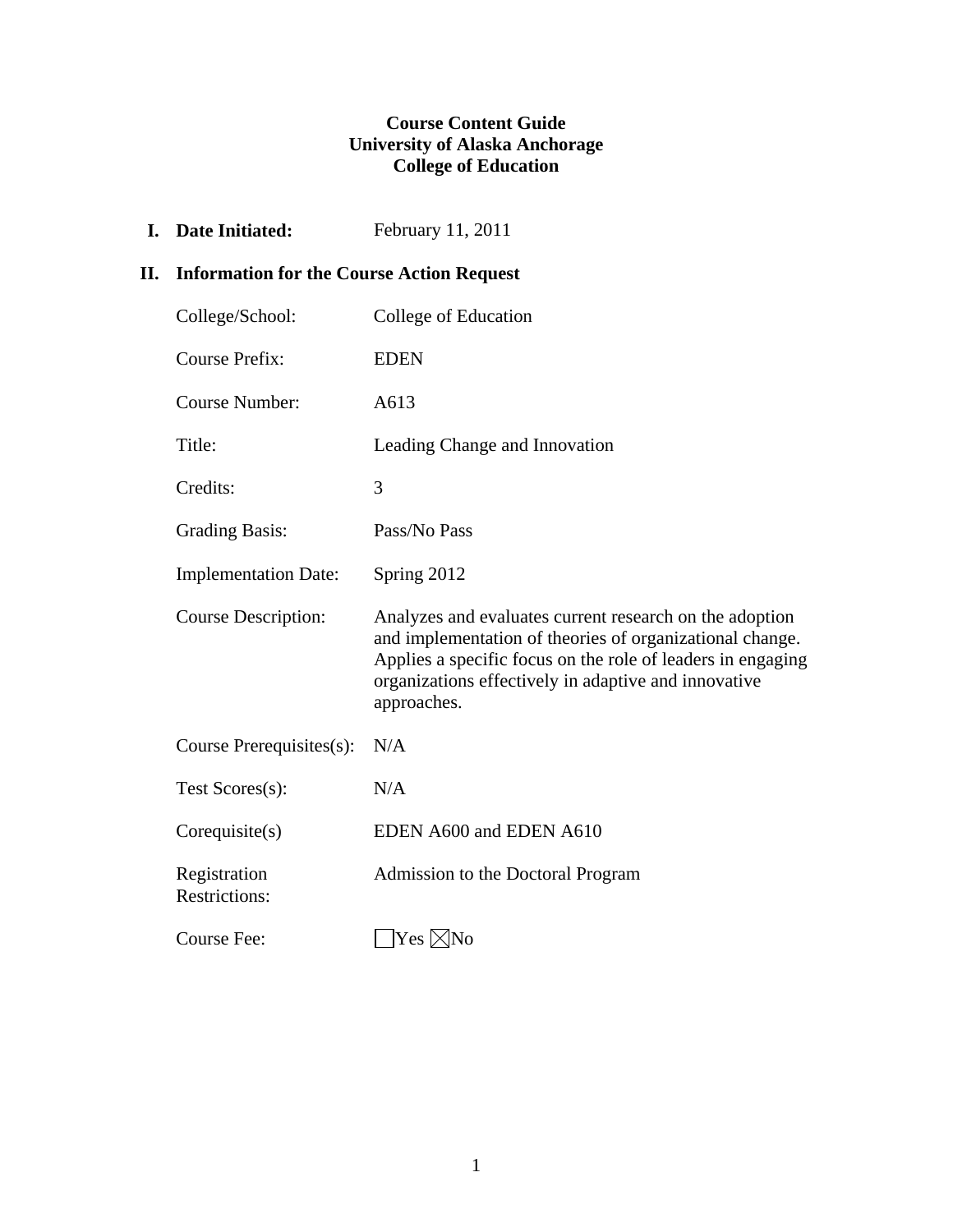## **III. Instructional Goals, Student Outcomes, and Assessment Procedures**

## **A. Instructional Goals**

The instructor will facilitate:

 Exploration of current literature on change and innovation in diverse and varied organizations

Exploration of behaviors that lead to innovation and change

 Development of ethical leadership behaviors associated with innovation and change

 Creation of a structure that can be used to analyze policies on change initiatives

 Development of capability to engage diverse voices in organizational innovation and change

## **B. Student Outcomes/Assessment Procedures**

| <b>Student Outcomes</b>                | <b>Assessment Procedures</b>         |
|----------------------------------------|--------------------------------------|
| Upon successful completion of the      | This outcome will be assessed by one |
| course, the student will be able to do | or more of the following:            |
| the following:                         |                                      |
| Summarize and critique the literature  | Analytical paper                     |
| on change and innovation in diverse    |                                      |
| and varied organizations               |                                      |
| Create the conditions for innovation   | Project                              |
| and change                             |                                      |
| Analyze and evaluate ethical           | Case study                           |
| implications in leading innovation     |                                      |
| and change                             |                                      |
| Analyze the impact of policy on        | Presentation of findings             |
| current initiatives in other           |                                      |
| organizations                          |                                      |
| Integrate diverse voices in the        | Project                              |
| organization to promote innovation     |                                      |
| and change                             |                                      |

## **IV. Course Level Justification**

This course requires admission to the Doctoral program. It also requires the following:

- Application of expert knowledge of research
- Critical thinking skills to synthesize new information
- Mastery of theoretical knowledge
- Ability to evaluate professional literature and research
- Ability to collaborate with other leaders or professionals in field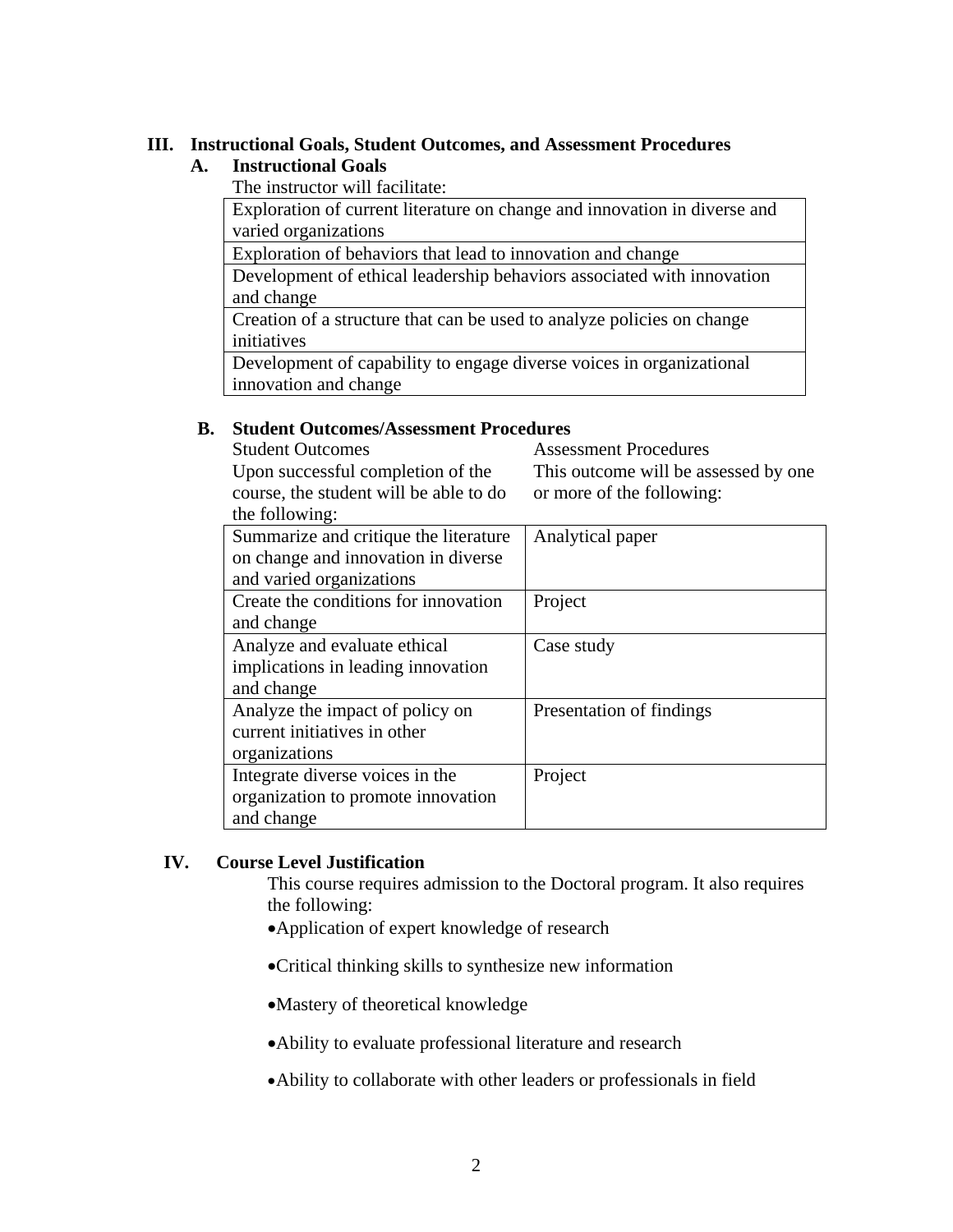## **V. Course Outline**

- 1. Current literature
	- 1.1 Innovation in varied organizations
	- 1.2 Change processes
- 2. Creating conditions
	- 2.1 Leadership behaviors
	- 2.2 Scenario/future planning
	- 2.3 Evaluation of current conditions
- 3. Ethics and responsibility
	- 3.1 Current literature
	- 3.2 Creating and analyzing case studies
- 4. Policy
	- 4.1 Enabling v. hindering policies
	- 4.2 Protocols for policy analysis
	- 4.3 Composing a policy review
- 5. Engaging diverse communities
	- 5.1 Review the literature on funds of knowledge
	- 5.2 Strategies for engaging participants to elicit funds of knowledge

## **VI. Suggested Text**

Spector, B. (2010). *Implementing organizational change: Theory into practice* (2nd ed.). Boston, MA: Pearson.

## **VII. Bibliography and Suggested Readings**

Chen, C. (2007). The effect of organizational change readiness on organizational learning and business management performance. *The Business Review, 8*(2), 68-75.

- Chesbrough, H.W., & Garman, A. R. (2009). How open innovation can help you cope in lean times. *Harvard Business Review*, *87*, 68-76.
- Fullan, M. (2001). *Leading in a culture of change*. San Francisco, CA: Jossey-Bass.
- Gilley, A., Gilley, J.W., & McMillian, H.S. (2009). Organizational change: Motivation, communication, and leadership effectiveness. *Performance Improvement Quarterly, 21*(4), 75-95. doi:10.1002/piq.20039
- Gilley, A., Godek, M., & Gilley, J.W. (2009). Change, resistance, and the organizational immune system. *S.A.M. Advanced Management Journal*, *74*(4), 4-12.
- Griffin, K. H. (2008). Metaphor, language, and organizational transformation. *Organization Development Journal, 26*(1), 89-98.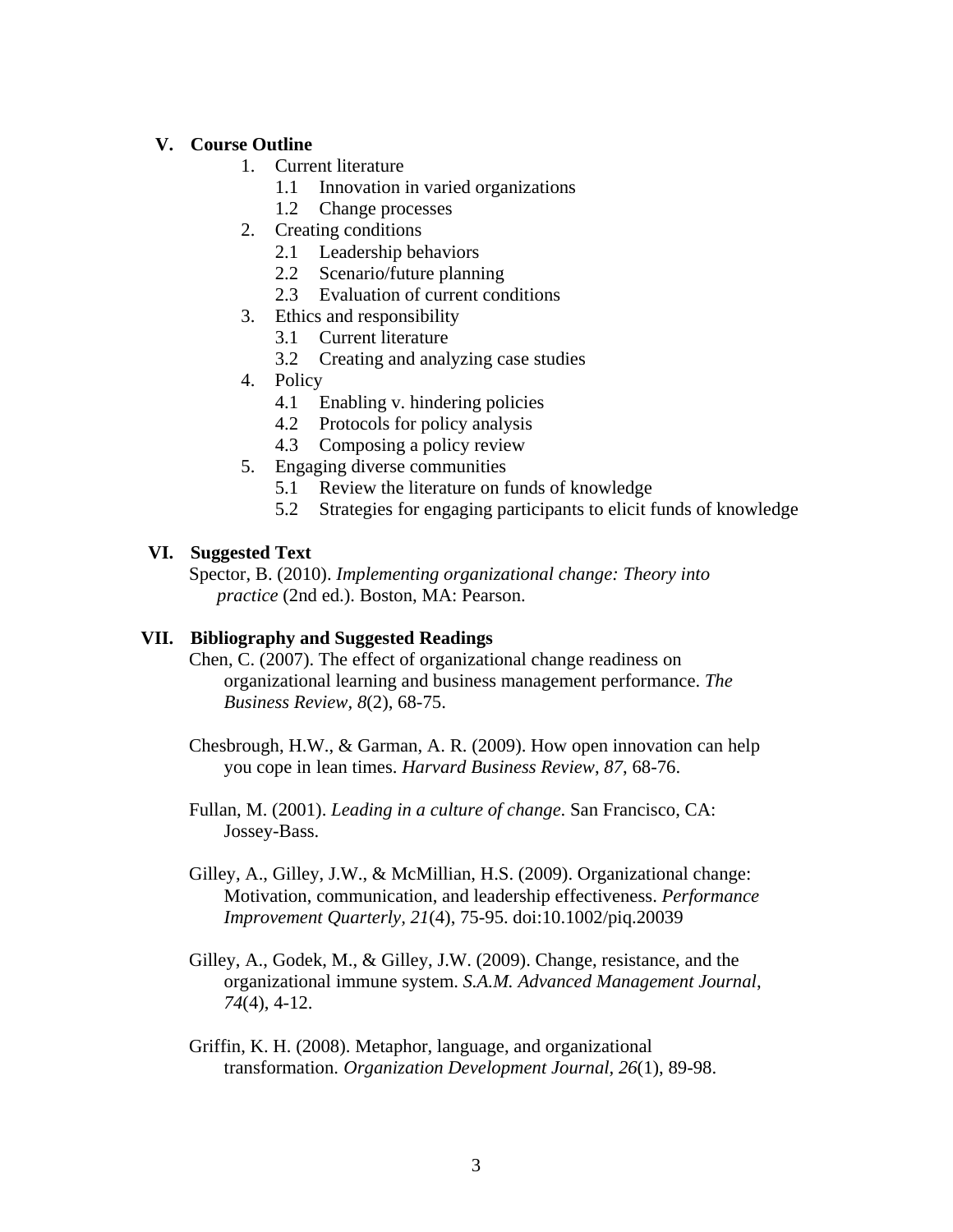- Karp, T., & HelgøTveteraas, T. I. (2009). Reality revisited: Leading people in chaotic change. *The Journal of Management Development, 28*(2), 81-90. doi:10.1108/02621710910932052.
- Kee, J. E., & Newcorner, K. E. (2008). Why do change efforts fail? *Public Manager, 37(3)* 5-13.
- Kelley, A. G. (2010). Human resource management practices and organizational innovation: An empirical study in Malaysia. *The Journal of Applied Business Research, 26*(4) 105-115.
- Krogh, G. G., Ichijo, K., & Nonaka, I. (2000). *Enabling knowledge creation: How to unlock the mystery of tacit knowledge and release the power of innovation*. Oxford, UK: Oxford University Press.
- Levin, I., & Gottlieb, J. Z. (2009). Realigning organization culture for optimal performance: Six principles & eight practices. *Organization Development Journal, 27*(4) 31-47.
- Maurer, R. (2010). Applying what we've learned about change. *The Journal for Quality Participation, 33*(2) 35-39.
- McAfee, A.P. (December, 2009). Enterprise 2.0: How a connected workforce innovates. *Harvard Business Review*, *2*(80). Retrieved from http://hbr.org/2009/12/enterprise-20-how-a-connected-workforceinnovates/ar/1.
- Reilly, A.H. (2009). Communicating sustainability initiatives in corporate reports: Linking implications to organizational change. *S.A.M. Advanced Management Journal, 74*(3) 33-45.
- Reiss, M. (2009). Blended change management: Concept and empirical investigation of blending patterns. *I-Business 1*(2) 47-57.doi: 10.4236/ib.2009.12008
- Song, Y. (2009). The leadership effectiveness in the process of planned organizational change. *Public Organization Review, 9*(3) 199-213.doi: 10.1007/s11115-009-0075-x
- Tatli, A., & Özbilgin, M. F. (2009). Understanding diversity managers' role in organizational change: Towards a conceptual framework. *Canadian Journal of Administrative Sciences, 26*(3) 244-259.doi: 10.1002/cjas.107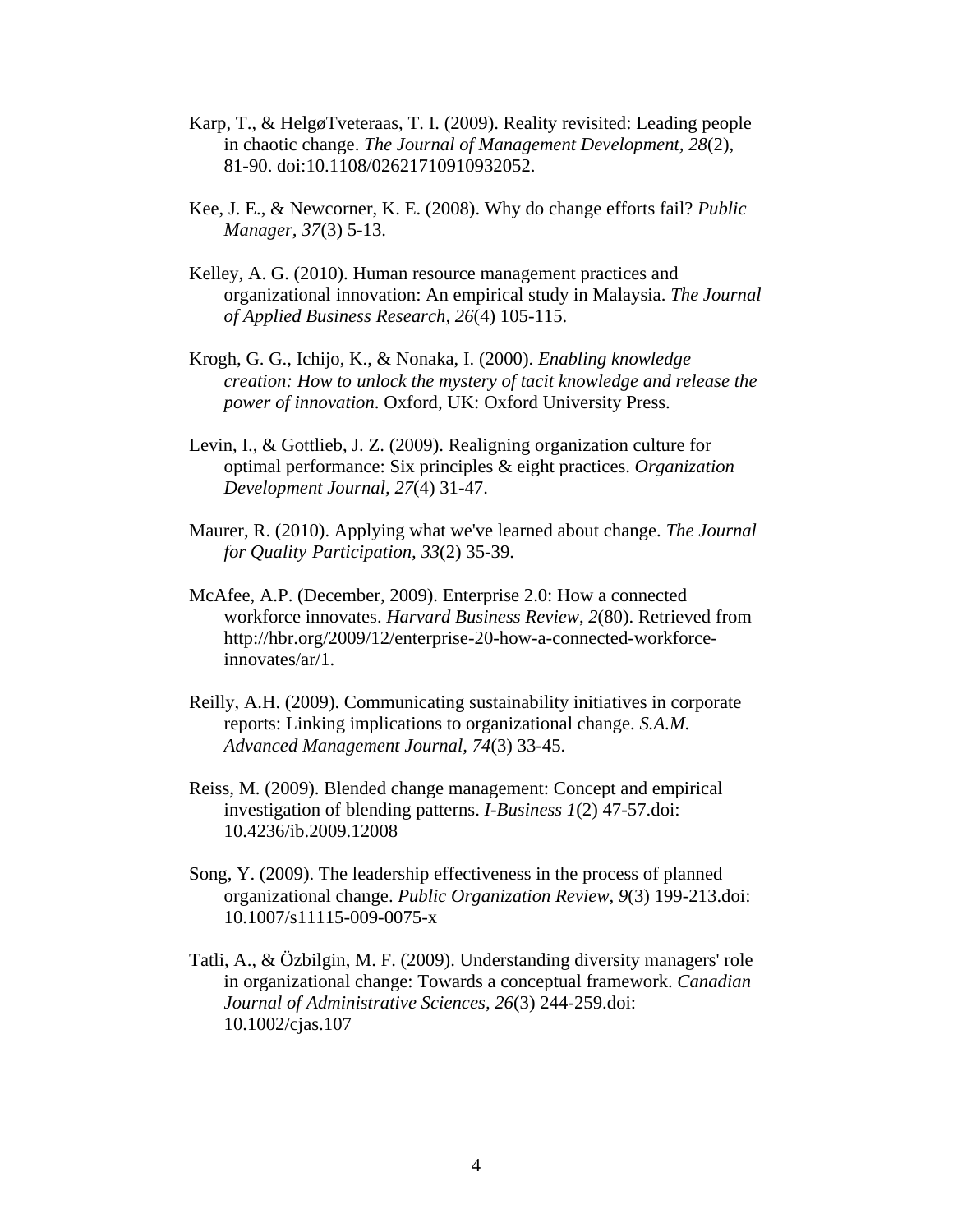

## Course Action Request University of Alaska Anchorage Proposal to Initiate, Add, Change, or Delete a Course

| 1a. School or College<br>EA COE                                                                                                                           |                                                                                                                                                                                         |                                                                                              | 1b. Division<br>No Division Code               |                                                              |                                          |         |                          |                                                       | N/A                                             | 1c. Department                      |      |
|-----------------------------------------------------------------------------------------------------------------------------------------------------------|-----------------------------------------------------------------------------------------------------------------------------------------------------------------------------------------|----------------------------------------------------------------------------------------------|------------------------------------------------|--------------------------------------------------------------|------------------------------------------|---------|--------------------------|-------------------------------------------------------|-------------------------------------------------|-------------------------------------|------|
| 2. Course Prefix<br><b>EDEN</b>                                                                                                                           | 3. Course Number<br>A615                                                                                                                                                                | N/A                                                                                          | 4. Previous Course Prefix & Number             | 5a. Credits/CEUs<br>3                                        |                                          |         |                          |                                                       | 5b. Contact Hours<br>(Lecture + Lab)<br>$(3+0)$ |                                     |      |
| 6. Complete Course Title<br>Law, Policy, and Advocacy<br>Law, Policy, and Advocacy<br>Abbreviated Title for Transcript (30 character)                     |                                                                                                                                                                                         |                                                                                              |                                                |                                                              |                                          |         |                          |                                                       |                                                 |                                     |      |
| 7. Type of Course                                                                                                                                         | ⊠<br>Academic                                                                                                                                                                           |                                                                                              | Preparatory/Development                        |                                                              |                                          |         | Non-credit               | $\Box$<br>CEU                                         |                                                 | Professional Development            |      |
| 8. Type of Action:                                                                                                                                        | $\boxtimes$ Add<br>or                                                                                                                                                                   | Change<br>or                                                                                 | Delete                                         |                                                              | 9. Repeat Status No                      |         |                          | # of Repeats                                          |                                                 | Max Credits                         |      |
| If a change, mark appropriate boxes:<br>Prefix<br>Credits                                                                                                 |                                                                                                                                                                                         | <b>Course Number</b><br><b>Contact Hours</b>                                                 |                                                |                                                              | 10. Grading Basis                        |         |                          | A-F<br>⊠                                              | P/NP                                            | <b>NG</b>                           |      |
| Title<br><b>Grading Basis</b><br><b>Course Description</b><br><b>Test Score Prerequisites</b>                                                             |                                                                                                                                                                                         | <b>Repeat Status</b><br>Cross-Listed/Stacked<br><b>Course Prerequisites</b><br>Co-requisites |                                                |                                                              |                                          |         | From: Spring/2012        | 11. Implementation Date semester/year<br>To:          | /9999                                           |                                     |      |
| <b>Other Restrictions</b><br>$\Box$ Class<br>$\Box$ College                                                                                               | $\Box$ Level<br>$\Box$ Major                                                                                                                                                            | <b>Registration Restrictions</b>                                                             |                                                | 12.                                                          | $\mathbf{1}$                             |         | Cross Listed with        |                                                       |                                                 |                                     |      |
| Other                                                                                                                                                     | (please specify)                                                                                                                                                                        |                                                                                              |                                                |                                                              |                                          | Stacked | with                     |                                                       |                                                 | Cross-Listed Coordination Signature |      |
| 13a. Impacted Courses or Programs: List any programs or college requirements that require this course.                                                    |                                                                                                                                                                                         |                                                                                              |                                                |                                                              |                                          |         |                          |                                                       |                                                 |                                     |      |
| Please type into fields provided in table. If more than three entries, submit a separate table. A template is available at www.uaa.alaska.edu/governance. | Impacted Program/Course                                                                                                                                                                 |                                                                                              | Catalog Page(s) Impacted                       |                                                              |                                          |         | Date of Coordination     |                                                       |                                                 | Chair/Coordinator Contacted         |      |
| 1.<br>2.                                                                                                                                                  |                                                                                                                                                                                         |                                                                                              |                                                |                                                              |                                          |         |                          |                                                       |                                                 |                                     |      |
| 3.                                                                                                                                                        |                                                                                                                                                                                         |                                                                                              |                                                |                                                              |                                          |         |                          |                                                       |                                                 |                                     |      |
| Initiator Name (typed): Russ/Seitz                                                                                                                        |                                                                                                                                                                                         | Initiator Signed Initials:                                                                   |                                                |                                                              |                                          |         | Date:                    |                                                       |                                                 |                                     |      |
| 13b. Coordination Email                                                                                                                                   | Date: 2/14/11<br>submitted to Faculty Listserv: (uaa-faculty@lists.uaa.alaska.edu)                                                                                                      |                                                                                              |                                                | 13c. Coordination with Library Liaison<br>Date: 2/14/11      |                                          |         |                          |                                                       |                                                 |                                     |      |
| 14. General Education Requirement                                                                                                                         | Mark appropriate box:                                                                                                                                                                   | $\Box$                                                                                       | Oral Communication<br>Fine Arts                |                                                              | Written Communication<br>Social Sciences |         |                          | <b>Quantitative Skills</b><br><b>Natural Sciences</b> | L<br>$\mathbf{I}$                               | Humanities<br>Integrative Capstone  |      |
| 15.<br>groups. Examines legal and advocacy issues through a study of Alaska's policies and changing needs.                                                | Course Description (suggested length 20 to 50 words)<br>Examines the nature of policy and the policy-making process in relation to public entities, private enterprise, and stakeholder |                                                                                              |                                                |                                                              |                                          |         |                          |                                                       |                                                 |                                     |      |
| EDEN A600 and EDEN A610                                                                                                                                   | 16a. Course Prerequisite(s) (list prefix and number)                                                                                                                                    |                                                                                              | 16b. Test Score(s)<br>N/A                      | 16c. Co-requisite(s) (concurrent enrollment required)<br>N/A |                                          |         |                          |                                                       |                                                 |                                     |      |
| 16d. Other Restriction(s)                                                                                                                                 |                                                                                                                                                                                         |                                                                                              | 16e. Registration Restriction(s) (non-codable) |                                                              | Admission to Doctoral Program            |         |                          |                                                       |                                                 |                                     |      |
| Mark if course has fees                                                                                                                                   | □ College □ Major □ Class 区 Level                                                                                                                                                       |                                                                                              |                                                | Mark if course is a selected topic course                    |                                          |         |                          |                                                       |                                                 |                                     |      |
| 17.<br>19. Justification for Action                                                                                                                       |                                                                                                                                                                                         |                                                                                              | 18.                                            |                                                              |                                          |         |                          |                                                       |                                                 |                                     |      |
|                                                                                                                                                           | This course will be a required core course for the Doctoral Program.                                                                                                                    |                                                                                              |                                                |                                                              |                                          |         |                          |                                                       |                                                 |                                     |      |
|                                                                                                                                                           |                                                                                                                                                                                         |                                                                                              |                                                |                                                              | Approved                                 |         |                          |                                                       |                                                 |                                     |      |
| Initiator (faculty only)<br>Date                                                                                                                          |                                                                                                                                                                                         |                                                                                              |                                                |                                                              | Disapproved                              |         |                          | Dean/Director of School/College                       |                                                 |                                     | Date |
| Debra Russ & Hilary Seitz<br>Initiator (TYPE NAME)                                                                                                        |                                                                                                                                                                                         |                                                                                              |                                                |                                                              |                                          |         |                          |                                                       |                                                 |                                     |      |
| Approved                                                                                                                                                  |                                                                                                                                                                                         |                                                                                              |                                                |                                                              | Approved                                 |         |                          |                                                       |                                                 |                                     |      |
| Department Chairperson<br>Disapproved<br>Date                                                                                                             |                                                                                                                                                                                         |                                                                                              |                                                |                                                              | Disapproved                              |         | <b>Board Chairperson</b> | Undergraduate/Graduate Academic                       |                                                 |                                     | Date |
| Approved                                                                                                                                                  |                                                                                                                                                                                         |                                                                                              |                                                |                                                              | Approved                                 |         |                          |                                                       |                                                 |                                     |      |
| Disapproved                                                                                                                                               | Curriculum Committee Chairperson                                                                                                                                                        |                                                                                              | Date                                           |                                                              | Disapproved                              |         |                          | Provost or Designee                                   |                                                 |                                     | Date |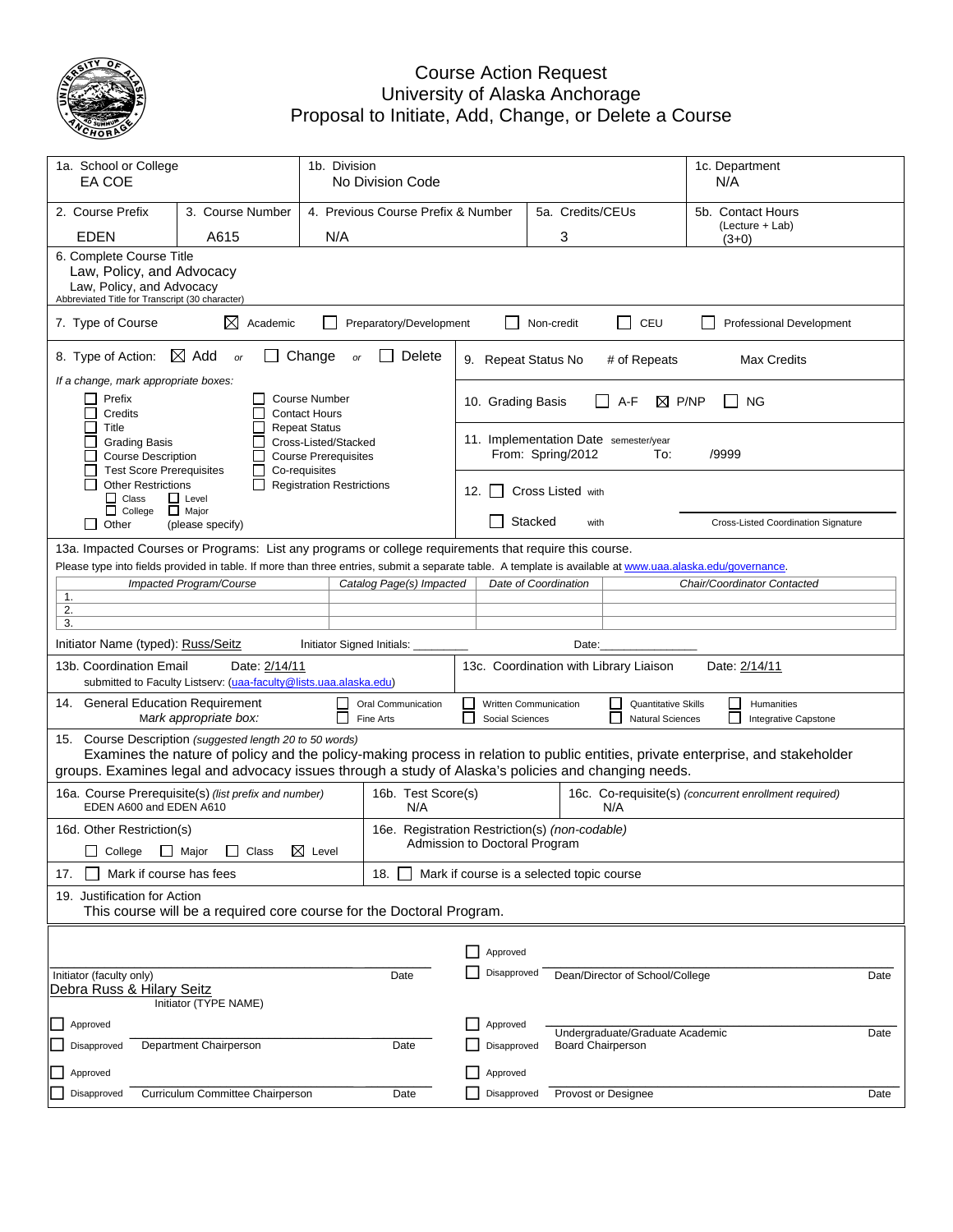## **Course Content Guide University of Alaska Anchorage College of Education**

**I.** Date Initiated: February 8, 2011

# **II. Information for the Course Action Request**

| College/School:                      | College of Education                                                                                                                                                                                                                            |
|--------------------------------------|-------------------------------------------------------------------------------------------------------------------------------------------------------------------------------------------------------------------------------------------------|
| <b>Course Prefix:</b>                | <b>EDEN</b>                                                                                                                                                                                                                                     |
| <b>Course Number:</b>                | A615                                                                                                                                                                                                                                            |
| Title:                               | Law, Policy, and Advocacy                                                                                                                                                                                                                       |
| Credits:                             | 3                                                                                                                                                                                                                                               |
| <b>Grading Basis:</b>                | Pass/No Pass                                                                                                                                                                                                                                    |
| <b>Implementation Date:</b>          | Spring 2012                                                                                                                                                                                                                                     |
| Course Description:                  | Examines the nature of policy and the policy-making<br>process in relation to public entities, private enterprise,<br>and stakeholder groups. Examines legal and advocacy<br>issues through a study of Alaska's policies and changing<br>needs. |
| Course Prerequisites(s):             | N/A                                                                                                                                                                                                                                             |
| Test Scores(s):                      | N/A                                                                                                                                                                                                                                             |
| Corequisite(s)                       | EDEN A600 and EDEN A610                                                                                                                                                                                                                         |
| Registration<br><b>Restrictions:</b> | Admission to the Doctoral Program                                                                                                                                                                                                               |
| Course Fee:                          | Yes ⊠No                                                                                                                                                                                                                                         |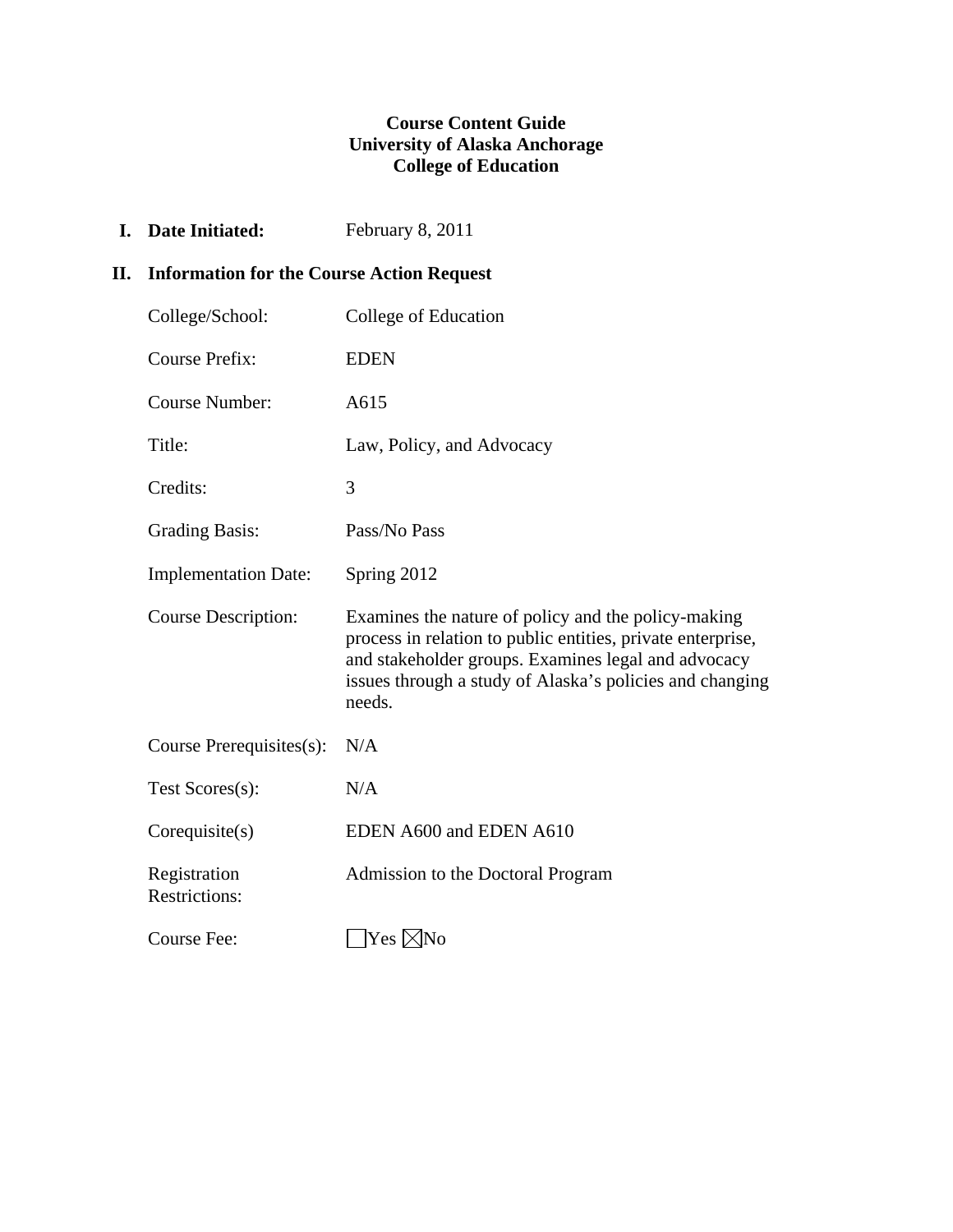## **III. Instructional Goals, Student Outcomes, and Assessment Procedures**

## **A. Instructional Goals**

The instructor will facilitate:

 Analysis of State and Federal court structure and administrative jurisdictions that apply to governmental and other organizations Critical review of civil and criminal, educational, and administrative procedures as applicable to community organizations and structures Analysis of torts, contract law, and constitutional law as they pertain to Alaska's needs in the changing global community

 Examination of key issues related to union and employee legal issues, including HIPAA and FERPA, at various organizations and structures Discussion about laws and administrative regulations that have unique impacts on Alaska's resources (e.g., children, schools, organizations, environmental, communities)

 Examination of policy-making processes, especially as they intersect with political strategies

 Analysis of advocacy roles for policy changes with local, state, and national legislative bodies and executive agencies

### **B. Student Outcomes/Assessment Procedures**

Student Outcomes

Assessment Procedures

Upon successful completion of the course, the student will be able to do the following:

This outcome will be assessed by one or more of the following:

| the following:                               |                           |
|----------------------------------------------|---------------------------|
| Analyze state and federal court structures   | Collaborative project and |
| and administrative procedures in relation to | presentation              |
| local systems                                |                           |
| Evaluate civil and criminal administrative   | Assessment plan and       |
| procedures connecting to local               | presentation              |
| organization and educational policies        |                           |
| Integrate tort, contract, and constitutional | Integration project and   |
| law, into accessible formats                 | presentation              |
| Analyze key issues related to employee       | Paper and presentation    |
| legal obligations, FERPA, HIPAA and          |                           |
| union considerations                         |                           |
| Apply and evaluate laws and legal            | Presentation              |
| considerations and highlighting their        |                           |
| impact on Alaskan educational systems        |                           |
| Examine and analyze policy-making            | Paper and presentation    |
| processes, especially as they intersect with |                           |
| political maneuvering                        |                           |
| Develop and defend a plan for advancing a    | Collaborative project and |
| policy initiative with an identified         | presentation              |
| legislative body or executive agency         |                           |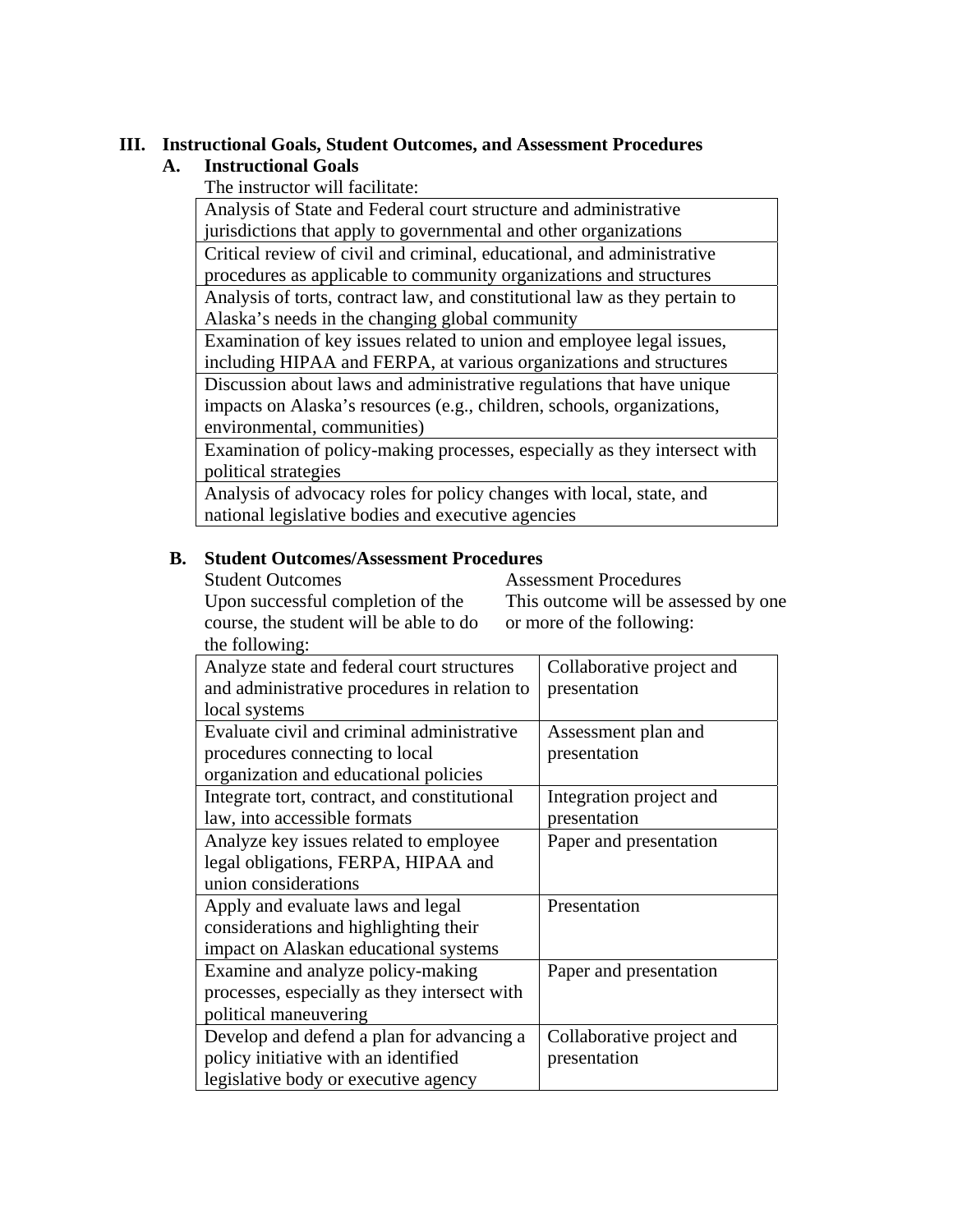## **IV. Course Level Justification**

This course requires admission to the Doctoral program. It also requires the following:

- Application of expert knowledge of research
- Critical thinking skills to synthesize new information
- Mastery of theoretical knowledge
- Ability to evaluate professional literature and research
- Ability to collaborate with other leaders or professionals in field

## **V. Course Outline**

- 1. State and federal court structure
	- 1.1. Local and state courts
	- 1.2 Federal court system
	- 1.3 Administrative procedures/regulations
- 2. Civil and criminal structure
	- 2.1 Civil law
		- 2.1.1 Alaskan historical context
		- 2.1.2 Current cases
			- 2.1.3 Future considerations
	- 2.2 Criminal law
		- 2.2.1 Alaskan historical context
		- 2.2.2 Current cases
		- 2.2.3 Future considerations
- 3. Forms of law within the Alaskan systems (educational resources) context
	- 3.1 Torts
	- 3.2 Contracts
	- 3.3 Constitutional consideration
- 4. Employee legal issues
	- 4.1 Unions
	- 4.2 FERPA/HIPAA
- 5. Implications for Alaska
	- 5.1 Laws
	- 5.2 Legal considerations
	- 5.3 Cultural/diversity issues
	- 5.4 Global context
	- 5.5 Legal issues
	- 5.6 Educational systems (special education, NCLB)
- 6. Policy-making processes
	- 6.1 Policy processes
	- 6.2 The political spectacle and policy
	- 6.3 Case studies of policy process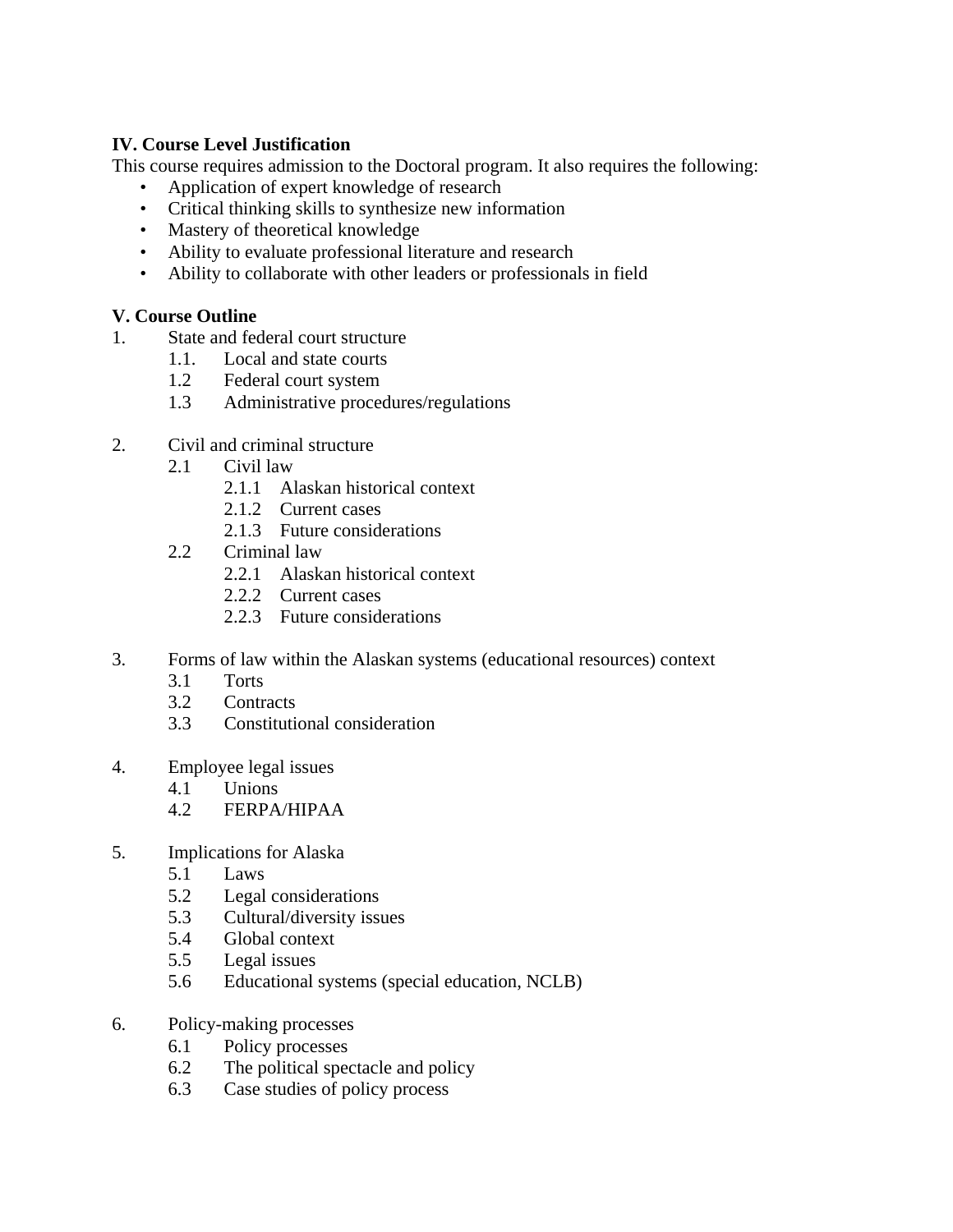#### 7. Policy-making processes

- 7.1 Advocating for policy change
- 7.2 The political spectacle and policy
- 7.3 Advancing a policy initiative with legislative bodies or executive agencies
- 7.4 Local legislative bodies
- 7.5 State legislative bodies
- 7.6 National legislative bodies and executive agencies

### **VI. Suggested Text**

 Fowler, F.C. (2009). *Policy studies for educational leaders: An introduction* (3rd ed.). Upper Saddle River, NJ: Allyn & Bacon.

### **VII. Bibliography and Suggested Readings**

- Arfstrom, K.M. (2010). Perspective: Some future trends and needs of rural schools and communities. *Rural Special Education Quarterly,* 29, 14-15.
	- Collins, P.M., Manning, K. L., & Carp, R. A. (2010).Gender, critical mass, and judicial decision making. *Law and Policy,* 32(2), 226-259.doi: 10.1111/j.1467- 9930.2010.00317.x
	- Glass, G. (2008) *Fertilizers, pills and magnetic strips: The fate of public education in America.* Charlotte, NC: Information Age Publishing.
	- Kress, N. (2005). Engaging your employees through the power of communication. *Workspan*, 48(5), 26-36.
	- Mandlawitz, M. (2007). *What every teacher should know about IDEA 2004 laws and regulations*. Boston, MA: Pearson.
	- Smith, M.L., Miller-Kahn, L., Heinecke, W., & Jarvis, P. (2004). *Political spectacle and the fate of American schools.* NewYork, NY: Taylor and Francis Books.
	- Wright, P.W.D., & Wright, P.D. (2004). *From emotions to advocacy: The special education survival guide.* Hartfield, VA: Harbor House Law Press.
	- Wright, P.W.D., & Wright, P.D. (2004). *Wrightslaw: Special education law.* Hartfield, VA: Harbor House Law Press.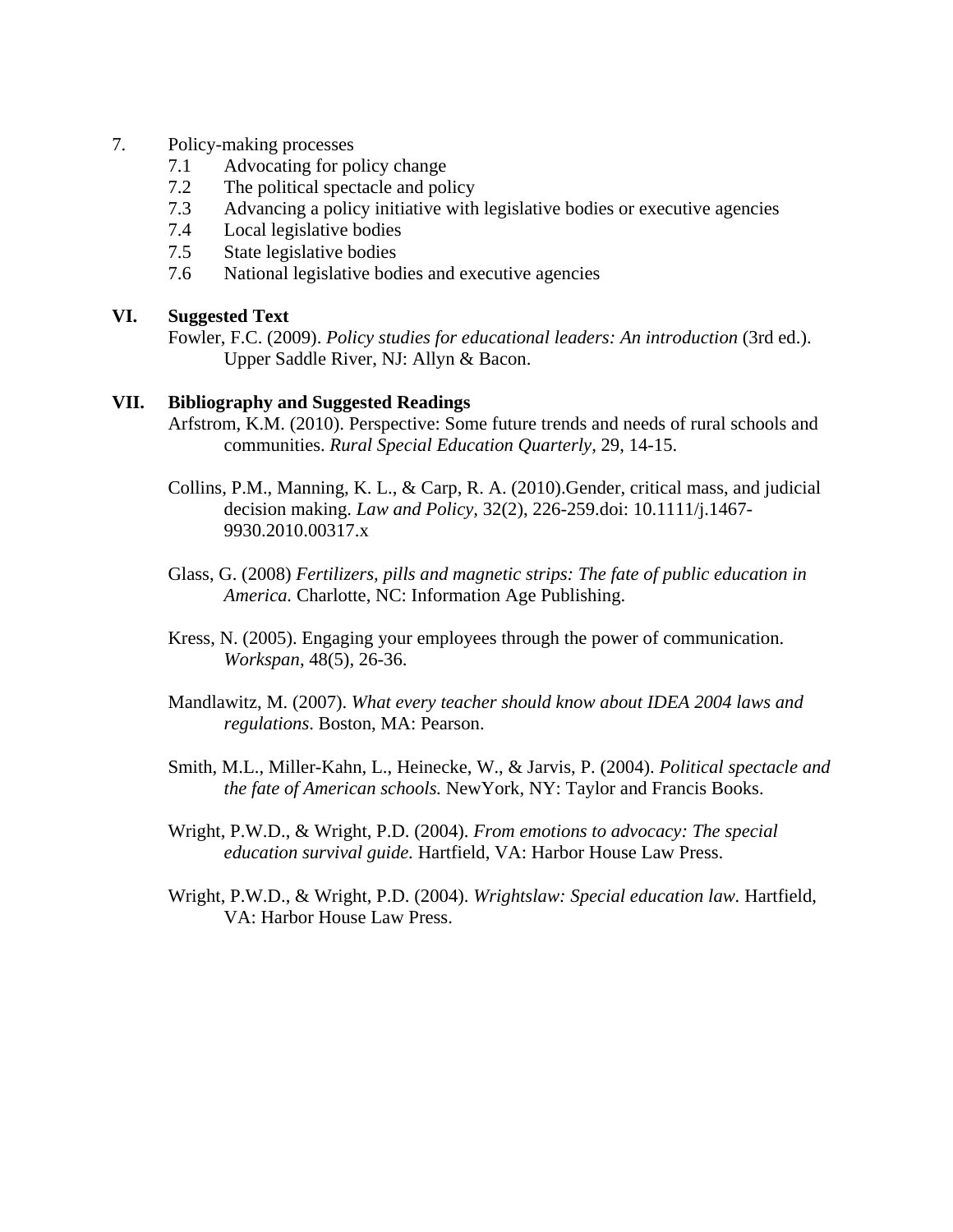

## Course Action Request University of Alaska Anchorage Proposal to Initiate, Add, Change, or Delete a Course

| 1a. School or College<br>EA COE                                                                            |                                                                                                                                                                                      | 1b. Division                                                                                 | No Division Code                               |                                                              |                                                                                                                                                                |            |                          |              |                                      | N/A   | 1c. Department                                                                                                                                                                                                                                                          |  |
|------------------------------------------------------------------------------------------------------------|--------------------------------------------------------------------------------------------------------------------------------------------------------------------------------------|----------------------------------------------------------------------------------------------|------------------------------------------------|--------------------------------------------------------------|----------------------------------------------------------------------------------------------------------------------------------------------------------------|------------|--------------------------|--------------|--------------------------------------|-------|-------------------------------------------------------------------------------------------------------------------------------------------------------------------------------------------------------------------------------------------------------------------------|--|
| 2. Course Prefix                                                                                           | 3. Course Number                                                                                                                                                                     |                                                                                              | 4. Previous Course Prefix & Number             |                                                              | 5a. Credits/CEUs                                                                                                                                               |            |                          |              | 5b. Contact Hours<br>(Lecture + Lab) |       |                                                                                                                                                                                                                                                                         |  |
| <b>EDEN</b>                                                                                                | A616                                                                                                                                                                                 | N/A                                                                                          |                                                |                                                              |                                                                                                                                                                |            | 3                        |              |                                      |       | $(3+0)$                                                                                                                                                                                                                                                                 |  |
| 6. Complete Course Title<br>Responsive Organization Cap<br>Abbreviated Title for Transcript (30 character) | <b>Building Responsive Organizational Capacity</b>                                                                                                                                   |                                                                                              |                                                |                                                              |                                                                                                                                                                |            |                          |              |                                      |       |                                                                                                                                                                                                                                                                         |  |
| 7. Type of Course                                                                                          | ⊠<br>Academic                                                                                                                                                                        |                                                                                              | Preparatory/Development                        |                                                              |                                                                                                                                                                | Non-credit |                          |              | CEU                                  |       | <b>Professional Development</b>                                                                                                                                                                                                                                         |  |
| 8. Type of Action:                                                                                         | $\boxtimes$ Add<br><b>or</b>                                                                                                                                                         | Change<br>or                                                                                 | Delete                                         |                                                              | 9. Repeat Status No                                                                                                                                            |            |                          | # of Repeats |                                      |       | <b>Max Credits</b>                                                                                                                                                                                                                                                      |  |
| If a change, mark appropriate boxes:<br>Prefix                                                             |                                                                                                                                                                                      | <b>Course Number</b>                                                                         |                                                |                                                              |                                                                                                                                                                |            |                          |              |                                      |       |                                                                                                                                                                                                                                                                         |  |
| Credits                                                                                                    |                                                                                                                                                                                      | <b>Contact Hours</b>                                                                         |                                                |                                                              | 10. Grading Basis                                                                                                                                              |            |                          | A-F          | $\boxtimes$ P/NP                     |       | ΝG                                                                                                                                                                                                                                                                      |  |
| Title<br><b>Grading Basis</b><br><b>Course Description</b><br><b>Test Score Prerequisites</b>              | $\mathsf{L}$                                                                                                                                                                         | <b>Repeat Status</b><br>Cross-Listed/Stacked<br><b>Course Prerequisites</b><br>Co-requisites |                                                |                                                              | 11. Implementation Date semester/year                                                                                                                          |            | From: Spring/2012        |              | To:                                  | /9999 |                                                                                                                                                                                                                                                                         |  |
| <b>Other Restrictions</b><br>$\Box$ Class                                                                  | $\Box$ Level                                                                                                                                                                         | <b>Registration Restrictions</b>                                                             |                                                |                                                              | 12. $\vert$ $\vert$                                                                                                                                            |            | <b>Cross Listed with</b> |              |                                      |       |                                                                                                                                                                                                                                                                         |  |
| $\Box$ College<br>Ш<br>Other                                                                               | $\Box$ Major<br>(please specify)                                                                                                                                                     |                                                                                              |                                                |                                                              |                                                                                                                                                                | Stacked    | with                     |              |                                      |       | Cross-Listed Coordination Signature                                                                                                                                                                                                                                     |  |
|                                                                                                            | 13a. Impacted Courses or Programs: List any programs or college requirements that require this course.                                                                               |                                                                                              |                                                |                                                              |                                                                                                                                                                |            |                          |              |                                      |       |                                                                                                                                                                                                                                                                         |  |
|                                                                                                            | Please type into fields provided in table. If more than three entries, submit a separate table. A template is available at www.uaa.alaska.edu/governance.<br>Impacted Program/Course |                                                                                              | Catalog Page(s) Impacted                       |                                                              | Date of Coordination                                                                                                                                           |            |                          |              |                                      |       | Chair/Coordinator Contacted                                                                                                                                                                                                                                             |  |
| 1.                                                                                                         |                                                                                                                                                                                      |                                                                                              |                                                |                                                              |                                                                                                                                                                |            |                          |              |                                      |       |                                                                                                                                                                                                                                                                         |  |
| 2.<br>3.                                                                                                   |                                                                                                                                                                                      |                                                                                              |                                                |                                                              |                                                                                                                                                                |            |                          |              |                                      |       |                                                                                                                                                                                                                                                                         |  |
| Initiator Name (typed): Debra Russ                                                                         |                                                                                                                                                                                      | Initiator Signed Initials:                                                                   |                                                |                                                              |                                                                                                                                                                |            | Date:                    |              |                                      |       |                                                                                                                                                                                                                                                                         |  |
| 13b. Coordination Email                                                                                    | Date: 2/14/11                                                                                                                                                                        |                                                                                              |                                                | 13c. Coordination with Library Liaison<br>Date: 2/14/11      |                                                                                                                                                                |            |                          |              |                                      |       |                                                                                                                                                                                                                                                                         |  |
| 14. General Education Requirement                                                                          | submitted to Faculty Listserv: (uaa-faculty@lists.uaa.alaska.edu)                                                                                                                    |                                                                                              | Oral Communication                             | $\mathsf{L}$                                                 |                                                                                                                                                                |            |                          |              |                                      |       |                                                                                                                                                                                                                                                                         |  |
|                                                                                                            | Mark appropriate box:                                                                                                                                                                |                                                                                              | Fine Arts                                      |                                                              | <b>Written Communication</b><br><b>Quantitative Skills</b><br>Humanities<br>$\mathbf{I}$<br>Social Sciences<br><b>Natural Sciences</b><br>Integrative Capstone |            |                          |              |                                      |       |                                                                                                                                                                                                                                                                         |  |
|                                                                                                            | 15. Course Description (suggested length 20 to 50 words)<br>approach for linking fiscal resources to development of human and social capital.                                        |                                                                                              |                                                |                                                              |                                                                                                                                                                |            |                          |              |                                      |       | Prepares learners to advance organizations through shared leadership and collaborative inquiry. Deepens foundational knowledge<br>pertaining to use of human and fiscal resources in structuring sustainable, ecological models for organizations. Implements a systems |  |
| EDEN A600 and EDEN A610                                                                                    | 16a. Course Prerequisite(s) (list prefix and number)                                                                                                                                 |                                                                                              | 16b. Test Score(s)<br>N/A                      | 16c. Co-requisite(s) (concurrent enrollment required)<br>N/A |                                                                                                                                                                |            |                          |              |                                      |       |                                                                                                                                                                                                                                                                         |  |
| 16d. Other Restriction(s)                                                                                  |                                                                                                                                                                                      |                                                                                              | 16e. Registration Restriction(s) (non-codable) |                                                              |                                                                                                                                                                |            |                          |              |                                      |       |                                                                                                                                                                                                                                                                         |  |
| College                                                                                                    | $\Box$ Major<br>$\Box$ Class                                                                                                                                                         | $\boxtimes$ Level                                                                            |                                                | Admission to Doctoral Program                                |                                                                                                                                                                |            |                          |              |                                      |       |                                                                                                                                                                                                                                                                         |  |
| Mark if course has fees<br>17.                                                                             |                                                                                                                                                                                      |                                                                                              | 18.                                            |                                                              | Mark if course is a selected topic course                                                                                                                      |            |                          |              |                                      |       |                                                                                                                                                                                                                                                                         |  |
| 19. Justification for Action                                                                               | This course will be a required core course for the Doctoral Program.                                                                                                                 |                                                                                              |                                                |                                                              |                                                                                                                                                                |            |                          |              |                                      |       |                                                                                                                                                                                                                                                                         |  |
|                                                                                                            |                                                                                                                                                                                      |                                                                                              |                                                |                                                              |                                                                                                                                                                |            |                          |              |                                      |       |                                                                                                                                                                                                                                                                         |  |
|                                                                                                            |                                                                                                                                                                                      |                                                                                              |                                                | ΙI                                                           | Approved                                                                                                                                                       |            |                          |              |                                      |       |                                                                                                                                                                                                                                                                         |  |
| Initiator (faculty only)<br>Date<br>Debra Russ & Hilary Seitz<br>Initiator (TYPE NAME)                     |                                                                                                                                                                                      |                                                                                              |                                                |                                                              | Disapproved                                                                                                                                                    |            |                          |              | Dean/Director of School/College      |       | Date                                                                                                                                                                                                                                                                    |  |
| Approved                                                                                                   |                                                                                                                                                                                      |                                                                                              |                                                |                                                              | Approved                                                                                                                                                       |            |                          |              |                                      |       |                                                                                                                                                                                                                                                                         |  |
| Disapproved                                                                                                | Department Chairperson                                                                                                                                                               |                                                                                              | Date                                           |                                                              | Disapproved                                                                                                                                                    |            | <b>Board Chairperson</b> |              | Undergraduate/Graduate Academic      |       | Date                                                                                                                                                                                                                                                                    |  |
| Approved                                                                                                   |                                                                                                                                                                                      |                                                                                              |                                                |                                                              | Approved                                                                                                                                                       |            |                          |              |                                      |       |                                                                                                                                                                                                                                                                         |  |
| Disapproved                                                                                                | Curriculum Committee Chairperson                                                                                                                                                     |                                                                                              | Date                                           |                                                              | Disapproved                                                                                                                                                    |            | Provost or Designee      |              |                                      |       | Date                                                                                                                                                                                                                                                                    |  |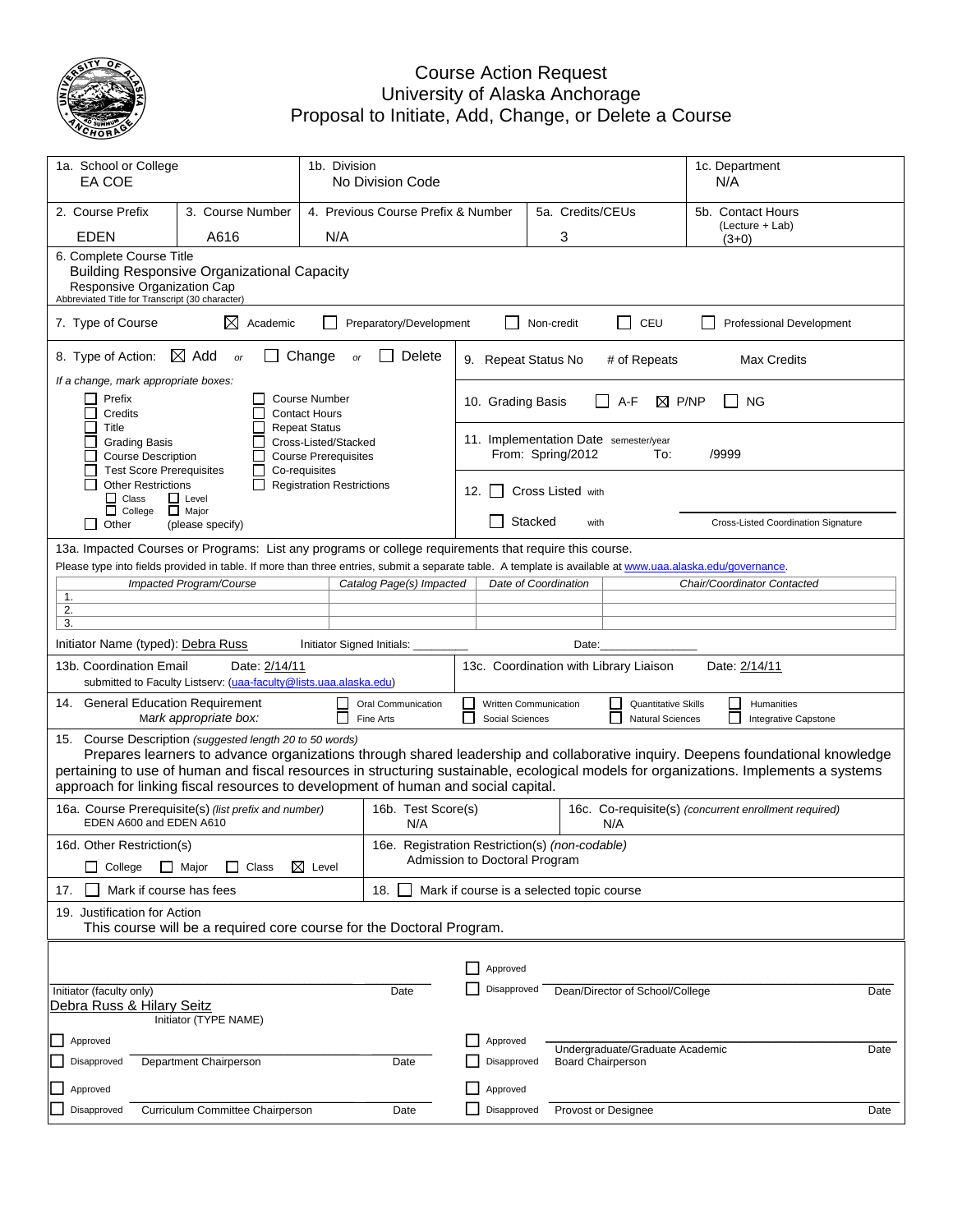## **Course Content Guide University of Alaska Anchorage College of Education**

**I.** Date Initiated: February 2, 2011

## **II. Information for the Course Action Request**

| College/School:                      | College of Education                                                                                                                                                                                                                                                                                                                                                     |
|--------------------------------------|--------------------------------------------------------------------------------------------------------------------------------------------------------------------------------------------------------------------------------------------------------------------------------------------------------------------------------------------------------------------------|
| <b>Course Prefix:</b>                | <b>EDEN</b>                                                                                                                                                                                                                                                                                                                                                              |
| <b>Course Number:</b>                | A616                                                                                                                                                                                                                                                                                                                                                                     |
| Title:                               | <b>Building Responsive Organizational Capacity</b>                                                                                                                                                                                                                                                                                                                       |
| Credits:                             | 3                                                                                                                                                                                                                                                                                                                                                                        |
| <b>Grading Basis:</b>                | Pass/No Pass                                                                                                                                                                                                                                                                                                                                                             |
| <b>Implementation Date:</b>          | Spring 2012                                                                                                                                                                                                                                                                                                                                                              |
| <b>Course Description:</b>           | Prepares learners to advance organizations through shared<br>leadership and collaborative inquiry. Deepens<br>foundational knowledge pertaining to use of human and<br>fiscal resources in structuring sustainable, ecological<br>models for organizations. Implements a systems approach<br>for linking fiscal resources to development of human and<br>social capital. |
| Course Prerequisites(s):             | N/A                                                                                                                                                                                                                                                                                                                                                                      |
| Test Scores(s):                      | N/A                                                                                                                                                                                                                                                                                                                                                                      |
| Corequisite(s)                       | EDEN A600 and EDEN A610                                                                                                                                                                                                                                                                                                                                                  |
| Registration<br><b>Restrictions:</b> | Admission to the Doctoral Program                                                                                                                                                                                                                                                                                                                                        |
| Course Fee:                          | $ {\rm Yes}\>\!\hskip -1pt \times \ \hskip -1pt {\rm No}\>\hskip -1pt$                                                                                                                                                                                                                                                                                                   |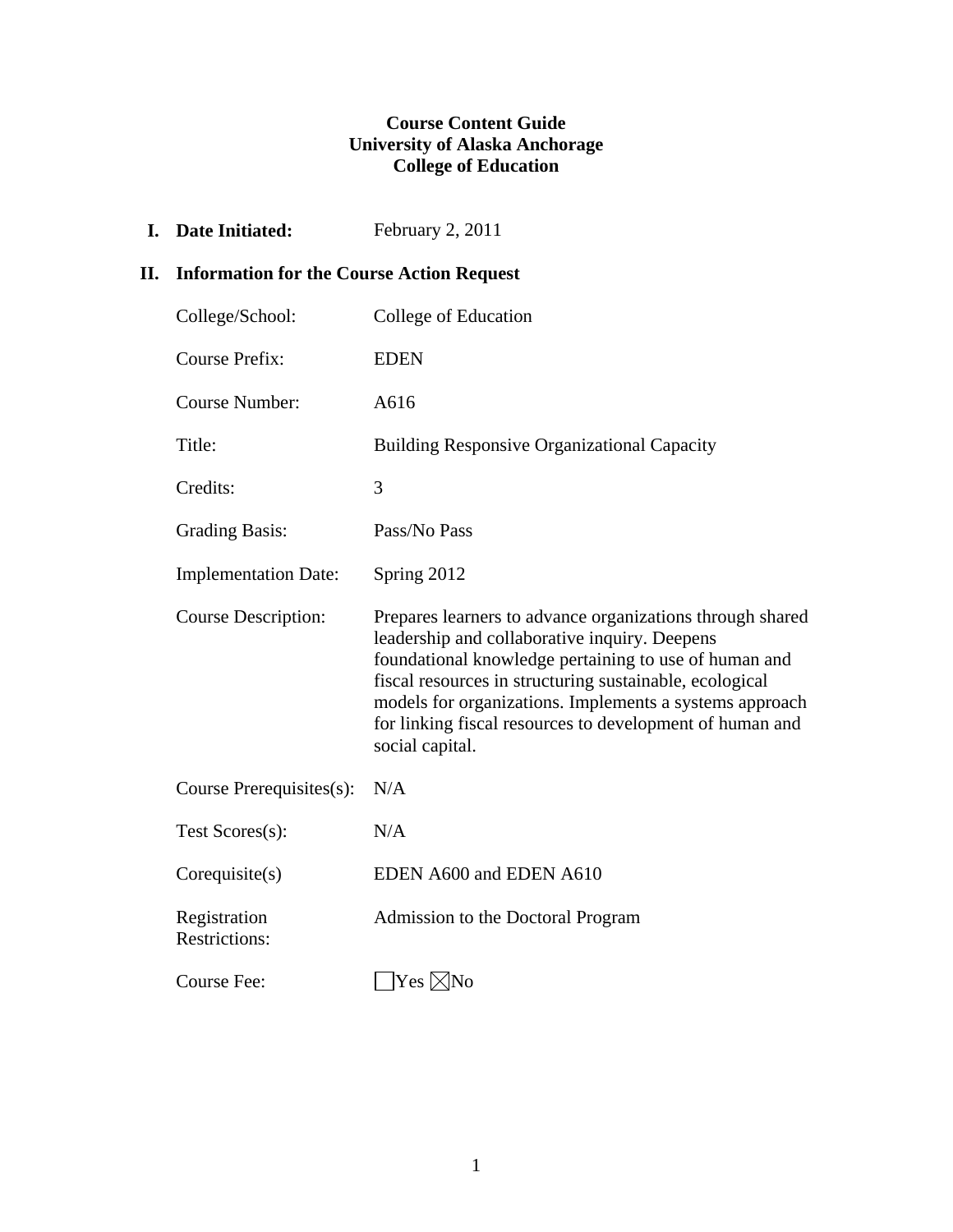## **III. Instructional Goals, Student Outcomes, and Assessment Procedures**

## **A. Instructional Goals**

The instructor will facilitate:

 Examination of behaviors that foster shared leadership within hierarchical structures and other systems

 Protocols that assist candidate-led collaborative inquiry into engaged leadership practice

 Discourse around sustainable educational and ecological models for the use of human and fiscal resources in an organization

 A collaborative culture highlighting the connections of fiscal resources to the development of human capital that represent local and global interests

## **B. Student Outcomes/Assessment Procedures**

 Student Outcomes Upon successful completion of the course, the student will be able to do the following:

Assessment Procedures This outcome will be assessed by one or more of the following:

| the following: |                                       |                                      |
|----------------|---------------------------------------|--------------------------------------|
|                | Differentiate behaviors that foster   | Case study analysis                  |
|                | shared leadership from hierarchical   |                                      |
|                | structures and other systems          |                                      |
|                | Integrate collaborative inquiry into  | Organize and facilitate inquiry into |
|                | engaged leadership practice           | the leadership of a local agency and |
|                |                                       | present on findings                  |
|                | Propose a sustainable educational and | Presentation and defense of          |
|                | ecological model for the use of       | collaborative project                |
|                | human and fiscal resources in an      |                                      |
| organization   |                                       |                                      |
|                | Implement a systems approach for      | Presentation                         |
|                | linking fiscal resources to the       | Collaborative project                |
|                | development of human capital that     |                                      |
|                | represent local and global interests  |                                      |

## **IV. Course Level Justification**

This course requires admission to the Doctoral program. It also requires the following:

- Application of expert knowledge of research
- Critical thinking skills to synthesize new information
- Mastery of theoretical knowledge
- Ability to evaluate professional literature and research
- Ability to collaborate with other leaders or professionals in field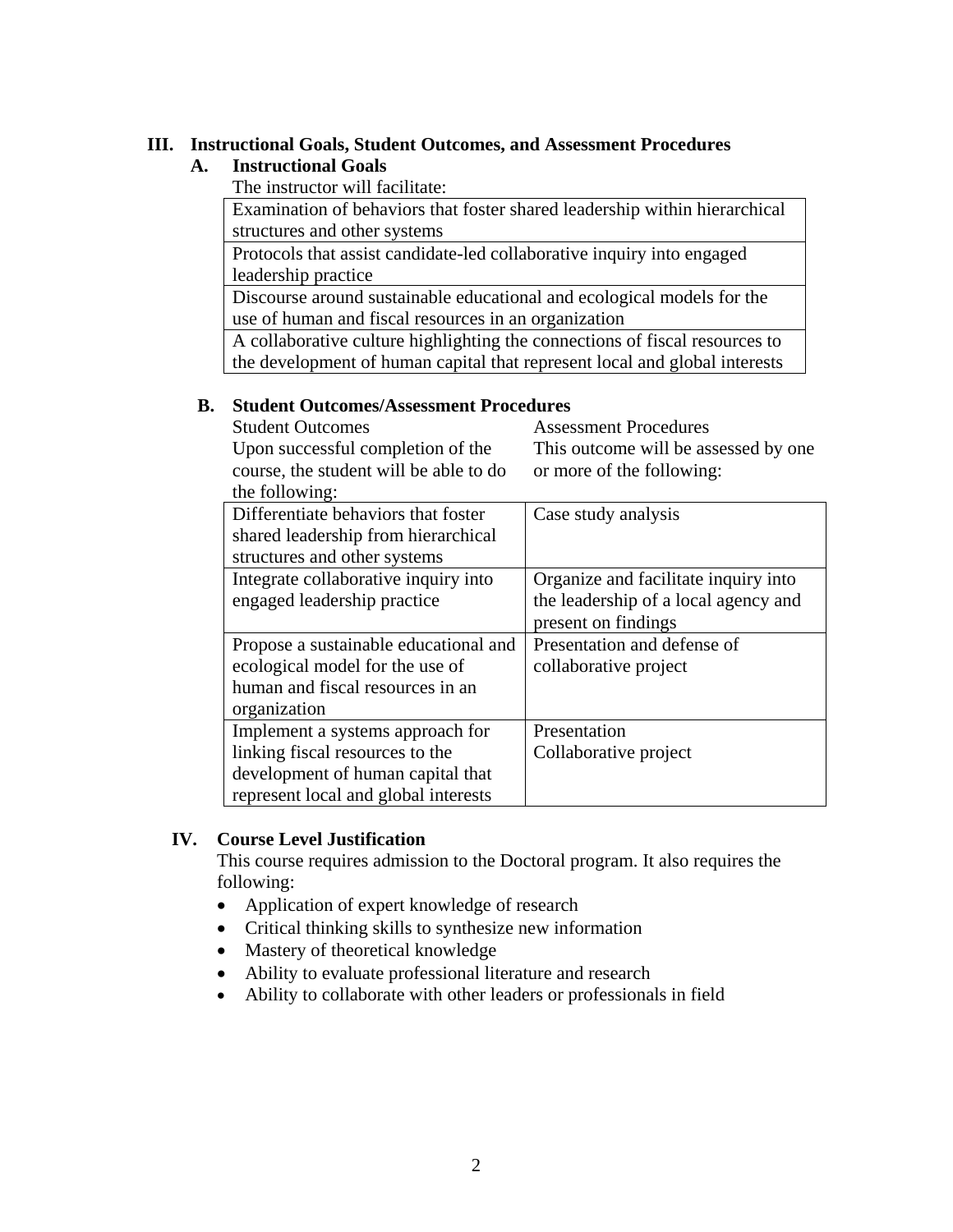## **V. Course Outline**

- 1. Engaged leadership behaviors/models
	- 1.1 Shared leadership
	- 1.2 Hierarchical leadership
	- 1.3 Managing conflict
	- 1.4 Negotiation
	- 1.5 Ethics and efficacy
- 2. Collaborative inquiry and engaged leadership practices
	- 2.1 Communities of practice situating local systems within global systems
	- 2.2 Learning organizations
	- 2.3 Networks and networking
	- 2.4 Situating research and practice
- 3. Ecological (educational and organizational) resource models
	- 3.1 Sustainability
	- 3.2 Fiscal and human resources
	- 3.3 Intra and inter-community dynamics
	- 3.4 Diversity and responsiveness
	- 3.5 Social justice
- 4. Systemic approaches
	- 4.1 Systems theory
	- 4.2 Linking fiscal and human resources
	- 4.3 Sustainable and responsive professional development
	- 4.4 Organizational communication
	- 4.5 Holistic perspectives

### **VI. Suggested Texts**

Owens, R.G., & Valesky, T.C. (2010). *Organizational behavior in education:*  Leadership and school reform (10<sup>th</sup> ed.). Upper Saddle River, NJ: Allyn & Bacon.

Toma, D.J. (2010). *Building organizational capacity: Strategic management in higher education.* Baltimore, MD: The Johns Hopkins University Press.

## **VII. Bibliography and Suggested Readings**

Blundell, R. (2004). *Effective organizational communication: Perspective, principles and practices*, (2nd ed.).Upper Saddle River, NJ: Prentice Hall.

Elving, W. (2005). The role of communication in organizational change. *Corporate Communications: An International Journal*, *10*(2), 129-138. doi: 10.1108/13563280510596943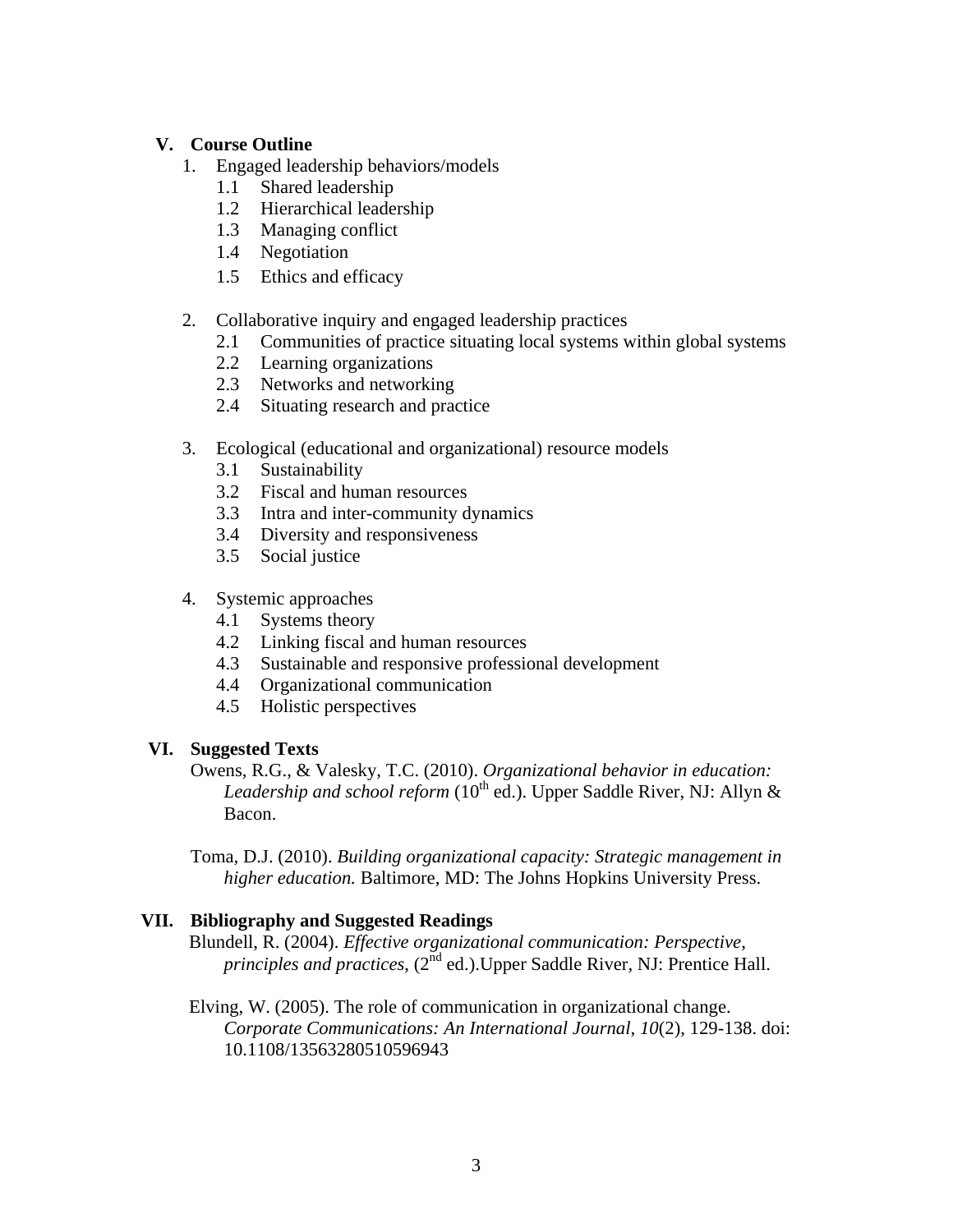- Foster-Fishman, P. G., Berkowitz, S. L., Lunsbury, D. W., Jacobson, S., & Allen, N. A. (2001). Building collaborative capacity in community coalitions: A review and integrative framework. *American Journal of Community Psychology, 29*, 241-261.
- Kress, N. (2005). Engaging your employees through the power of communication. *Workspan*, *48*(5), 26-36.
- Murphy, J., & Meyers, C.V. (2009). Rebuilding organizational capacity in turnaround schools: Insights from the corporate, government, and non-profit sectors. *Educational Management Administration & Leadership, 37*, 9-27. doi: 10.1177/1741143208098162
- Rutledge, D.N., & Donaldson, N.E. (1995). Building organizational capacity to engage in research utilization. *Journal of Nursing Administration, 25*, 10-12. doi: 10.1097/00005110-199510000-00004

Swinda, C. (2007). *Engaged leadership.* Hoboken, NJ: Wiley.

- Timor, T. (1994). Federal education policy and practice: Building organizational capacity through chapter 1. *Educational Evaluation and Policy Analysis, 16*, 51-66. doi: 10.2307/1164383
- Webb, L. (2006). Crack the code to an engaged workforce. *Washington Business Journal*, *2*, 9-15.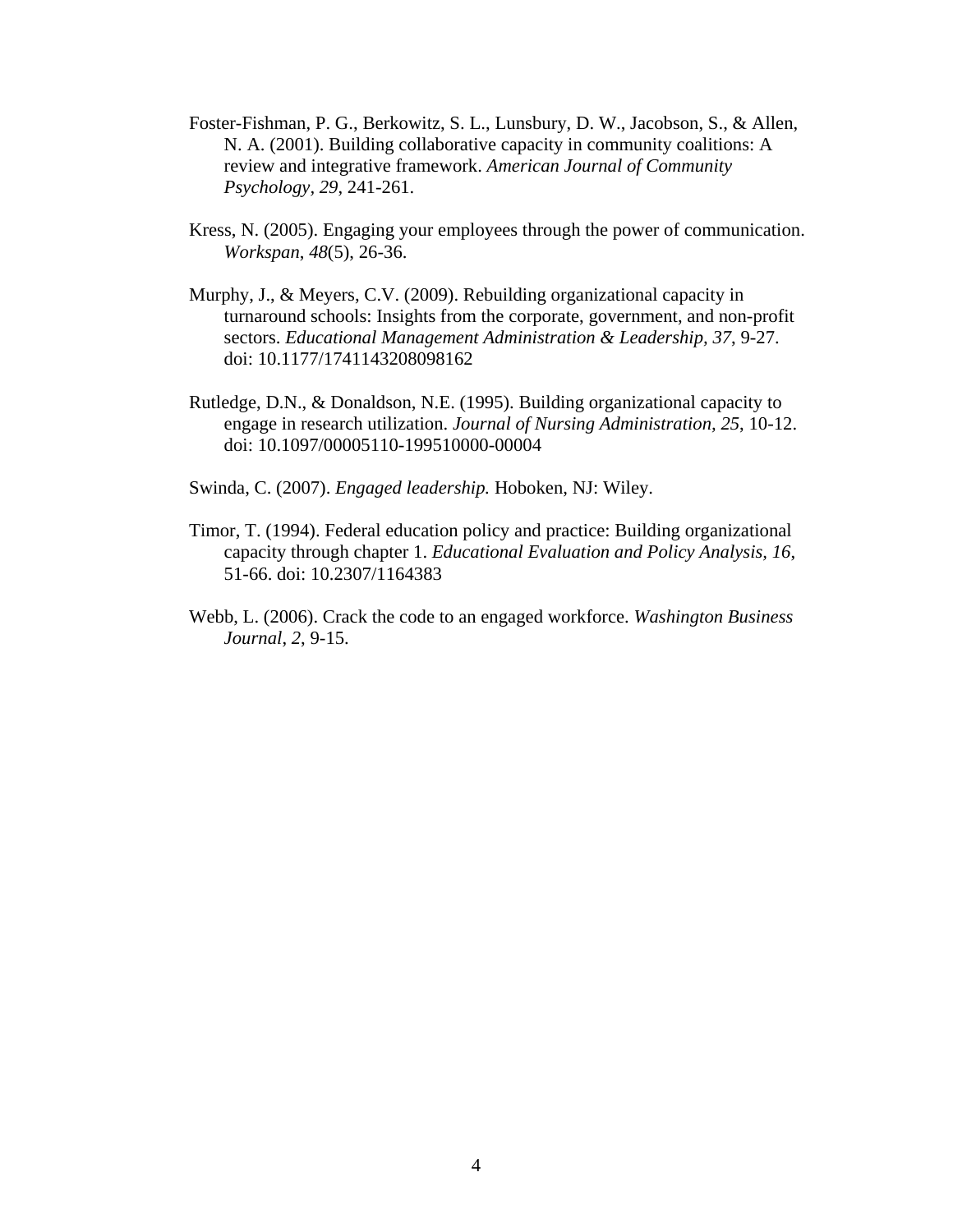

## Course Action Request University of Alaska Anchorage Proposal to Initiate, Add, Change, or Delete a Course

| 1a. School or College<br>EA COE                                                                                                                                                                                                                                            | 1b. Division<br>No Division Code                                                                                                                                                     |                                                            |                                                                                 |                                                                                    |                                                                            |                      | 1c. Department<br>N/A |                                                       |                                      |                                            |  |  |
|----------------------------------------------------------------------------------------------------------------------------------------------------------------------------------------------------------------------------------------------------------------------------|--------------------------------------------------------------------------------------------------------------------------------------------------------------------------------------|------------------------------------------------------------|---------------------------------------------------------------------------------|------------------------------------------------------------------------------------|----------------------------------------------------------------------------|----------------------|-----------------------|-------------------------------------------------------|--------------------------------------|--------------------------------------------|--|--|
| 2. Course Prefix                                                                                                                                                                                                                                                           | 3. Course Number                                                                                                                                                                     |                                                            | 4. Previous Course Prefix & Number                                              |                                                                                    | 5a. Credits/CEUs                                                           |                      |                       |                                                       | 5b. Contact Hours<br>(Lecture + Lab) |                                            |  |  |
| <b>EDEN</b>                                                                                                                                                                                                                                                                | A617                                                                                                                                                                                 | N/A                                                        |                                                                                 |                                                                                    |                                                                            | 3                    |                       |                                                       | $(3+0)$                              |                                            |  |  |
| 6. Complete Course Title<br><b>Engaging Communities</b><br><b>Engaging Communities</b><br>Abbreviated Title for Transcript (30 character)                                                                                                                                  |                                                                                                                                                                                      |                                                            |                                                                                 |                                                                                    |                                                                            |                      |                       |                                                       |                                      |                                            |  |  |
| 7. Type of Course                                                                                                                                                                                                                                                          | ⊠<br>Academic                                                                                                                                                                        |                                                            | Preparatory/Development                                                         |                                                                                    |                                                                            | Non-credit           |                       | $\Box$<br>CEU                                         |                                      | <b>Professional Development</b>            |  |  |
| 8. Type of Action:<br>$\boxtimes$ Add<br>Change<br>Delete<br>or<br>or                                                                                                                                                                                                      |                                                                                                                                                                                      |                                                            |                                                                                 |                                                                                    | 9. Repeat Status No<br># of Repeats<br>Max Credits                         |                      |                       |                                                       |                                      |                                            |  |  |
| If a change, mark appropriate boxes:<br>Prefix<br><b>Course Number</b><br>$\mathsf{L}$<br>Credits<br><b>Contact Hours</b>                                                                                                                                                  |                                                                                                                                                                                      |                                                            |                                                                                 |                                                                                    | 10. Grading Basis<br>A-F<br>P/NP<br><b>NG</b><br>⊠                         |                      |                       |                                                       |                                      |                                            |  |  |
| П<br>Title<br><b>Grading Basis</b><br><b>Course Description</b>                                                                                                                                                                                                            | Cross-Listed/Stacked<br><b>Course Prerequisites</b>                                                                                                                                  | 11. Implementation Date semester/year<br>From: Spring/2012 |                                                                                 |                                                                                    |                                                                            |                      | /9999<br>To:          |                                                       |                                      |                                            |  |  |
| <b>Test Score Prerequisites</b><br>Co-requisites<br><b>Other Restrictions</b><br><b>Registration Restrictions</b><br>$\Box$ Class<br>$\Box$ Level                                                                                                                          |                                                                                                                                                                                      |                                                            |                                                                                 | 12. I I                                                                            | <b>Cross Listed with</b>                                                   |                      |                       |                                                       |                                      |                                            |  |  |
| $\Box$ College<br>l 1<br>Other                                                                                                                                                                                                                                             | $\Box$ Major<br>(please specify)                                                                                                                                                     |                                                            |                                                                                 |                                                                                    | Stacked                                                                    |                      | with                  |                                                       |                                      | <b>Cross-Listed Coordination Signature</b> |  |  |
|                                                                                                                                                                                                                                                                            | 13a. Impacted Courses or Programs: List any programs or college requirements that require this course.                                                                               |                                                            |                                                                                 |                                                                                    |                                                                            |                      |                       |                                                       |                                      |                                            |  |  |
|                                                                                                                                                                                                                                                                            | Please type into fields provided in table. If more than three entries, submit a separate table. A template is available at www.uaa.alaska.edu/governance.<br>Impacted Program/Course |                                                            |                                                                                 |                                                                                    |                                                                            | Date of Coordination |                       |                                                       | Chair/Coordinator Contacted          |                                            |  |  |
| 1.                                                                                                                                                                                                                                                                         |                                                                                                                                                                                      |                                                            | Catalog Page(s) Impacted                                                        |                                                                                    |                                                                            |                      |                       |                                                       |                                      |                                            |  |  |
| 2.                                                                                                                                                                                                                                                                         |                                                                                                                                                                                      |                                                            |                                                                                 |                                                                                    |                                                                            |                      |                       |                                                       |                                      |                                            |  |  |
| 3.                                                                                                                                                                                                                                                                         |                                                                                                                                                                                      |                                                            |                                                                                 |                                                                                    |                                                                            |                      |                       |                                                       |                                      |                                            |  |  |
| Initiator Name (typed): Russ/Seitz<br>Initiator Signed Initials:<br>Date:                                                                                                                                                                                                  |                                                                                                                                                                                      |                                                            |                                                                                 |                                                                                    |                                                                            |                      |                       |                                                       |                                      |                                            |  |  |
| Date: 2/14/11<br>13b. Coordination Email<br>submitted to Faculty Listserv: (uaa-faculty@lists.uaa.alaska.edu)                                                                                                                                                              |                                                                                                                                                                                      |                                                            |                                                                                 |                                                                                    | 13c. Coordination with Library Liaison<br>Date: 2/14/11                    |                      |                       |                                                       |                                      |                                            |  |  |
| 14. General Education Requirement<br>Mark appropriate box:                                                                                                                                                                                                                 |                                                                                                                                                                                      |                                                            | Oral Communication<br>Fine Arts                                                 | $\Box$<br>$\mathsf{L}$                                                             | Written Communication<br>Social Sciences                                   |                      |                       | <b>Quantitative Skills</b><br><b>Natural Sciences</b> | $\Box$<br>Humanities<br>$\mathsf{L}$ | Integrative Capstone                       |  |  |
| Course Description (suggested length 20 to 50 words)<br>15.<br>Explores roles and responsibilities of leaders in engaging diverse communities in critical inquiry, linking current concerns to<br>problem-solving, community building, leadership development, and action. |                                                                                                                                                                                      |                                                            |                                                                                 |                                                                                    |                                                                            |                      |                       |                                                       |                                      |                                            |  |  |
| EDEN A600 and EDEN A610                                                                                                                                                                                                                                                    | 16a. Course Prerequisite(s) (list prefix and number)                                                                                                                                 |                                                            | N/A                                                                             | 16b. Test Score(s)<br>16c. Co-requisite(s) (concurrent enrollment required)<br>N/A |                                                                            |                      |                       |                                                       |                                      |                                            |  |  |
| 16d. Other Restriction(s)                                                                                                                                                                                                                                                  |                                                                                                                                                                                      |                                                            | 16e. Registration Restriction(s) (non-codable)<br>Admission to Doctoral Program |                                                                                    |                                                                            |                      |                       |                                                       |                                      |                                            |  |  |
|                                                                                                                                                                                                                                                                            | □ College □ Major □ Class 区 Level                                                                                                                                                    |                                                            |                                                                                 |                                                                                    |                                                                            |                      |                       |                                                       |                                      |                                            |  |  |
| 17.                                                                                                                                                                                                                                                                        | Mark if course has fees<br>Mark if course is a selected topic course<br>18.                                                                                                          |                                                            |                                                                                 |                                                                                    |                                                                            |                      |                       |                                                       |                                      |                                            |  |  |
|                                                                                                                                                                                                                                                                            | 19. Justification for Action<br>This course will be a required core course for the Doctoral Program.                                                                                 |                                                            |                                                                                 |                                                                                    |                                                                            |                      |                       |                                                       |                                      |                                            |  |  |
|                                                                                                                                                                                                                                                                            |                                                                                                                                                                                      |                                                            |                                                                                 |                                                                                    |                                                                            |                      |                       |                                                       |                                      |                                            |  |  |
|                                                                                                                                                                                                                                                                            |                                                                                                                                                                                      |                                                            |                                                                                 |                                                                                    | Approved                                                                   |                      |                       |                                                       |                                      |                                            |  |  |
| Initiator (faculty only)<br>Debra Russ & Hilary Seitz<br>Initiator (TYPE NAME)                                                                                                                                                                                             |                                                                                                                                                                                      |                                                            | Date                                                                            |                                                                                    | Disapproved                                                                |                      |                       | Dean/Director of School/College                       |                                      | Date                                       |  |  |
|                                                                                                                                                                                                                                                                            |                                                                                                                                                                                      |                                                            |                                                                                 |                                                                                    | Approved                                                                   |                      |                       |                                                       |                                      |                                            |  |  |
| Approved<br>Department Chairperson<br>Disapproved                                                                                                                                                                                                                          |                                                                                                                                                                                      |                                                            | Date                                                                            |                                                                                    | Undergraduate/Graduate Academic<br><b>Board Chairperson</b><br>Disapproved |                      |                       |                                                       | Date                                 |                                            |  |  |
| Approved                                                                                                                                                                                                                                                                   |                                                                                                                                                                                      |                                                            | Approved                                                                        |                                                                                    |                                                                            |                      |                       |                                                       |                                      |                                            |  |  |
| Curriculum Committee Chairperson<br>Disapproved<br>Date                                                                                                                                                                                                                    |                                                                                                                                                                                      |                                                            |                                                                                 |                                                                                    | Disapproved                                                                |                      |                       | Provost or Designee                                   |                                      | Date                                       |  |  |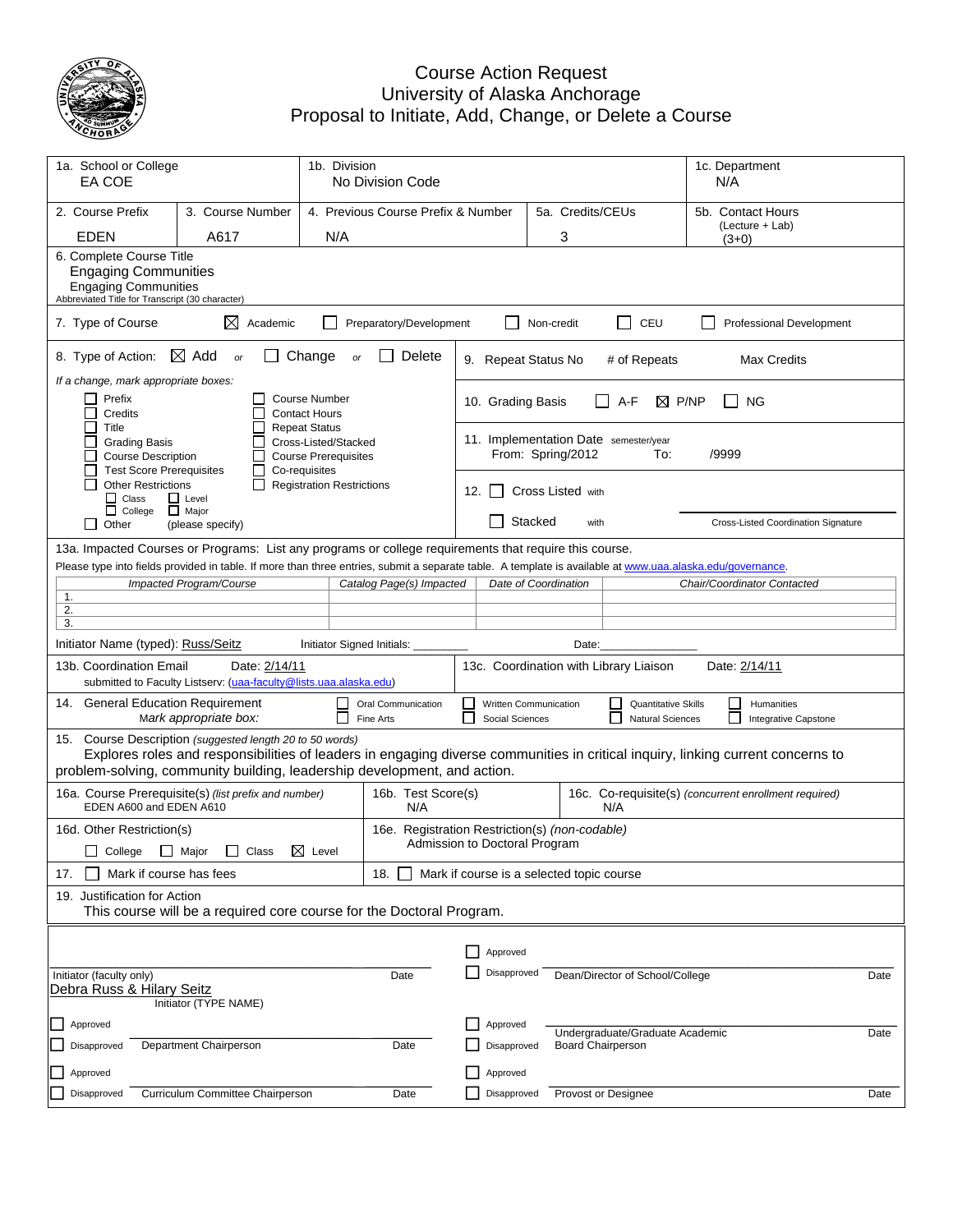## **Course Content Guide University of Alaska Anchorage College of Education**

**I.** Date Initiated: February 11, 2011

## **II. Information for the Course Action Request**

| College/School:                      | College of Education                                                                                                                                                                                              |
|--------------------------------------|-------------------------------------------------------------------------------------------------------------------------------------------------------------------------------------------------------------------|
| <b>Course Prefix:</b>                | <b>EDEN</b>                                                                                                                                                                                                       |
| <b>Course Number:</b>                | A617                                                                                                                                                                                                              |
| Title:                               | <b>Engaging Communities</b>                                                                                                                                                                                       |
| Credits:                             | 3                                                                                                                                                                                                                 |
| <b>Grading Basis:</b>                | Pass/No Pass                                                                                                                                                                                                      |
| <b>Implementation Date:</b>          | Spring 2012                                                                                                                                                                                                       |
| <b>Course Description:</b>           | Explores roles and responsibilities of leaders in engaging<br>diverse communities in critical inquiry, linking current<br>concerns to problem-solving, community building,<br>leadership development, and action. |
| Course Prerequisites(s):             | N/A                                                                                                                                                                                                               |
| Test Scores(s):                      | N/A                                                                                                                                                                                                               |
| Corequisite(s)                       | EDEN A600 and EDEN A610                                                                                                                                                                                           |
| Registration<br><b>Restrictions:</b> | Admission to the Doctoral Program                                                                                                                                                                                 |
| Course Fee:                          | Yes ⊠No                                                                                                                                                                                                           |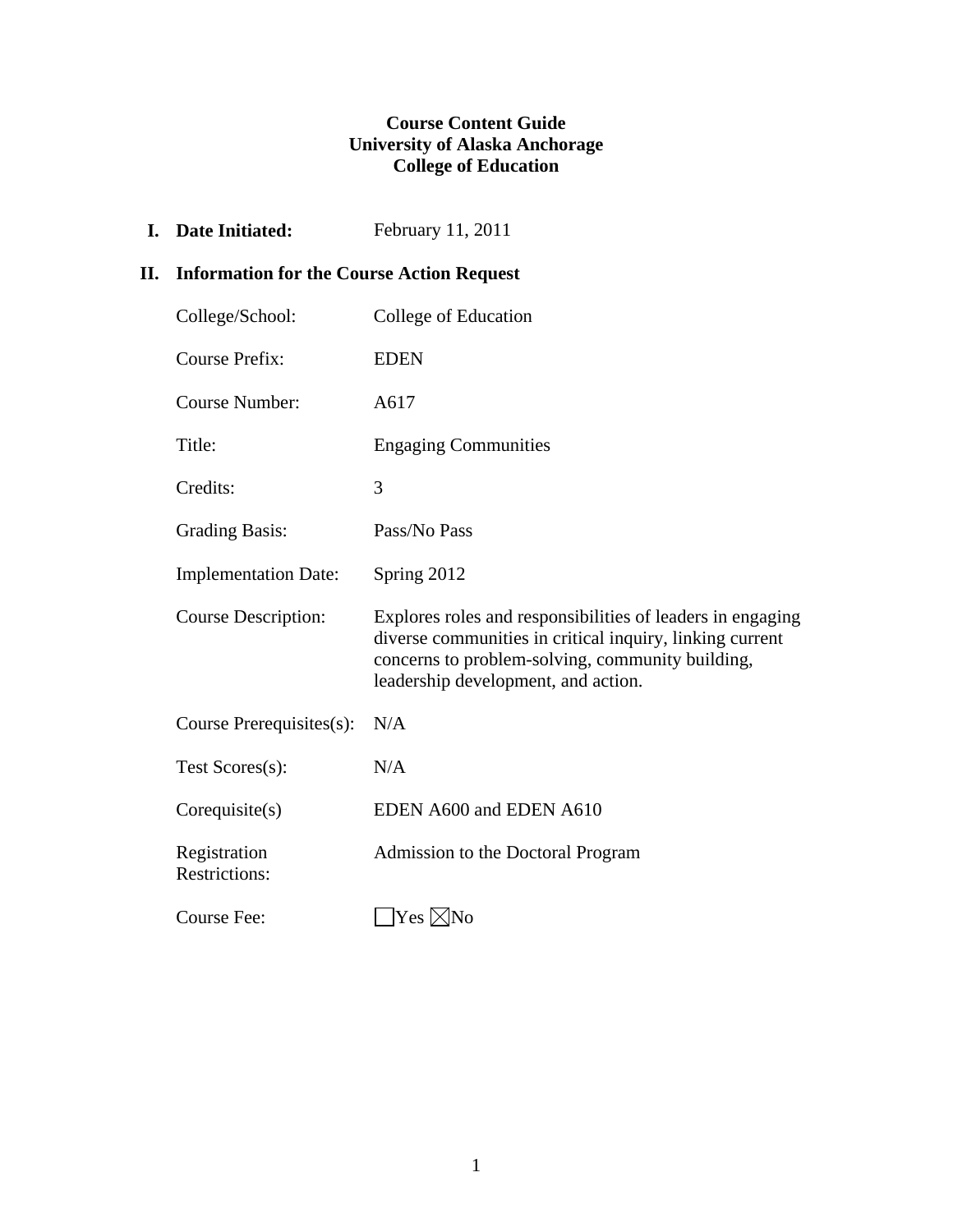## **III. Instructional Goals, Student Outcomes, and Assessment Procedures**

## **A. Instructional Goals**

The instructor will facilitate:

Synthesis and demonstration of roles and responsibilities of leadership

Evaluation of engagement in diverse communities of inquiry

Identification and expression of personal leadership and engagement strengths

 Critical discussion in civic imagination by organizing engagement, social justice and transformation theories

Critical analysis of community-based research, theory, and practice

### **B. Student Outcomes/Assessment Procedures**

| <b>Student Outcomes</b>                    | <b>Assessment Procedures</b>          |
|--------------------------------------------|---------------------------------------|
| Upon successful completion of the          | This outcome will be assessed by one  |
| course, the student will be able to do the | or more of the following:             |
| following:                                 |                                       |
| Synthesize and critically examine while    | Documentation of engagement within    |
| demonstrating the roles and                | different communities (e.g., article, |
| responsibilities of leadership             | professional presentation, video,     |
|                                            | journal, documentary, etc.)           |
|                                            | Collaborative engagement project      |
| Evaluate engagement in diverse             | Evaluation of community project       |
| communities by use of critical inquiry,    | highlighting arenas where social      |
| highlighting sources of inequality,        | justice and personal lens intersect   |
| marginalization, inclusion and equity      |                                       |
| Identify and express personal leadership   | Reflective essay                      |
| and engagement strengths                   |                                       |
| Facilitate and participate in civic        | Collaborative project                 |
| imagination by developing a model of       |                                       |
| culturally and socially just community     |                                       |
| engagement and transformation              |                                       |
| Implement theoretical principles and       | Documentation of engagement (e.g.,    |
| practices into community-based project     | article, professional presentation,   |
|                                            | video, journal, documentary, etc.)    |
|                                            | Collaborative project                 |

## **IV. Course Level Justification**

This course requires admission to the Doctoral program. It also requires the following:

- Application of expert knowledge of research
- Critical thinking skills to synthesize new information
- Mastery of theoretical knowledge
- Ability to evaluate professional literature and research
- Ability to collaborate with other leaders or professionals in field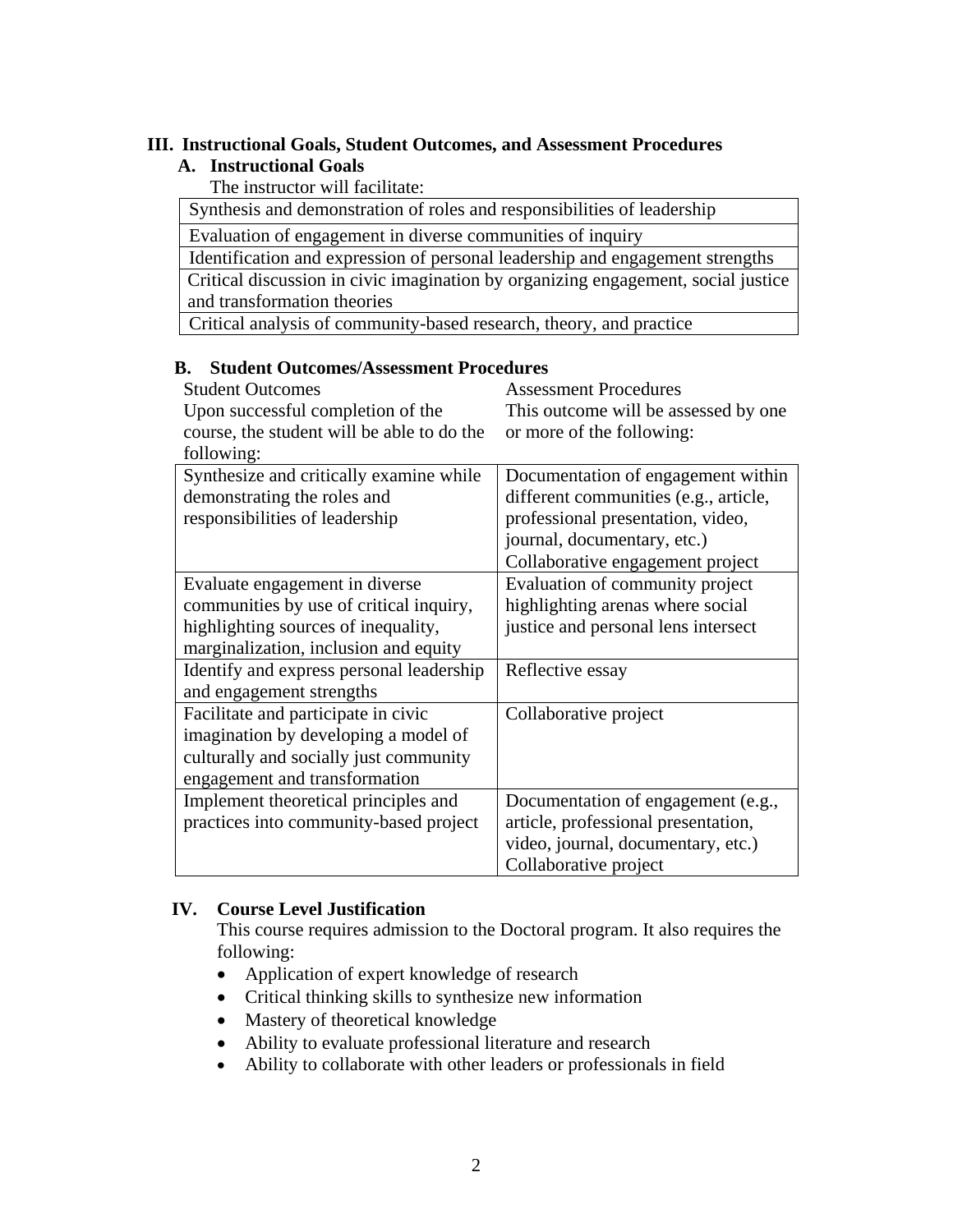## **V. Course Outline**

- 1. Engaged leadership behaviors/models
	- 1.1 Shared leadership
	- 1.2 Hierarchical leadership
	- 1.3 Managing conflict
	- 1.4 Negotiation
	- 1.5 Ethics and efficacy
- 2. Collaborative inquiry and engaged leadership practices
	- 2.1 Communities of practice situating local systems within global systems
	- 2.2 Learning organizations
	- 2.3 Networks and networking
	- 2.4 Situating research and practice
- 3. Ecological (educational and organizational) resource models
	- 3.1 Sustainability
	- 3.2 Fiscal and human resources
	- 3.3 Intra and inter-community dynamics
	- 3.4 Diversity and responsiveness
	- 3.5 Social justice
- 4. Systemic approaches
	- 4.1 Systems theory
	- 4.2 Linking fiscal and human resources
	- 4.3 Sustainable and responsive professional development
	- 4.4 Organizational communication
	- 4.5 Holistic perspectives

#### **VI. Suggested Texts**

Owens, R.G., & Valesky, T.C. (2010). *Organizational behavior in education: Leadership and school reform* (10<sup>th</sup> ed.). Upper Saddle River, NJ: Allyn & Bacon.

Toma, D.J. (2010). *Building organizational capacity: Strategic management in higher education.* Baltimore, MD: The Johns Hopkins University Press.

#### **VII. Bibliography and Suggested Readings**

- Blundell, R. (2004). *Effective organizational communication: Perspective, principles and practices*,  $(2^{nd}$  ed.). Upper Saddle River, NJ: Prentice Hall.
- Elving, W. (2005). The role of communication in organizational change. *Corporate Communications: An International Journal*, *10*(2), 129-138. doi: 10.1108/13563280510596943

Foster-Fishman, P. G., Berkowitz, S. L., Lunsbury, D. W., Jacobson, S., & Allen, N. A. (2001). Building collaborative capacity in community coalitions: A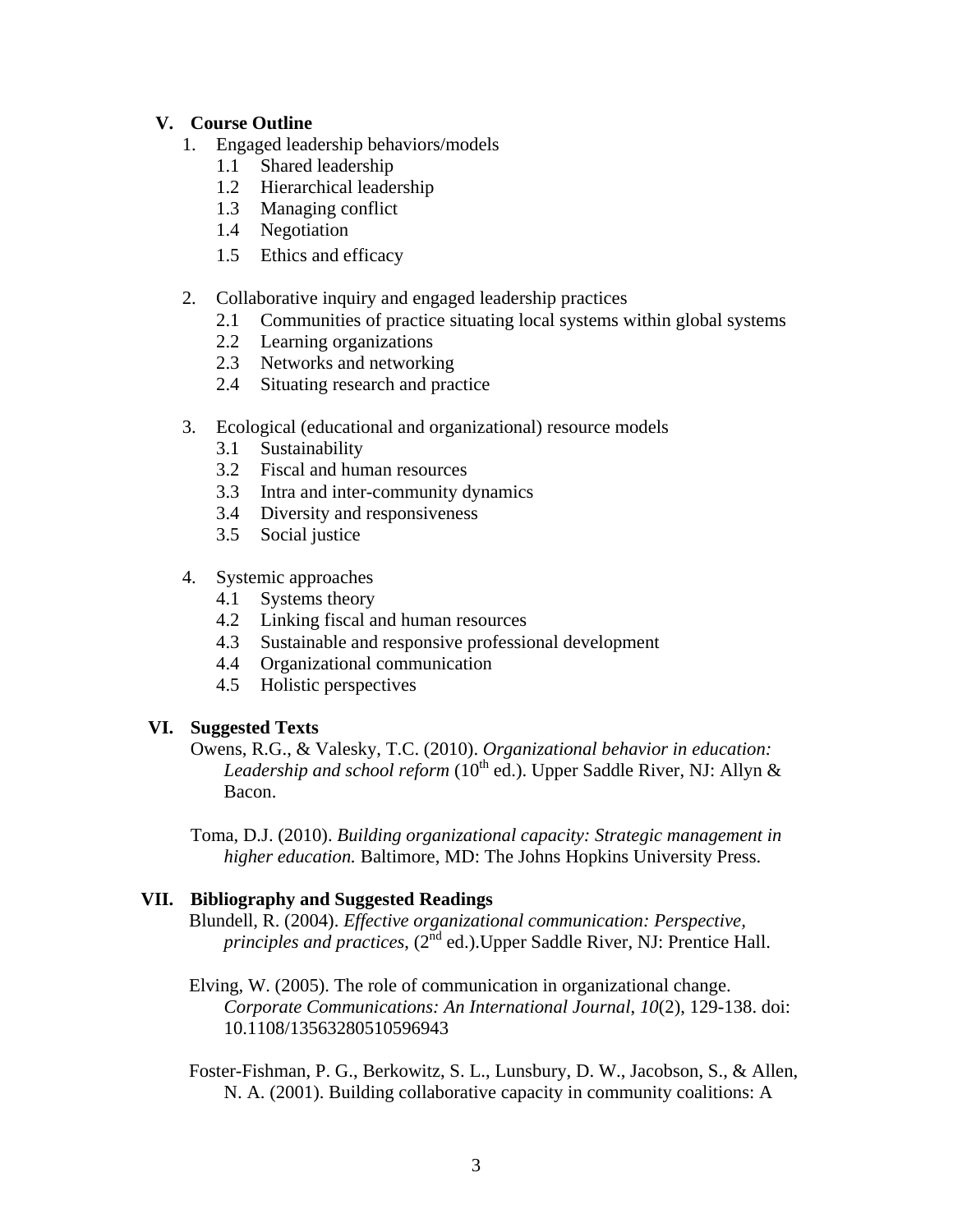review and integrative framework. *American Journal of Community Psychology, 29*, 241-261.

- Kress, N. (2005). Engaging your employees through the power of communication. *Workspan*, *48*(5), 26-36.
- Murphy, J., & Meyers, C.V. (2009). Rebuilding organizational capacity in turnaround schools: Insights from the corporate, government, and non-profit sectors. *Educational Management Administration & Leadership, 37*, 9-27. doi: 10.1177/1741143208098162
- Rutledge, D.N., & Donaldson, N.E. (1995). Building organizational capacity to engage in research utilization. *Journal of Nursing Administration, 25*, 10-12. doi: 10.1097/00005110-199510000-00004
- Swinda, C. (2007). *Engaged leadership.* Hoboken, NJ: Wiley.
- Timor, T. (1994). Federal education policy and practice: Building organizational capacity through chapter 1. *Educational Evaluation and Policy Analysis, 16*, 51-66. doi: 10.2307/1164383
- Webb, L. (2006). Crack the code to an engaged workforce. *Washington Business Journal*, *2*, 9-15.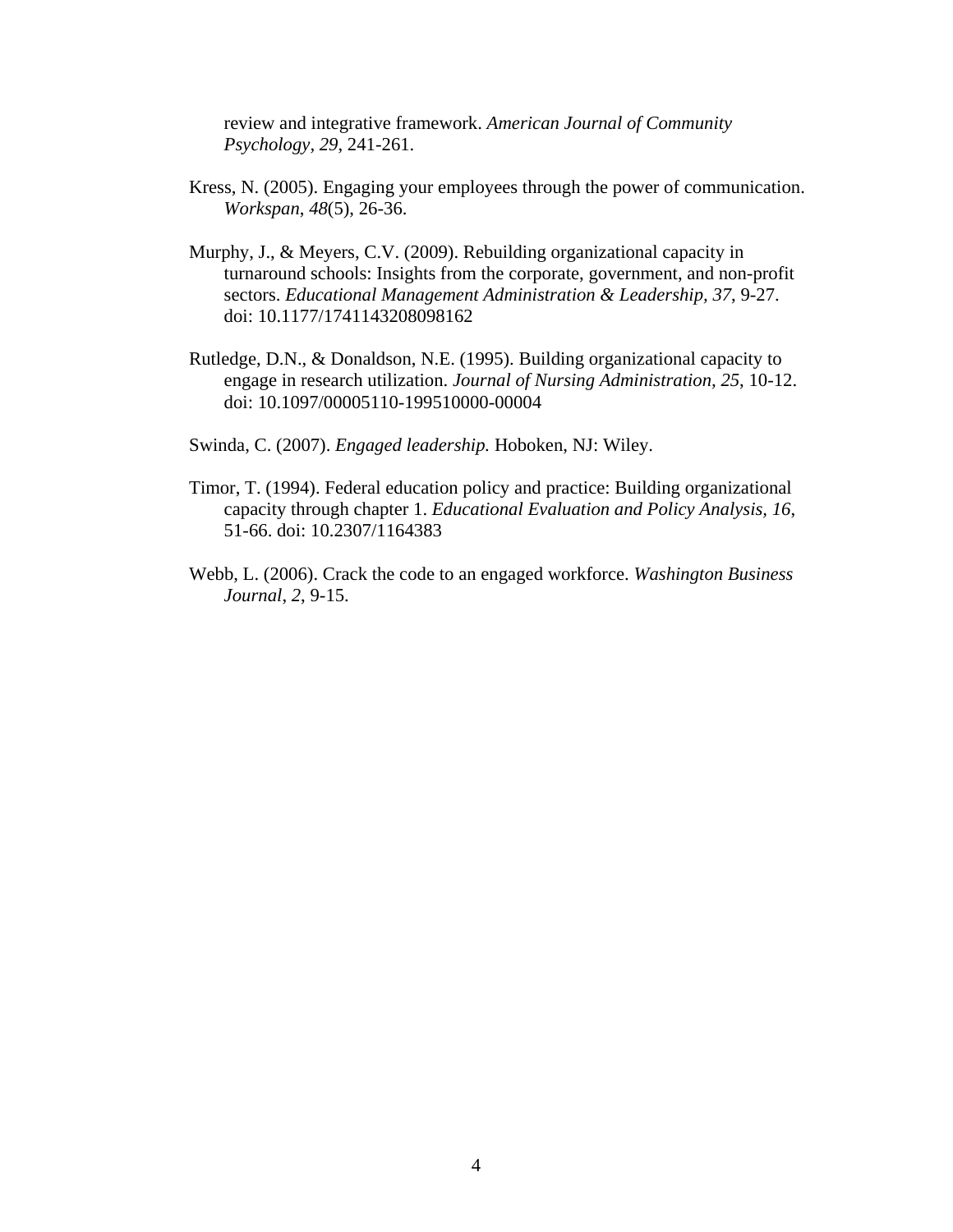

## Course Action Request University of Alaska Anchorage Proposal to Initiate, Add, Change, or Delete a Course

| 1a. School or College<br>EA COE                                                                                                                                                                                                                                                                                                                           |                                                                                  | 1b. Division<br>No Division Code                                           |                  |                      |                                                       |                                 | 1c. Department<br>N/A        |                                     |  |
|-----------------------------------------------------------------------------------------------------------------------------------------------------------------------------------------------------------------------------------------------------------------------------------------------------------------------------------------------------------|----------------------------------------------------------------------------------|----------------------------------------------------------------------------|------------------|----------------------|-------------------------------------------------------|---------------------------------|------------------------------|-------------------------------------|--|
| 2. Course Prefix<br>3. Course Number                                                                                                                                                                                                                                                                                                                      |                                                                                  | 4. Previous Course Prefix & Number                                         | 5a. Credits/CEUs |                      |                                                       |                                 | 5b. Contact Hours            |                                     |  |
| <b>EDEN</b><br>A690                                                                                                                                                                                                                                                                                                                                       | N/A                                                                              |                                                                            | $1 - 3$          |                      |                                                       |                                 | (Lecture + Lab)<br>$(1-3+0)$ |                                     |  |
| 6. Complete Course Title<br><b>Current Topics in Engaged Leadership</b><br>Current Top in Engaged Leaders<br>Abbreviated Title for Transcript (30 character)                                                                                                                                                                                              |                                                                                  |                                                                            |                  |                      |                                                       |                                 |                              |                                     |  |
| $\mathbb{R}^n$<br>7. Type of Course<br>⊠<br>CEU<br>Academic<br>Preparatory/Development<br>Non-credit<br><b>Professional Development</b>                                                                                                                                                                                                                   |                                                                                  |                                                                            |                  |                      |                                                       |                                 |                              |                                     |  |
| $\boxtimes$ Add<br>8. Type of Action:<br>or                                                                                                                                                                                                                                                                                                               | 9. Repeat Status Yes<br># of Repeats 1-2<br>Max Credits 3                        |                                                                            |                  |                      |                                                       |                                 |                              |                                     |  |
| If a change, mark appropriate boxes:<br>Prefix<br>Credits                                                                                                                                                                                                                                                                                                 | P/NP<br><b>NG</b><br>10. Grading Basis<br>A-F<br>⊠                               |                                                                            |                  |                      |                                                       |                                 |                              |                                     |  |
| Title<br><b>Grading Basis</b><br><b>Course Description</b><br><b>Test Score Prerequisites</b>                                                                                                                                                                                                                                                             | Cross-Listed/Stacked<br><b>Course Prerequisites</b>                              | 11. Implementation Date semester/year<br>From: Spring/2012<br>/9999<br>To: |                  |                      |                                                       |                                 |                              |                                     |  |
| <b>Other Restrictions</b><br>$\Box$ Class<br>$\Box$ Level<br>$\Box$ College<br>$\Box$ Major                                                                                                                                                                                                                                                               | <b>Registration Restrictions</b>                                                 | Cross Listed with<br>12.<br>$\mathbf{I}$                                   |                  |                      |                                                       |                                 |                              |                                     |  |
| Other<br>(please specify)                                                                                                                                                                                                                                                                                                                                 |                                                                                  |                                                                            |                  | Stacked              | with                                                  |                                 |                              | Cross-Listed Coordination Signature |  |
| 13a. Impacted Courses or Programs: List any programs or college requirements that require this course.                                                                                                                                                                                                                                                    |                                                                                  |                                                                            |                  |                      |                                                       |                                 |                              |                                     |  |
| Please type into fields provided in table. If more than three entries, submit a separate table. A template is available at www.uaa.alaska.edu/governance.<br>Impacted Program/Course                                                                                                                                                                      |                                                                                  | Catalog Page(s) Impacted                                                   |                  | Date of Coordination |                                                       |                                 | Chair/Coordinator Contacted  |                                     |  |
| 1.<br>2.                                                                                                                                                                                                                                                                                                                                                  |                                                                                  |                                                                            |                  |                      |                                                       |                                 |                              |                                     |  |
| 3.                                                                                                                                                                                                                                                                                                                                                        |                                                                                  |                                                                            |                  |                      |                                                       |                                 |                              |                                     |  |
| Initiator Name (typed): Russ/Seitz<br>Initiator Signed Initials:<br>Date:                                                                                                                                                                                                                                                                                 |                                                                                  |                                                                            |                  |                      |                                                       |                                 |                              |                                     |  |
| Date: 2/14/11<br>13c. Coordination with Library Liaison<br>Date: 2/14/11<br>13b. Coordination Email<br>submitted to Faculty Listserv: (uaa-faculty@lists.uaa.alaska.edu)                                                                                                                                                                                  |                                                                                  |                                                                            |                  |                      |                                                       |                                 |                              |                                     |  |
| 14. General Education Requirement<br>Oral Communication<br>Written Communication<br><b>Quantitative Skills</b><br>$\Box$<br>Humanities<br>Mark appropriate box:<br>Fine Arts<br>Social Sciences<br><b>Natural Sciences</b><br>Integrative Capstone                                                                                                        |                                                                                  |                                                                            |                  |                      |                                                       |                                 |                              |                                     |  |
| 15. Course Description (suggested length 20 to 50 words)<br>Explores current issues, topics, and trends in engaged leadership.<br>Special note: May be repeated with change of subtitle for a maximum of 3 credits.                                                                                                                                       |                                                                                  |                                                                            |                  |                      |                                                       |                                 |                              |                                     |  |
| 16a. Course Prerequisite(s) (list prefix and number)<br>EDEN A600 and EDEN A610                                                                                                                                                                                                                                                                           | 16b. Test Score(s)                                                               |                                                                            |                  | N/A                  | 16c. Co-requisite(s) (concurrent enrollment required) |                                 |                              |                                     |  |
| 16d. Other Restriction(s)<br>□ College □ Major □ Class 区 Level                                                                                                                                                                                                                                                                                            | 16e. Registration Restriction(s) (non-codable)<br>Admission to Doctoral Program. |                                                                            |                  |                      |                                                       |                                 |                              |                                     |  |
| 18. $\boxtimes$<br>Mark if course has fees<br>Mark if course is a selected topic course<br>17.                                                                                                                                                                                                                                                            |                                                                                  |                                                                            |                  |                      |                                                       |                                 |                              |                                     |  |
| 19. Justification for Action<br>This course will allow for study of emerging topics not currently covered in the established currriculum. Students will be required to<br>select a total of three credits for the Doctoral Program. The use of variable credits will allow students to select topics that specifically<br>address their area of interest. |                                                                                  |                                                                            |                  |                      |                                                       |                                 |                              |                                     |  |
|                                                                                                                                                                                                                                                                                                                                                           |                                                                                  |                                                                            | Approved         |                      |                                                       |                                 |                              |                                     |  |
| Initiator (faculty only)                                                                                                                                                                                                                                                                                                                                  |                                                                                  | Date                                                                       | Disapproved      |                      |                                                       | Dean/Director of School/College |                              | Date                                |  |
| Debra Russ & Hilary Seitz<br>Initiator (TYPE NAME)                                                                                                                                                                                                                                                                                                        |                                                                                  |                                                                            |                  |                      |                                                       |                                 |                              |                                     |  |
| Approved                                                                                                                                                                                                                                                                                                                                                  |                                                                                  |                                                                            | Approved         |                      |                                                       | Undergraduate/Graduate Academic |                              | Date                                |  |
| Department Chairperson<br>Disapproved                                                                                                                                                                                                                                                                                                                     |                                                                                  | Date                                                                       | Disapproved      |                      | <b>Board Chairperson</b>                              |                                 |                              |                                     |  |
| Approved                                                                                                                                                                                                                                                                                                                                                  |                                                                                  |                                                                            | Approved         |                      |                                                       |                                 |                              |                                     |  |
| Curriculum Committee Chairperson<br>Disapproved                                                                                                                                                                                                                                                                                                           |                                                                                  | Date                                                                       | Disapproved      |                      |                                                       | Provost or Designee             |                              | Date                                |  |